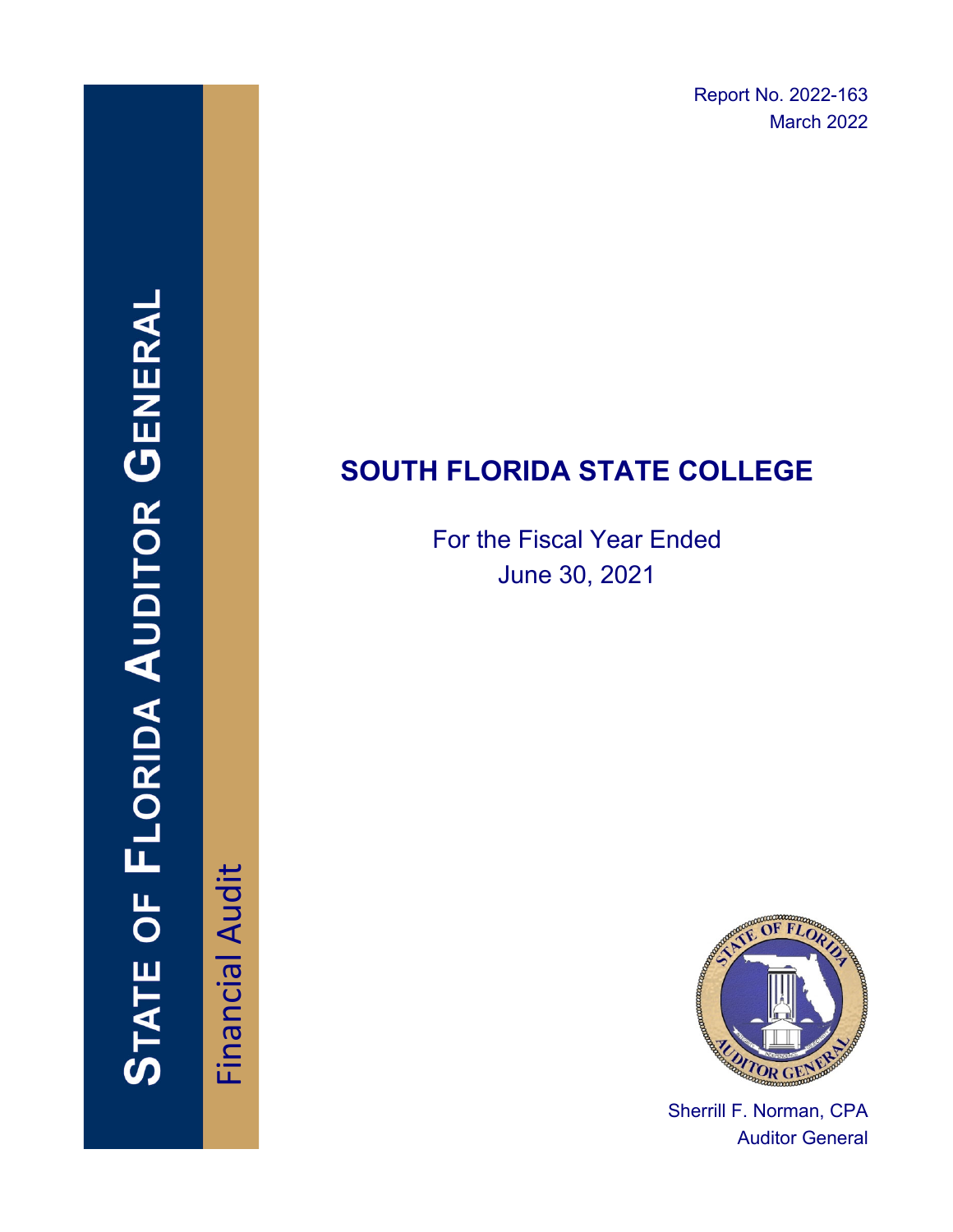#### **Board of Trustees and President**

During the 2020-21 fiscal year, Dr. Thomas C. Leitzel served as President of South Florida State College and the following individuals served as Members of the Board of Trustees:

|                               | County        |
|-------------------------------|---------------|
| P. Joseph Wright, Chair       | Highlands     |
| Tamela C. Cullens, Vice Chair | Highlands     |
| Timothy D. Backer             | <b>DeSoto</b> |
| Derren J. Bryan               | Hardee        |
| Dr. Louis H. Kirschner        | DeSoto        |
| Lana C. Puckorius             | Highlands     |
| Kris Y. Rider                 | Highlands     |
|                               |               |

Note: One Trustee position was vacant for the entire fiscal year.

The Auditor General conducts audits of governmental entities to provide the Legislature, Florida's citizens, public entity management, and other stakeholders unbiased, timely, and relevant information for use in promoting government accountability and stewardship and improving government operations.

The team leader was Donna Kwiatkowska, and the audit was supervised by Mark A. Arroyo, CPA.

Please address inquiries regarding this report to Jaime N. Hoelscher, CPA, Audit Manager, by e-mail at jaimehoelscher@aud.state.fl.us or by telephone at (850) 412-2868.

This report and other reports prepared by the Auditor General are available at:

[FLAuditor.gov](http://flauditor.gov/) 

Printed copies of our reports may be requested by contacting us at:

**State of Florida Auditor General** 

**Claude Pepper Building, Suite G74 · 111 West Madison Street · Tallahassee, FL 32399-1450 · (850) 412-2722**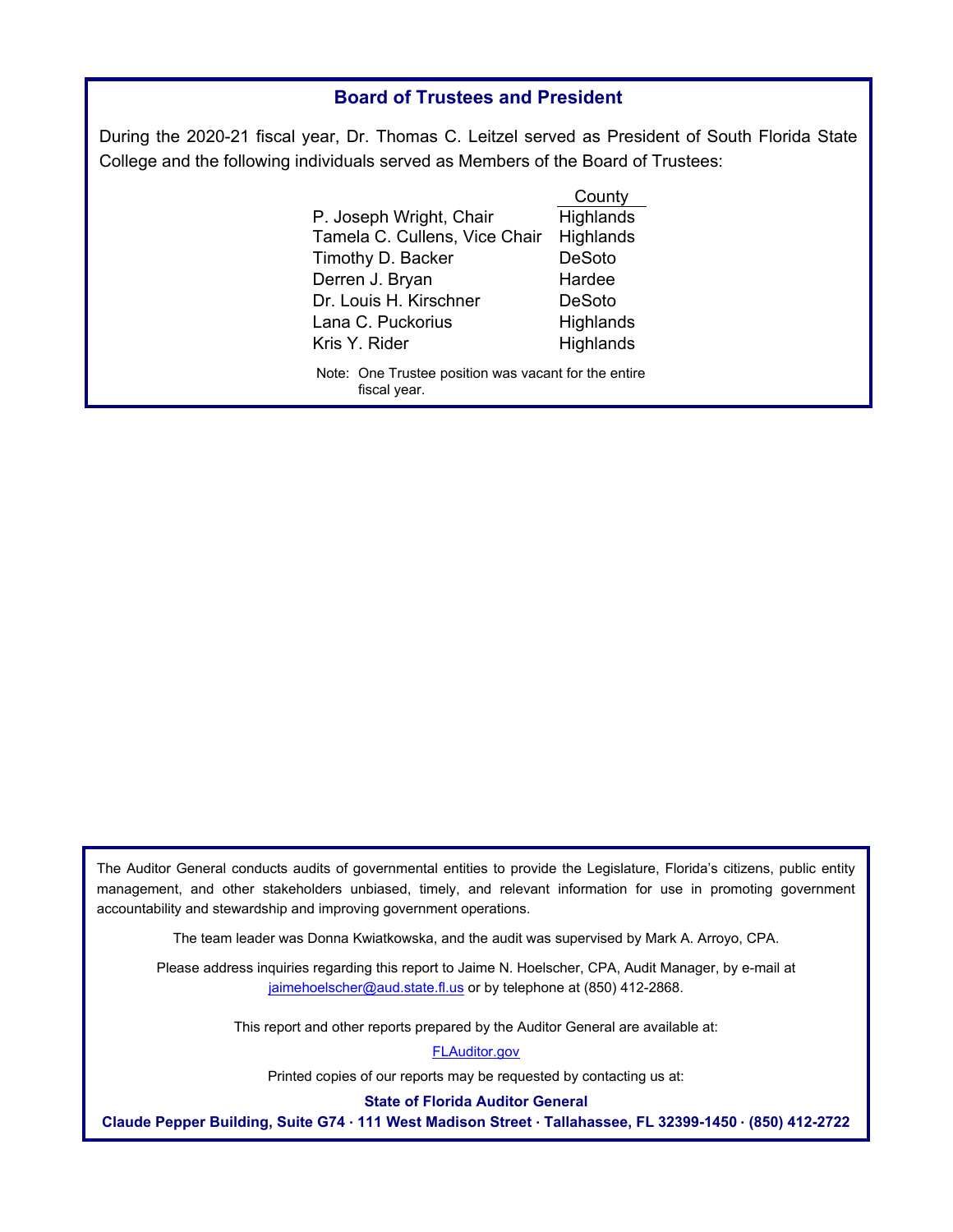# **SOUTH FLORIDA STATE COLLEGE TABLE OF CONTENTS**

Page

|                                                                                                                                                                         | No. |
|-------------------------------------------------------------------------------------------------------------------------------------------------------------------------|-----|
|                                                                                                                                                                         |     |
|                                                                                                                                                                         |     |
|                                                                                                                                                                         |     |
|                                                                                                                                                                         |     |
|                                                                                                                                                                         |     |
| <b>BASIC FINANCIAL STATEMENTS</b>                                                                                                                                       |     |
|                                                                                                                                                                         |     |
|                                                                                                                                                                         |     |
|                                                                                                                                                                         |     |
|                                                                                                                                                                         |     |
| OTHER REQUIRED SUPPLEMENTARY INFORMATION                                                                                                                                |     |
| Schedule of Changes in the College's Total Other Postemployment Benefits Liability                                                                                      |     |
| Schedule of the College's Proportionate Share of the Net Pension Liability - Florida                                                                                    |     |
| Schedule of College Contributions - Florida Retirement System Pension Plan  40                                                                                          |     |
| Schedule of the College's Proportionate Share of the Net Pension Liability - Health                                                                                     |     |
| Schedule of College Contributions – Health Insurance Subsidy Pension Plan 42                                                                                            |     |
|                                                                                                                                                                         |     |
| INDEPENDENT AUDITOR'S REPORT ON INTERNAL CONTROL OVER<br>FINANCIAL REPORTING AND ON COMPLIANCE AND OTHER MATTERS<br>BASED ON AN AUDIT OF FINANCIAL STATEMENTS PERFORMED |     |
|                                                                                                                                                                         |     |
|                                                                                                                                                                         |     |
|                                                                                                                                                                         |     |
|                                                                                                                                                                         |     |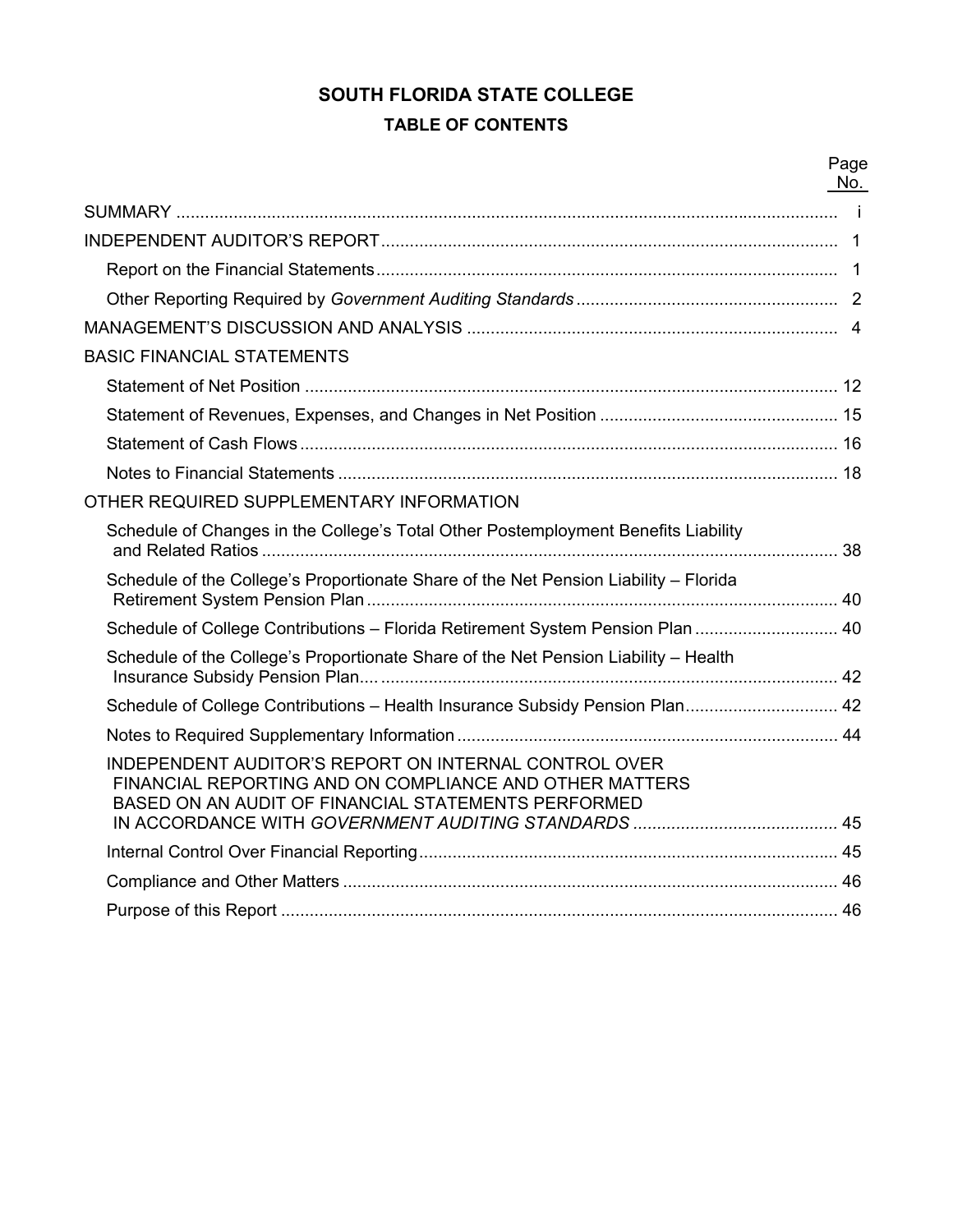#### SUMMARY OF REPORT ON FINANCIAL STATEMENTS

<span id="page-3-0"></span>Our audit disclosed that the basic financial statements of South Florida State College (a component unit of the State of Florida) were presented fairly, in all material respects, in accordance with prescribed financial reporting standards.

SUMMARY OF REPORT ON INTERNAL CONTROL AND COMPLIANCE

Our audit did not identify any deficiencies in internal control over financial reporting that we consider to be material weaknesses.

The results of our tests disclosed no instances of noncompliance or other matters that are required to be reported under *Government Auditing Standards*, issued by the Comptroller General of the United States.

#### AUDIT OBJECTIVES AND SCOPE

Our audit objectives were to determine whether South Florida State College and its officers with administrative and stewardship responsibilities for College operations had:

- Presented the College's basic financial statements in accordance with generally accepted accounting principles;
- Established and implemented internal control over financial reporting and compliance with requirements that could have a direct and material effect on the financial statements; and
- Complied with the various provisions of laws, rules, regulations, contracts, and grant agreements that are material to the financial statements.

The scope of this audit included an examination of the College's basic financial statements as of and for the fiscal year ended June 30, 2021. We obtained an understanding of the College's environment, including its internal control, and assessed the risk of material misstatement necessary to plan the audit of the basic financial statements. We also examined various transactions to determine whether they were executed, in both manner and substance, in accordance with governing provisions of laws, rules, regulations, contracts, and grant agreements.

An examination of Federal awards administered by the College is included within the scope of our Statewide audit of Federal awards administered by the State of Florida.

# AUDIT METHODOLOGY

We conducted our audit in accordance with auditing standards generally accepted in the United States of America and applicable standards contained in *Government Auditing Standards*, issued by the Comptroller General of the United States.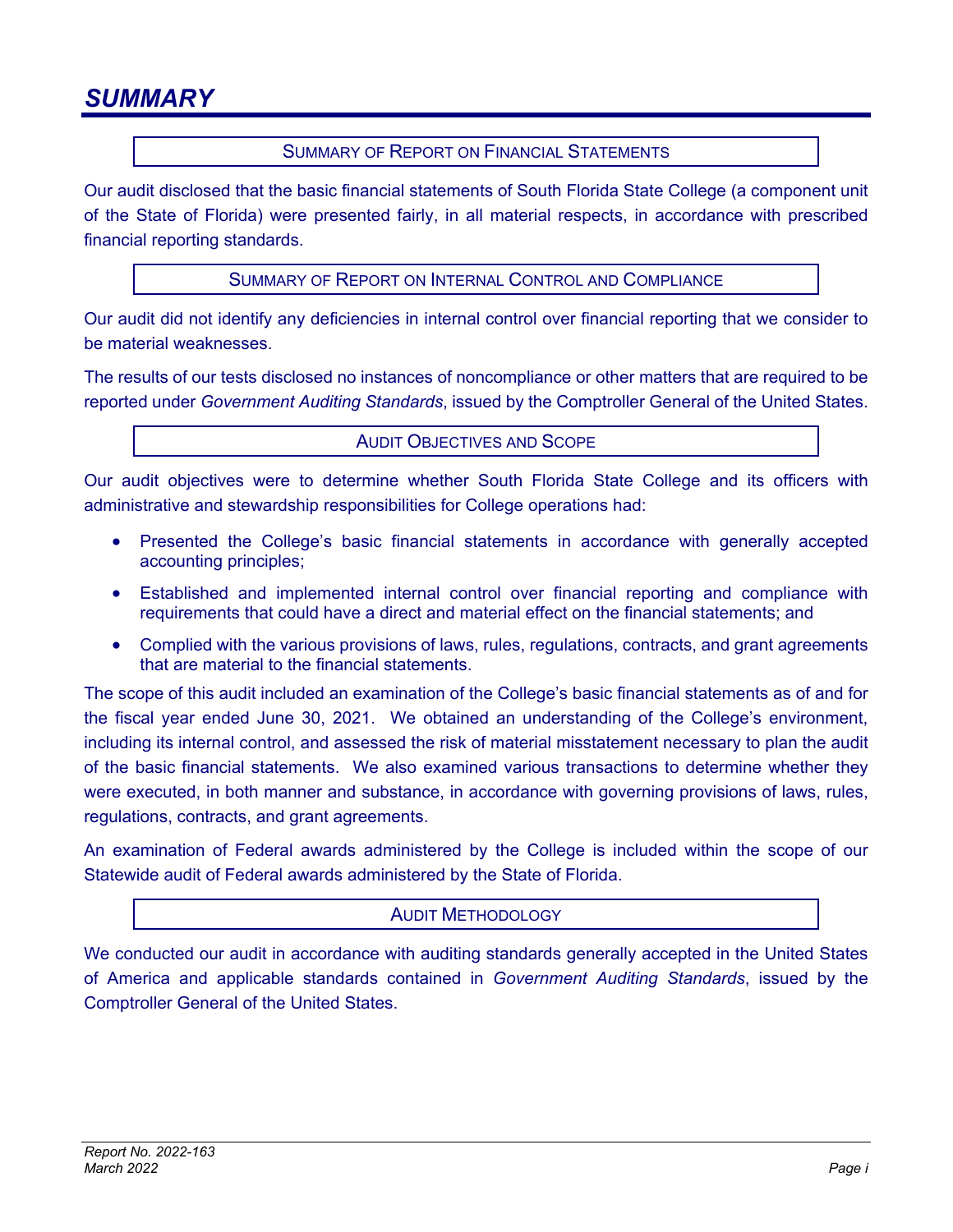<span id="page-4-0"></span>

Sherrill F. Norman, CPA Auditor General

# **AUDITOR GENERAL STATE OF FLORIDA**

Claude Denson Pepper Building, Suite G74 111 West Madison Street Tallahassee, Florida 32399-1450



Phone: (850) 412-2722 Fax: (850) 488-6975

The President of the Senate, the Speaker of the House of Representatives, and the Legislative Auditing Committee

# **INDEPENDENT AUDITOR'S REPORT**

# **Report on the Financial Statements**

We have audited the accompanying financial statements of South Florida State College, a component unit of the State of Florida, and its discretely presented component unit as of and for the fiscal year ended June 30, 2021, and the related notes to the financial statements, which collectively comprise the College's basic financial statements as listed in the table of contents.

# *Management's Responsibility for the Financial Statements*

Management is responsible for the preparation and fair presentation of these financial statements in accordance with accounting principles generally accepted in the United States of America; this includes the design, implementation, and maintenance of internal control relevant to the preparation and fair presentation of financial statements that are free from material misstatement, whether due to fraud or error.

# *Auditor's Responsibility*

Our responsibility is to express opinions on these financial statements based on our audit. We did not audit the financial statements of the discretely presented component unit, which represent 100 percent of the transactions and account balances of the discretely presented component unit columns. Those statements were audited by other auditors whose report has been furnished to us, and our opinion, insofar as it relates to the amounts included for the discretely presented component unit, is based solely on the report of the other auditors. We conducted our audit in accordance with auditing standards generally accepted in the United States of America and the standards applicable to financial audits contained in *Government Auditing Standards*, issued by the Comptroller General of the United States. Those standards require that we plan and perform the audit to obtain reasonable assurance about whether the financial statements are free from material misstatement.

An audit involves performing procedures to obtain audit evidence about the amounts and disclosures in the financial statements. The procedures selected depend on the auditor's judgment, including the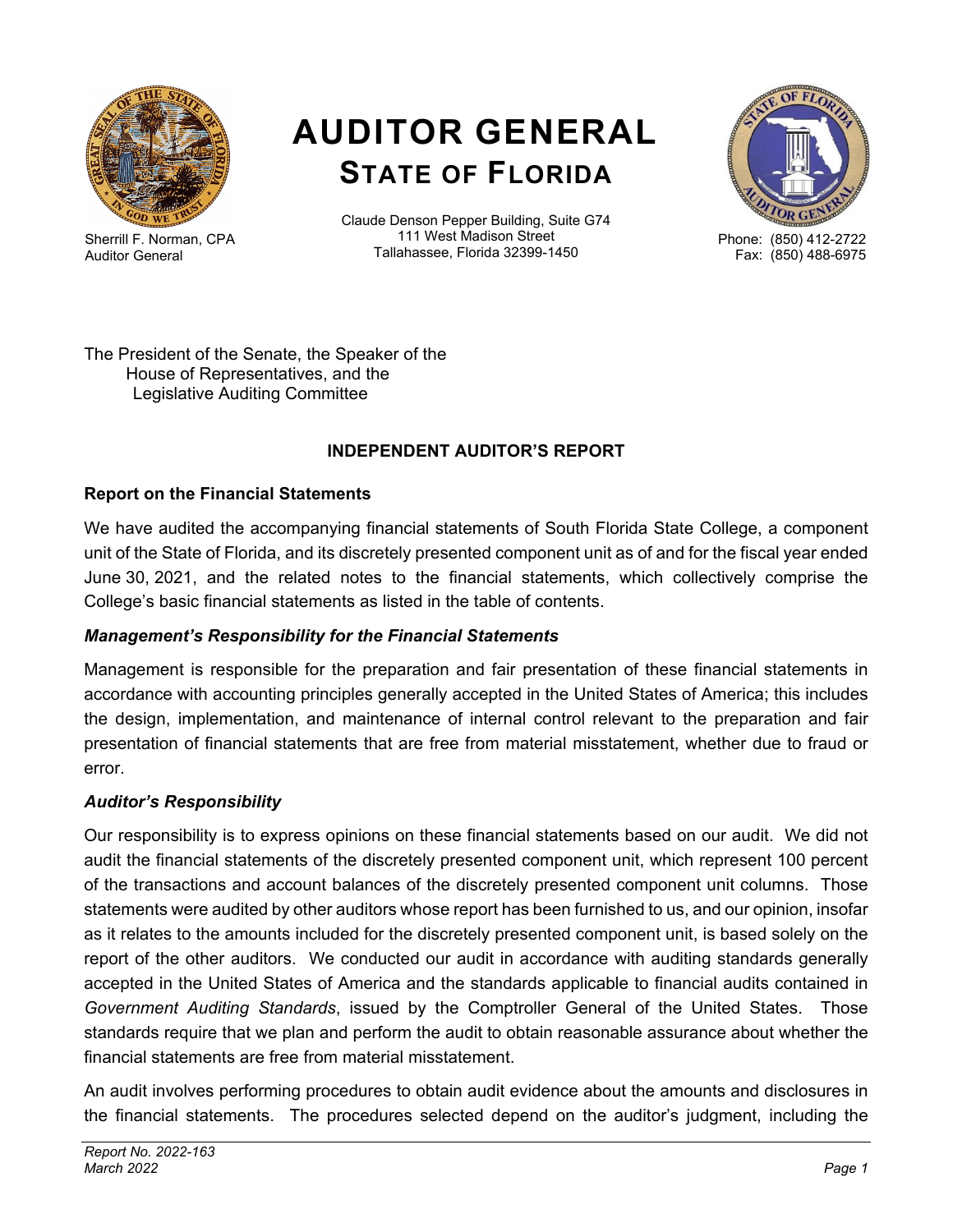<span id="page-5-0"></span>assessment of the risks of material misstatement of the financial statements, whether due to fraud or error. In making those risk assessments, the auditor considers internal control relevant to the entity's preparation and fair presentation of the financial statements in order to design audit procedures that are appropriate in the circumstances, but not for the purpose of expressing an opinion on the effectiveness of the entity's internal control. Accordingly, we express no such opinion. An audit also includes evaluating the appropriateness of accounting policies used and the reasonableness of significant accounting estimates made by management, as well as evaluating the overall presentation of the financial statements.

We believe that the audit evidence we have obtained is sufficient and appropriate to provide a basis for our audit opinions.

# *Opinions*

In our opinion, based on our audit and the report of other auditors, the financial statements referred to above present fairly, in all material respects, the respective financial position of South Florida State College and of its discretely presented component unit as of June 30, 2021, and the respective changes in financial position and, where applicable, cash flows thereof for the fiscal year then ended in accordance with accounting principles generally accepted in the United States of America.

# *Other Matter*

# *Required Supplementary Information*

Accounting principles generally accepted in the United States of America require that **MANAGEMENT'S DISCUSSION AND ANALYSIS**, the **Schedule of Changes in the College's Total Other Postemployment Benefits Liability and Related Ratios**, **Schedule of the College's Proportionate Share of the Net Pension Liability – Florida Retirement System Pension Plan**, **Schedule of College Contributions – Florida Retirement System Pension Plan**, **Schedule of the College's Proportionate Share of the Net Pension Liability – Health Insurance Subsidy Pension Plan**, **Schedule of College Contributions – Health Insurance Subsidy Pension Plan**, and **Notes to Required Supplementary Information**, as listed in the table of contents, be presented to supplement the basic financial statements. Such information, although not a part of the basic financial statements, is required by the Governmental Accounting Standards Board who considers it to be an essential part of financial reporting for placing the basic financial statements in an appropriate operational, economic, or historical context. We have applied certain limited procedures to the required supplementary information in accordance with auditing standards generally accepted in the United States of America, which consisted of inquiries of management about the methods of preparing the information and comparing the information for consistency with management's responses to our inquiries, the basic financial statements, and other knowledge we obtained during our audit of the basic financial statements. We do not express an opinion or provide any assurance on the information because the limited procedures do not provide us with sufficient evidence to express an opinion or provide any assurance.

# **Other Reporting Required by** *Government Auditing Standards*

In accordance with *Government Auditing Standards*, we have also issued our report dated March 22, 2022, on our consideration of the South Florida State College's internal control over financial reporting and on our tests of its compliance with certain provisions of laws, rules, regulations, contracts,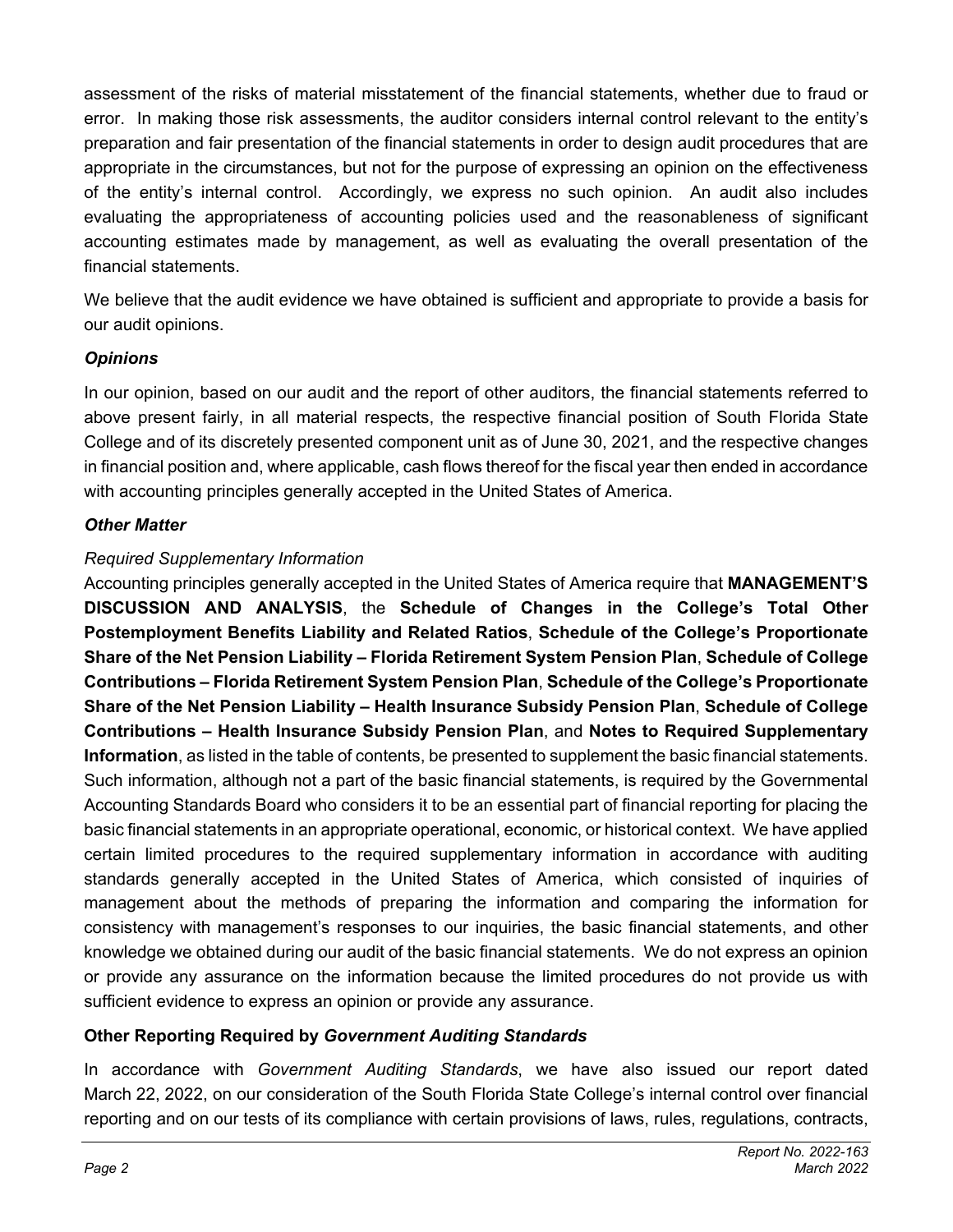and grant agreements and other matters included under the heading **INDEPENDENT AUDITOR'S REPORT ON INTERNAL CONTROL OVER FINANCIAL REPORTING AND ON COMPLIANCE AND OTHER MATTERS BASED ON AN AUDIT OF FINANCIAL STATEMENTS PERFORMED IN ACCORDANCE WITH** *GOVERNMENT AUDITING STANDARDS*. The purpose of that report is solely to describe the scope of our testing of internal control over financial reporting and compliance and the results of that testing, and not to provide an opinion on the effectiveness of the internal control over financial reporting or on compliance. That report is an integral part of an audit performed in accordance with *Government Auditing Standards* in considering the South Florida State College's internal control over financial reporting and compliance.

Respectfully submitted,

Sherrill F. Norman, CPA Tallahassee, Florida March 22, 2022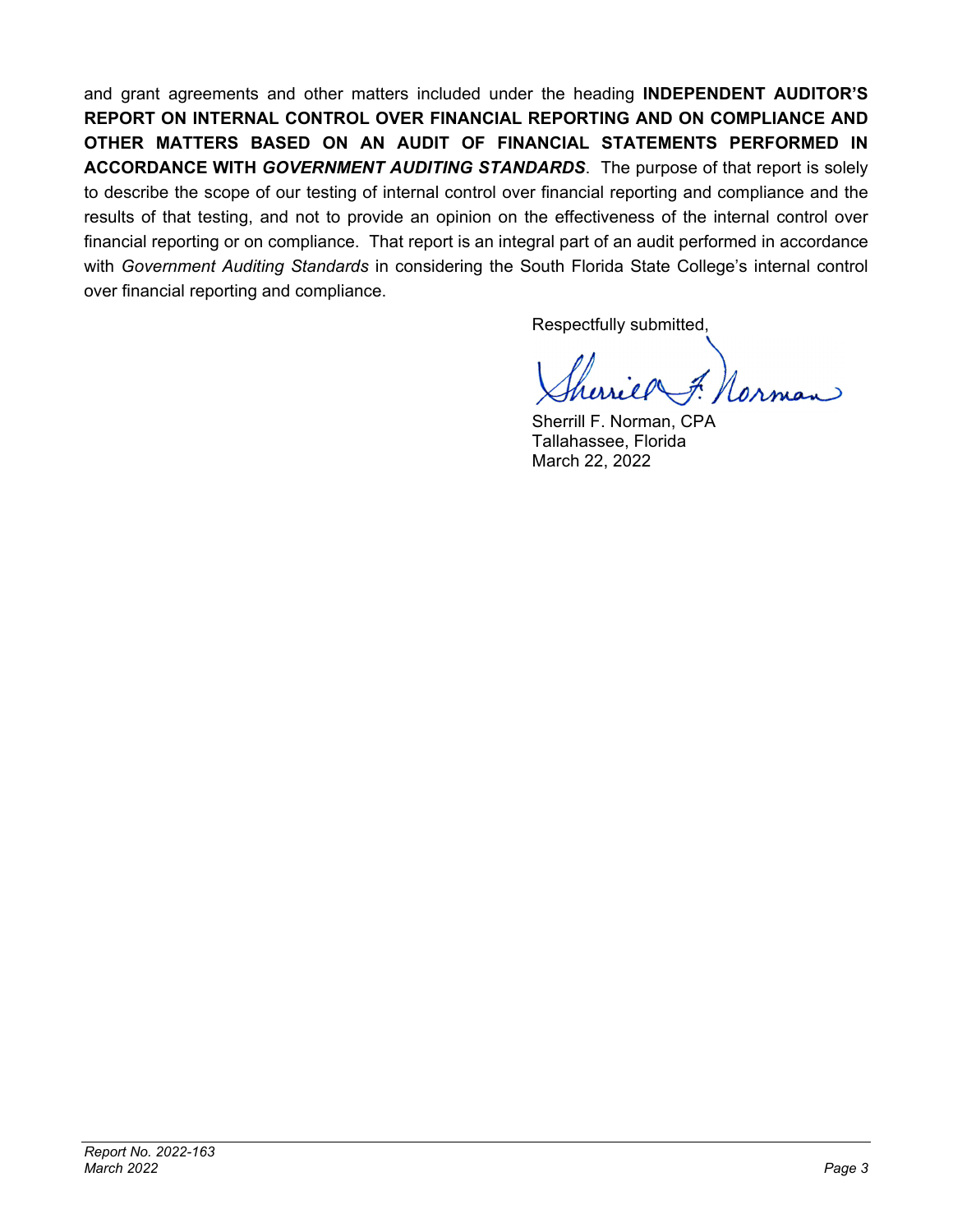# <span id="page-7-0"></span>*MANAGEMENT'S DISCUSSION AND ANALYSIS*

Management's discussion and analysis (MD&A) provides an overview of the financial position and activities of the College for the fiscal year ended June 30, 2021, and should be read in conjunction with the financial statements and notes thereto. The MD&A, and financial statements and notes thereto, are the responsibility of College management. The MD&A contains financial activity of the College for the fiscal years ended June 30, 2021, and June 30, 2020.

# FINANCIAL HIGHLIGHTS

The College's assets and deferred outflows of resources totaled \$70.8 million at June 30, 2021. This balance reflects a \$1 million, or 1.4 percent, increase as compared to the 2019-20 fiscal year, resulting from an increase in restricted cash from Federal Higher Education Emergency Relief Fund (HEERF) awards. While assets and deferred outflows of resources grew, liabilities and deferred inflows of resources increased by \$4.6 million, or 20.3 percent, totaling \$27.3 million at June 30, 2021, resulting from increases to unearned revenues of HEERF awards and net pension liability. As a result, the College's net position decreased by \$3.6 million, resulting in a year-end balance of \$43.5 million.

The College's operating revenues totaled \$5.7 million for the 2020-21 fiscal year, representing a 0.8 percent decrease compared to the 2019-20 fiscal year due mainly to a decrease in auxiliary services. Operating expenses totaled \$37.6 million for the 2020-21 fiscal year, representing an increase of 2.3 percent as compared to the 2019-20 fiscal year due mainly to an increase in scholarships and waivers.

Net position represents the residual interest in the College's assets and deferred outflows of resources after deducting liabilities and deferred inflows of resources. The College's comparative total net position by category for the fiscal years ended June 30, 2021, and June 30, 2020, is shown in the following graph: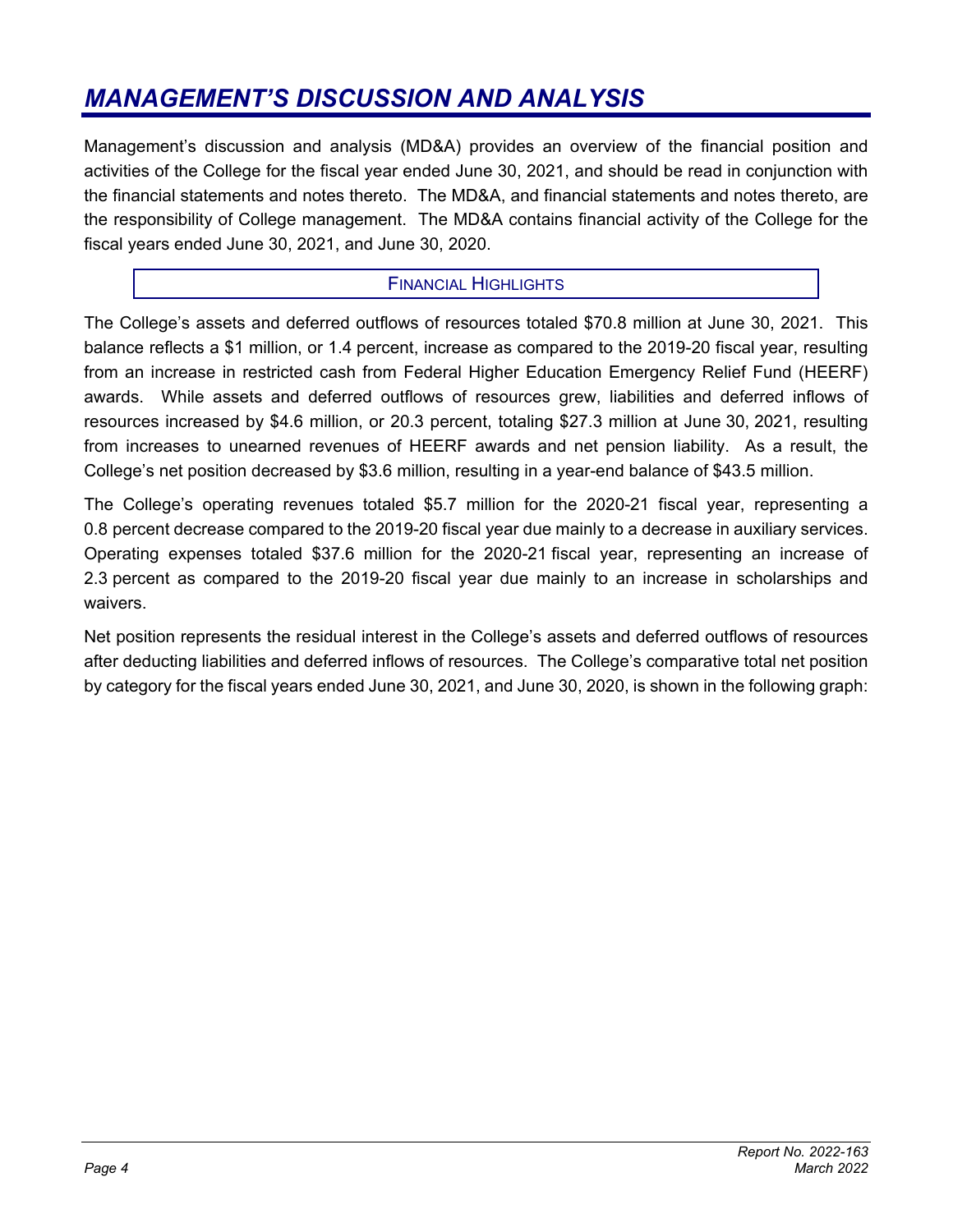**Net Position (In Thousands)** 



The following chart provides a graphical presentation of College revenues by category for the 2020-21 fiscal year:



# OVERVIEW OF FINANCIAL STATEMENTS

Pursuant to the Governmental Accounting Standards Board (GASB) Statement No. 35, the College's financial report consists of three basic financial statements: the statement of net position; the statement of revenues, expenses, and changes in net position; and the statement of cash flows. The financial statements, and notes thereto, provide information on the College as a whole, present a long-term view of the College's finances, and include activities for the following entities: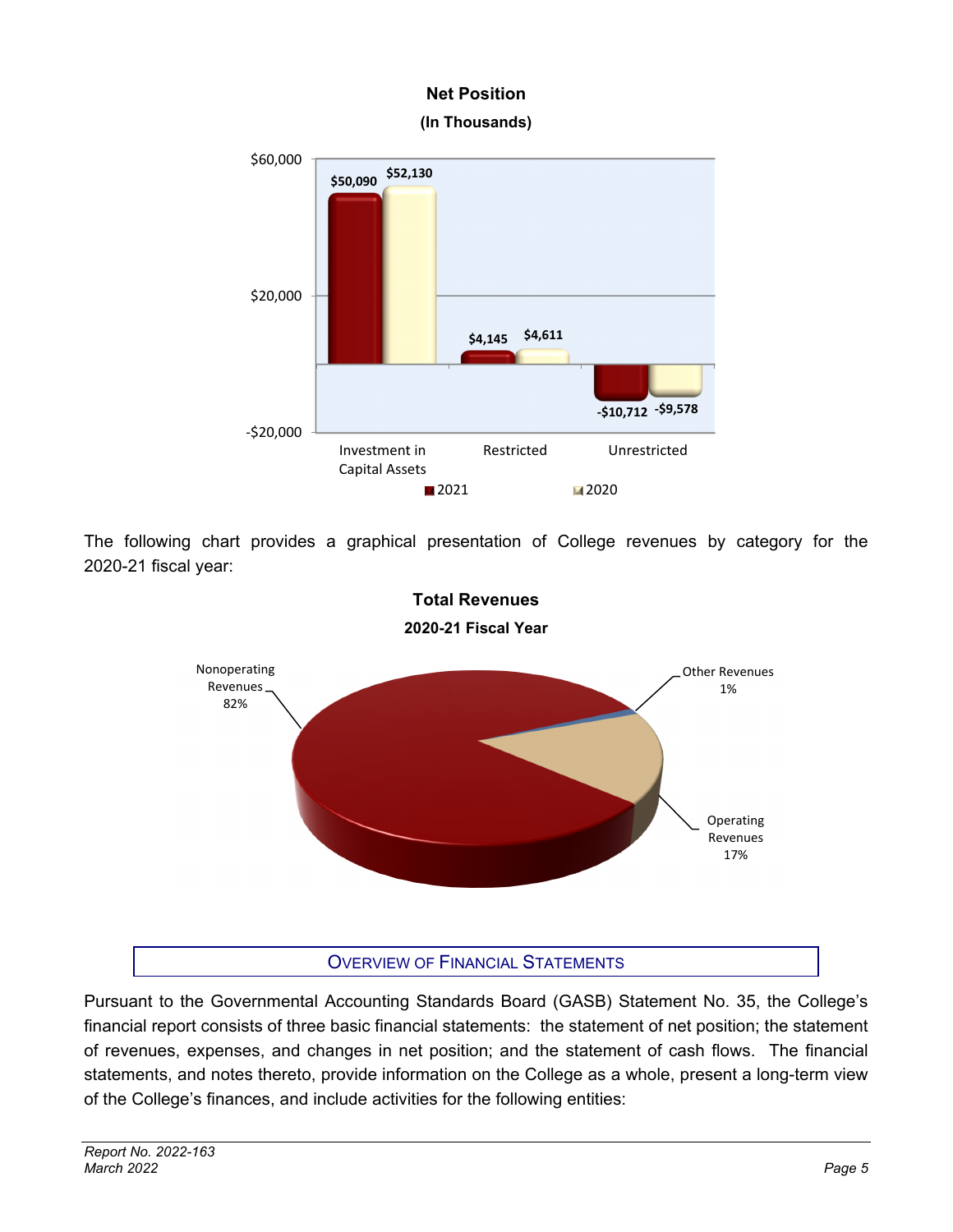- South Florida State College (Primary Institution) Most of the programs and services generally associated with a college fall into this category, including instruction, student services, and support services.
- South Florida State College Foundation, Inc. (Component Unit) Although legally separate, this component unit is important because the College is financially accountable for it, as the College reports its financial activity for the State of Florida. The component unit provides funding and services to support and foster the pursuit of higher education at the College.

#### **The Statement of Net Position**

The statement of net position reflects the assets, deferred outflows of resources, liabilities, and deferred inflows of resources of the College, using the accrual basis of accounting, and presents the financial position of the College at a specified time. Assets, plus deferred outflows of resources, less liabilities, less deferred inflows of resources, equals net position, which is one indicator of the College's current financial condition. The changes in net position that occur over time indicate improvement or deterioration in the College's financial condition.

The following summarizes the College's assets, deferred outflows of resources, liabilities, deferred inflows of resources, and net position at June 30:

|                                       | 2021      | 2020        |
|---------------------------------------|-----------|-------------|
| <b>Assets</b>                         |           |             |
| <b>Current Assets</b>                 | \$11,331  | \$<br>8,450 |
| Capital Assets, Net                   | 50,090    | 52,130      |
| <b>Other Noncurrent Assets</b>        | 3,604     | 4,004       |
| <b>Total Assets</b>                   | 65,025    | 64,584      |
| <b>Deferred Outflows of Resources</b> | 5,752     | 5,235       |
| Liabilities                           |           |             |
| <b>Current Liabilities</b>            | 5,851     | 3,442       |
| <b>Noncurrent Liabilities</b>         | 20,146    | 17,381      |
| <b>Total Liabilities</b>              | 25,997    | 20,823      |
| <b>Deferred Inflows of Resources</b>  | 1,257     | 1,833       |
| <b>Net Position</b>                   |           |             |
| <b>Investment in Capital Assets</b>   | 50,090    | 52,130      |
| Restricted                            | 4,145     | 4,611       |
| Unrestricted                          | (10, 712) | (9, 578)    |
| <b>Total Net Position</b>             | \$43,523  | \$47,163    |

#### **Condensed Statement of Net Position at June 30**

**(In Thousands)** 

#### **The Statement of Revenues, Expenses, and Changes in Net Position**

The statement of revenues, expenses, and changes in net position presents the College's revenue and expense activity, categorized as operating and nonoperating. Revenues and expenses are recognized when earned or incurred, regardless of when cash is received or paid.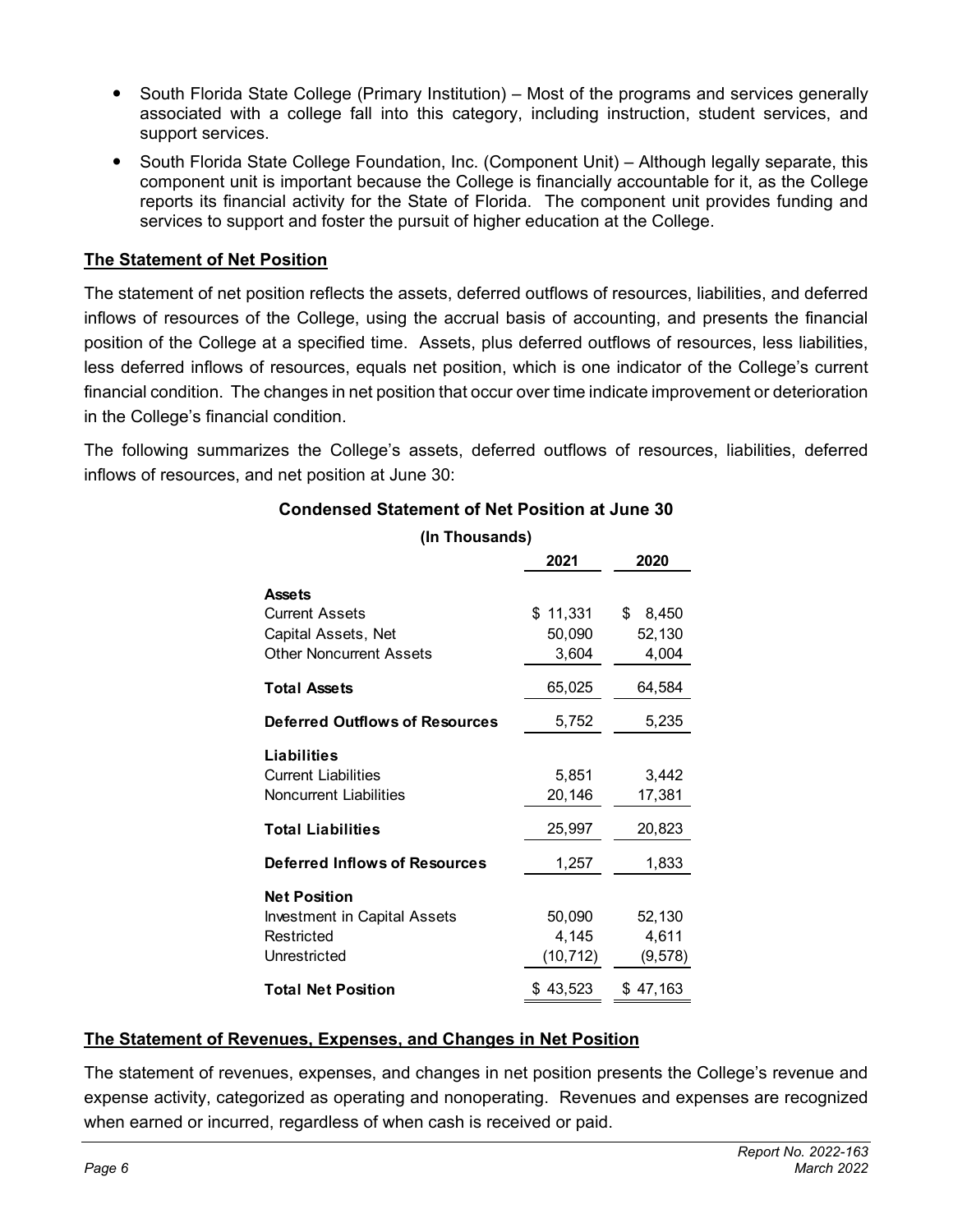The following summarizes the College's activity for the 2020-21 and 2019-20 fiscal years:

#### **Condensed Statement of Revenues, Expenses, and Changes in Net Position For the Fiscal Years**

| (In Thousands)                                             |         |                     |    |                     |
|------------------------------------------------------------|---------|---------------------|----|---------------------|
|                                                            | 2020-21 |                     |    | 2019-20             |
| <b>Operating Revenues</b><br>Less, Operating Expenses      | \$      | 5,737<br>37,568     | \$ | 5,783<br>36,708     |
| <b>Operating Loss</b><br>Nonoperating Revenues             |         | (31, 831)<br>27,793 |    | (30, 925)<br>26,655 |
| <b>Loss Before Other Revenues</b><br><b>Other Revenues</b> |         | (4,038)<br>398      |    | (4,270)<br>448      |
| <b>Net Decrease In Net Position</b>                        |         | (3,640)             |    | (3,822)             |
| Net Position, Beginning of Year                            |         | 47,163              |    | 50,985              |
| <b>Net Position, End of Year</b>                           | \$      | 43,523              | S  | 47,163              |

# **Operating Revenues**

GASB Statement No. 35 categorizes revenues as either operating or nonoperating. Operating revenues generally result from exchange transactions where each of the parties to the transaction either gives or receives something of equal or similar value.

The following summarizes the operating revenues by source that were used to fund operating activities for the 2020-21 and 2019-20 fiscal years:

# **Operating Revenues For the Fiscal Years**

#### **(In Thousands)**

|                                               |   | 2020-21 |   | 2019-20 |
|-----------------------------------------------|---|---------|---|---------|
| <b>Student Tuition and Fees, Net</b>          | S | 3.256   | S | 2.434   |
| <b>Grants and Contracts</b>                   |   | 1.344   |   | 1,417   |
| Sales and Services of Educational Departments |   | 212     |   | 226     |
| <b>Auxiliary Enterprises</b>                  |   | 794     |   | 1,510   |
| Other                                         |   | 131     |   | 196     |
| <b>Total Operating Revenues</b>               | S | 5.737   | S | 5.783   |

The following chart presents the College's operating revenues for the 2020-21 and 2019-20 fiscal years: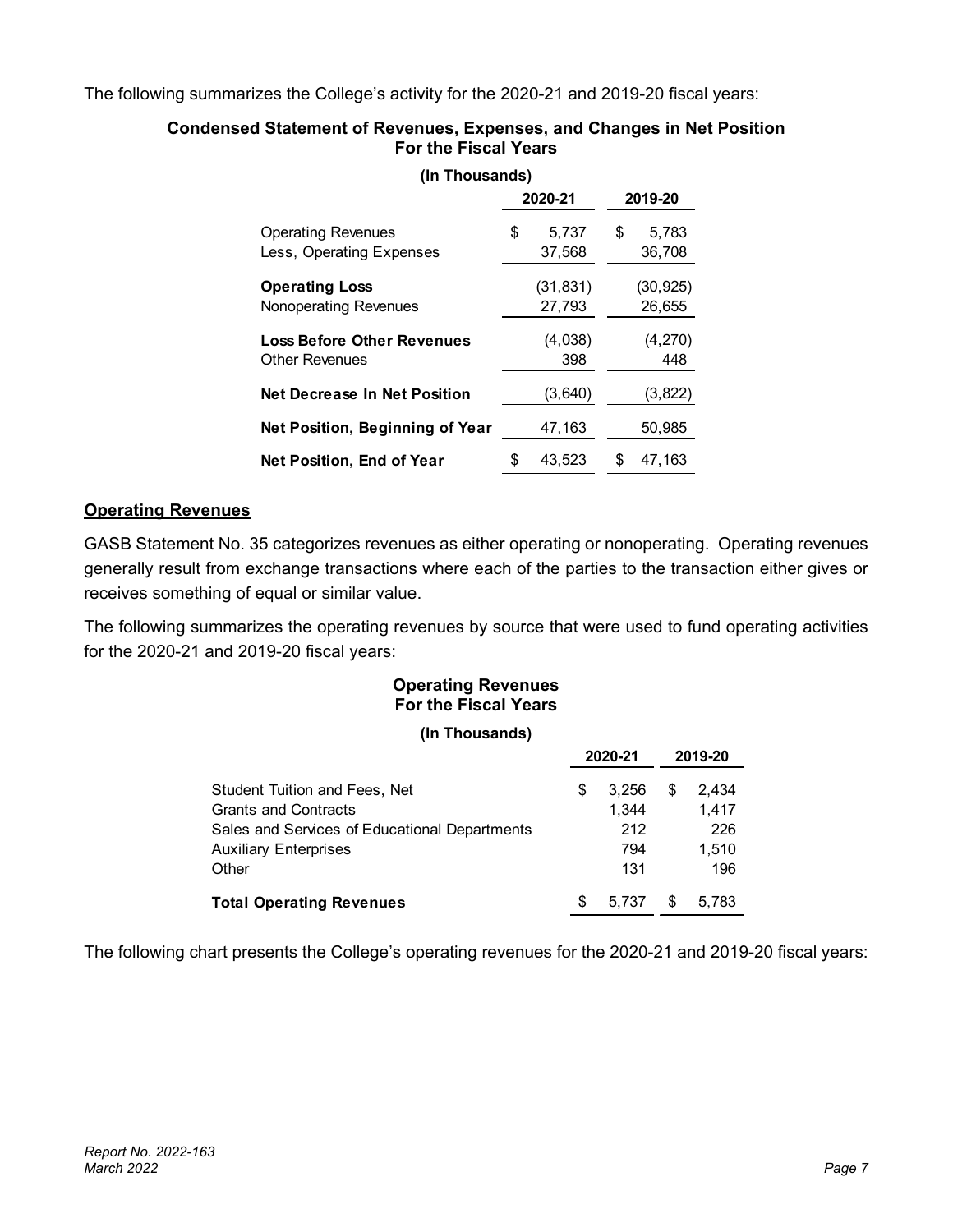

Changes in operating revenues were the result of a decrease in auxiliary enterprises, due to cancellation of cultural program events during the COVID pandemic.

# **Operating Expenses**

Expenses are categorized as operating or nonoperating. The majority of the College's expenses are operating expenses as defined by GASB Statement No. 35. GASB gives financial reporting entities the choice of reporting operating expenses in the functional or natural classifications. The College has chosen to report the expenses in their natural classification on the statement of revenues, expenses, and changes in net position and has displayed the functional classification in the notes to financial statements.

The following summarizes operating expenses by natural classification for the 2020-21 and 2019-20 fiscal years:

# **Operating Expenses For the Fiscal Years**

# **(In Thousands) 2020-21 2019-20** Personnel Services  $$21,344 $21,578$ Scholarships and Waivers 4,982 3,429 Utilities and Communications 1,535 1,576 Contractual Services 1,988 2,635 Other Services and Expenses 2,742 3,078 Materials and Supplies 2,626 2,058 Depreciation 2,351 2,354 **Total Operating Expenses**  $$ 37,568 $ 36,708$

The following chart presents the College's operating expenses for the 2020-21 and 2019-20 fiscal years: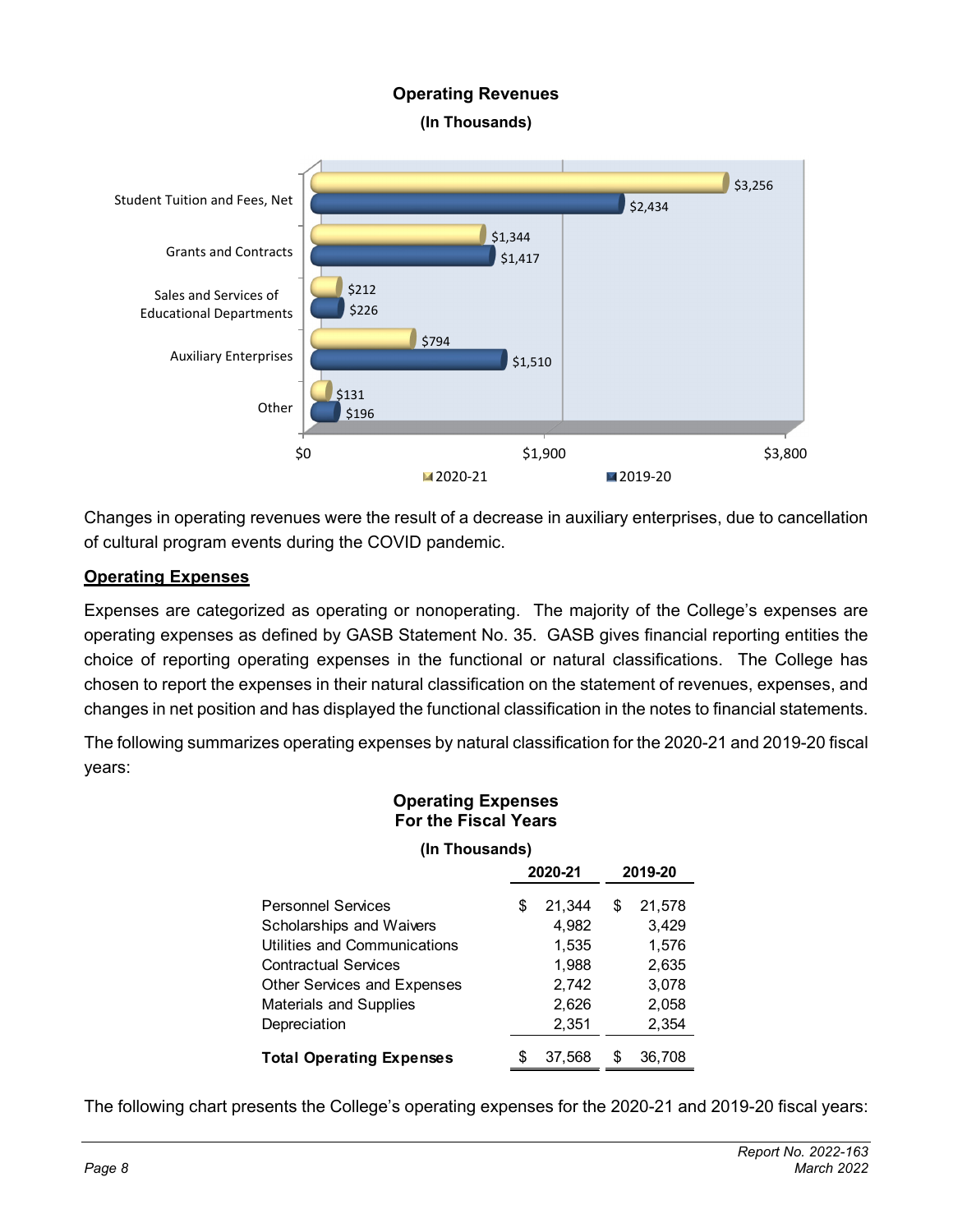# **Operating Expenses**

**(In Thousands)**



College operating expense changes were the result of an increase in scholarships and waivers costs primarily for providing student aid through the HEERF.

# **Nonoperating Revenues**

Certain revenue sources that the College relies on to provide funding for operations, including State noncapital appropriations, Federal and State student financial aid, certain gifts and grants, and investment income, are defined by GASB as nonoperating. The following summarizes the College's nonoperating revenues for the 2020-21 and 2019-20 fiscal years:

#### **Nonoperating Revenues For the Fiscal Years**

**(In Thousands)** 

|                                                                                                       | 2020-21                         | 2019-20                       |
|-------------------------------------------------------------------------------------------------------|---------------------------------|-------------------------------|
| <b>State Noncapital Appropriations</b><br>Federal and State Student Financial Aid<br>Gifts and Grants | 17,080<br>SS.<br>6,314<br>4,367 | 16.926<br>S<br>5,663<br>3,950 |
| Investment Income<br><b>Other Nonoperating Revenues</b>                                               | 26<br>6                         | 116                           |
| <b>Total Nonoperating Revenues</b>                                                                    | \$ 27,793                       | \$26,655                      |

# **Other Revenues**

This category is composed of State capital appropriations and capital grants, contracts, gifts, and fees. The following summarizes the College's other revenues for the 2020-21 and 2019-20 fiscal years: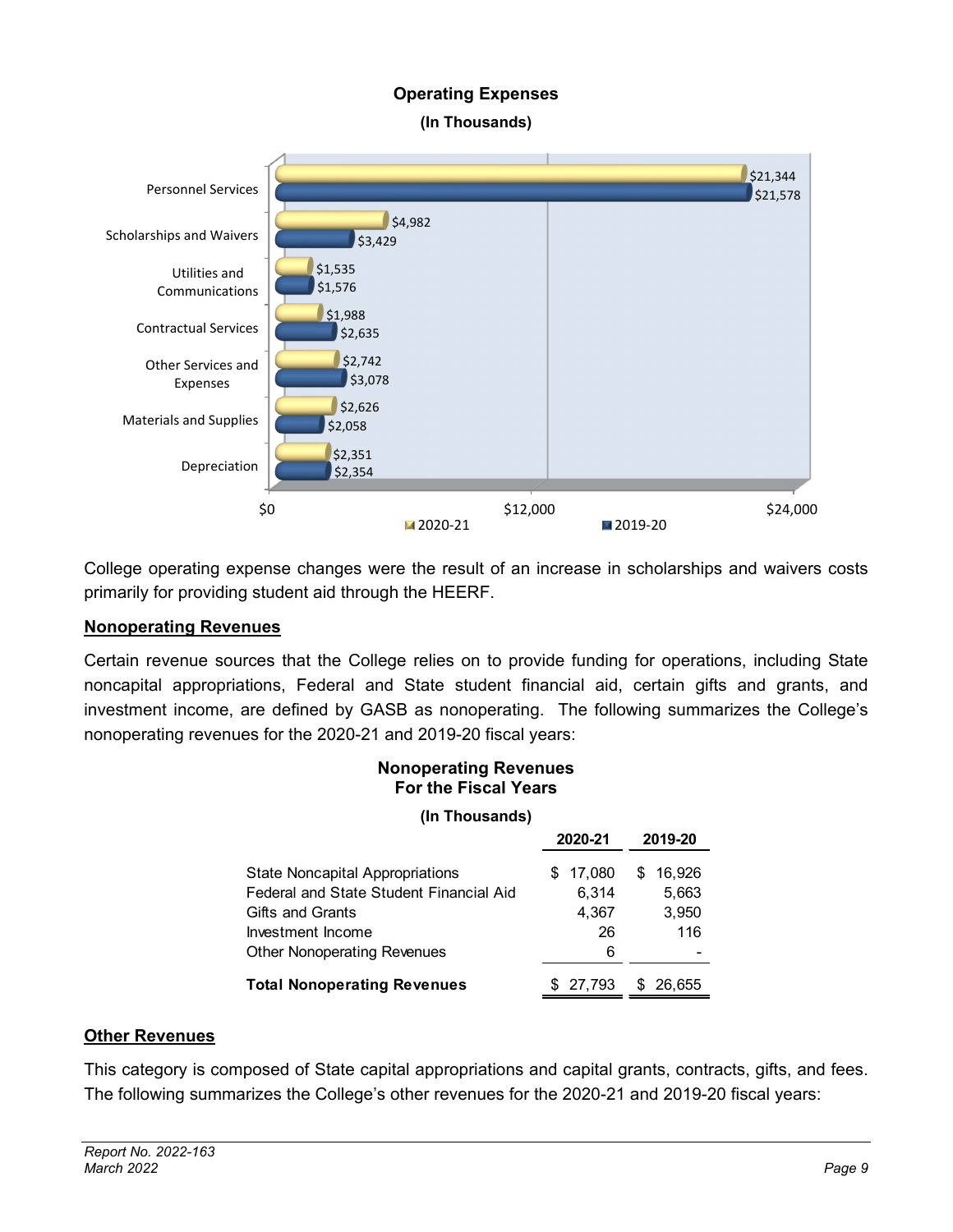#### **Other Revenues For the Fiscal Years**

#### **(In Thousands)**

|           |         | 2019-20    |
|-----------|---------|------------|
| 66<br>332 |         | 120<br>328 |
| 398       |         | 448        |
|           | 2020-21 |            |

#### **The Statement of Cash Flows**

The statement of cash flows provides information about the College's financial results by reporting the major sources and uses of cash and cash equivalents. This statement will assist in evaluating the College's ability to generate net cash flows, its ability to meet its financial obligations as they come due, and its need for external financing. Cash flows from operating activities show the net cash used by the operating activities of the College. Cash flows from capital financing activities include all plant funds and related long-term debt activities. Cash flows from investing activities show the net source and use of cash related to purchasing or selling investments, and earning income on those investments. Cash flows from noncapital financing activities include those activities not covered in other sections.

The following summarizes the College's cash flows for the 2020-21 and 2019-20 fiscal years:

# **Condensed Statement of Cash Flows For the Fiscal Years**

# **(In Thousands) 2020-21 2019-20** Cash Provided (Used) by: Operating Activities (25,173) \$ (25,529) Noncapital Financing Activities 27,794 26,492 Capital and Related Financing Activities 221 695 Investing Activities **116** 116 **Net Increase in Cash and Cash Equivalents** 2,868 1,774 Cash and Cash Equivalents, Beginning of Year 10,929 9,155

**Cash and Cash Equivalents, End of Year** \$ 13,797 \$ 10,929

Major sources of funds came from State noncapital appropriations (\$17.1 million), Federal and State student financial aid (\$6.3 million), noncapital gifts and grants (\$4.4 million), grants and contracts (\$3.9 million), and net student tuition and fees (\$3 million). Major uses of funds were for payments to employees and for employee benefits (\$19.7 million), payments to suppliers (\$7 million), payments for scholarships (\$5 million), and payment for utilities and communications (\$1.5 million).

Cash and cash equivalents increased primarily due to the increase in grants and contracts for HEERF funds received.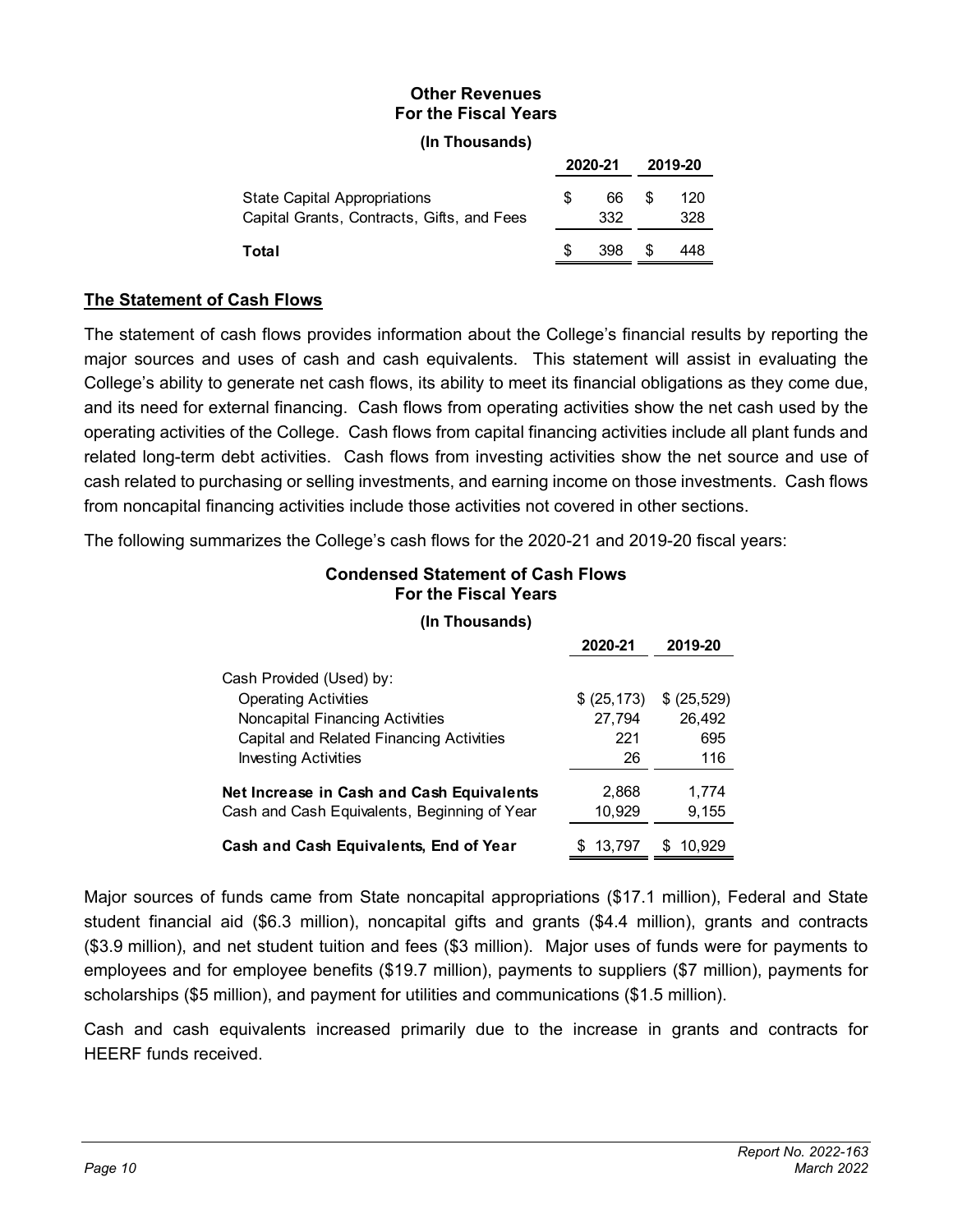#### CAPITAL ASSETS

# **Capital Assets**

At June 30, 2021, the College had \$106.1 million in capital assets, less accumulated depreciation of \$56 million, for net capital assets of \$50.1 million. Depreciation charges for the current fiscal year totaled \$2.4 million. The following table summarizes the College's capital assets, net of accumulated depreciation, at June 30:

#### **Capital Assets, Net at June 30**

#### **(In Thousands)**

|                                                                          | 2021                          | 2020                        |
|--------------------------------------------------------------------------|-------------------------------|-----------------------------|
| Land<br>Artwork/Artifacts<br><b>Buildings</b>                            | 2,478<br>\$.<br>568<br>45,075 | 2,478<br>S<br>568<br>46,885 |
| Other Structures and Improvements<br>Furniture, Machinery, and Equipment | 124<br>1,266                  | 181<br>1,439                |
| <b>Computer Software, Perpetual Licenses</b>                             | 579                           | 579                         |
| <b>Capital Assets, Net</b>                                               | \$50,090                      | \$52,130                    |

Additional information about the College's capital assets is presented in the notes to financial statements.

ECONOMIC FACTORS THAT WILL AFFECT THE FUTURE

The College's economic condition is closely tied to that of the State of Florida. Because of limited economic growth, increased demand for State resources, and the ongoing coronavirus pandemic, the College is anticipating only a modest increase in State funding in the 2021-22 fiscal year. In response, the Board of Trustees elected to maintain the same tuition rate charged for the 2019-20 fiscal year in the 2020-21 fiscal year.

#### REQUESTS FOR INFORMATION

Questions concerning information provided in the MD&A or other required supplementary information, and financial statements and notes thereto, or requests for additional financial information should be addressed to the Peter S. Elliott, Vice President for Administrative Services, South Florida State College, 600 West College Drive, Avon Park, FL 33825.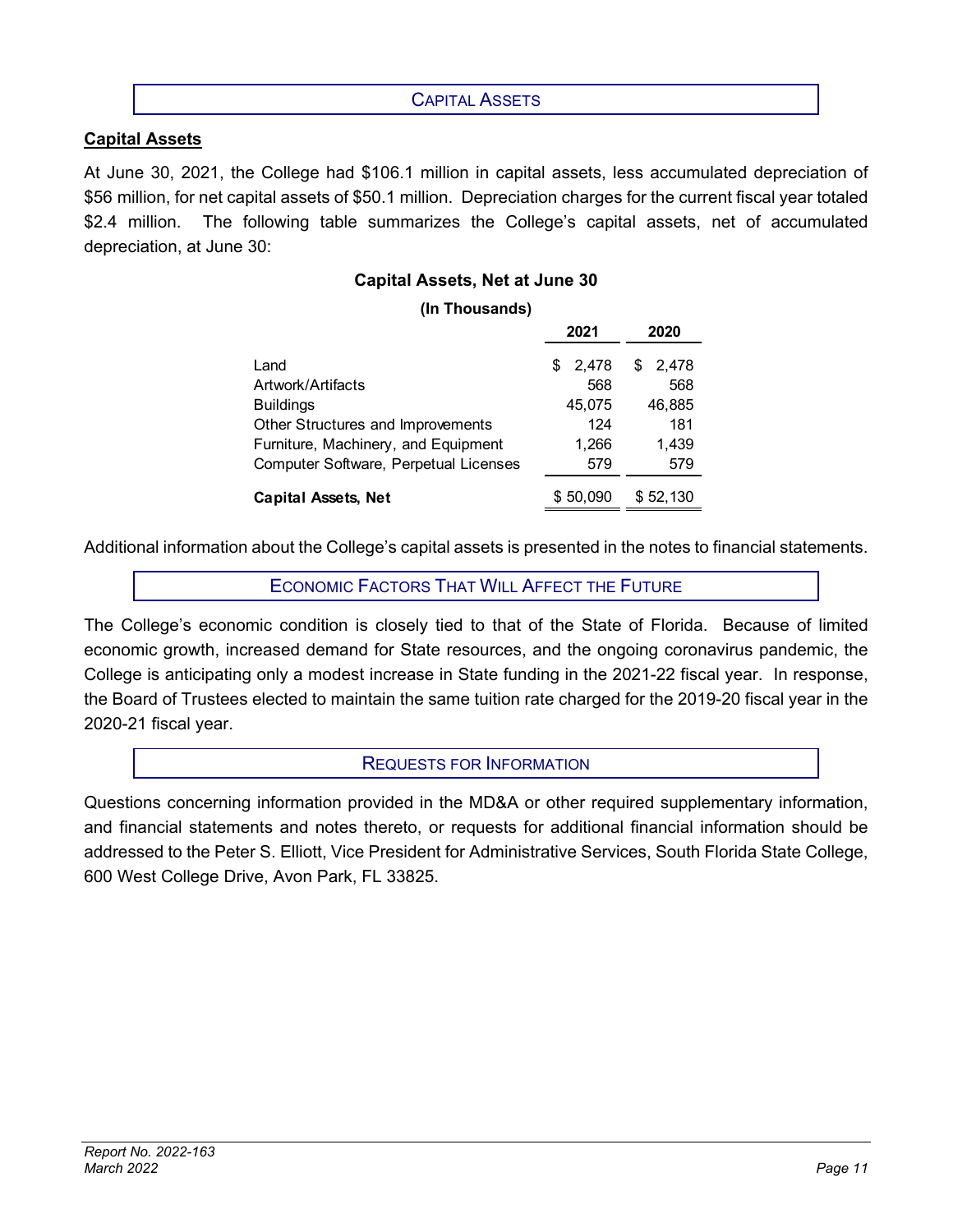# <span id="page-15-0"></span>*BASIC FINANCIAL STATEMENTS*

#### **SOUTH FLORIDA STATE COLLEGE A Component Unit of the State of Florida Statement of Net Position**

**June 30, 2021** 

|                                          |                 | Component       |
|------------------------------------------|-----------------|-----------------|
|                                          | College         | Unit            |
| <b>ASSETS</b>                            |                 |                 |
| <b>Current Assets:</b>                   |                 |                 |
| Cash and Cash Equivalents                | \$<br>4,833,831 | \$<br>1,162,421 |
| Restricted Cash and Cash Equivalents     | 5,358,425       |                 |
| Investments                              |                 | 1,363,239       |
| <b>Accounts Receivable</b>               | 706,289         | 56,580          |
| Due from Other Governmental Agencies     | 186,318         |                 |
| Due from Component Unit                  | 53,157          |                 |
| Inventories                              | 48,097          |                 |
| <b>Prepaid Expenses</b>                  | 139,408         | 55,438          |
| Deposits Receivable                      | 5,185           |                 |
| <b>Total Current Assets</b>              | 11,330,710      | 2,637,678       |
| <b>Noncurrent Assets:</b>                |                 |                 |
| Restricted Cash and Cash Equivalents     | 3,604,750       | 697,983         |
| <b>Restricted Investments</b>            |                 | 14,596,010      |
| Depreciable Capital Assets, Net          | 46,465,496      | 612,335         |
| Nondepreciable Capital Assets            | 3,624,423       | 293,720         |
| <b>Other Assets</b>                      |                 | 500             |
| <b>Total Noncurrent Assets</b>           | 53,694,669      | 16,200,548      |
| <b>TOTAL ASSETS</b>                      | 65,025,379      | 18,838,226      |
| DEFERRED OUTFLOWS OF RESOURCES           |                 |                 |
| <b>Other Postemployment Benefits</b>     | 30,878          |                 |
| Pensions                                 | 5,720,742       |                 |
| TOTAL DEFERRED OUTFLOWS OF RESOURCES     | 5,751,620       |                 |
| <b>LIABILITIES</b>                       |                 |                 |
| <b>Current Liabilities:</b>              |                 |                 |
| <b>Accounts Payable</b>                  | 372,217         | 99,433          |
| Salary and Payroll Taxes Payable         | 1,113,381       |                 |
| Due to Other Governmental Agencies       | 3               |                 |
| <b>Unearned Revenue</b>                  | 3,958,783       | 446,733         |
| Deposits Held for Others                 | 230,758         |                 |
| Long-Term Liabilities - Current Portion: |                 |                 |
| <b>Compensated Absences Payable</b>      | 147,119         |                 |
| Other Postemployment Benefits Liability  | 28,972          |                 |
| Net Pension Liability                    |                 |                 |
| <b>Total Current Liabilities</b>         | 5,851,233       | 546,166         |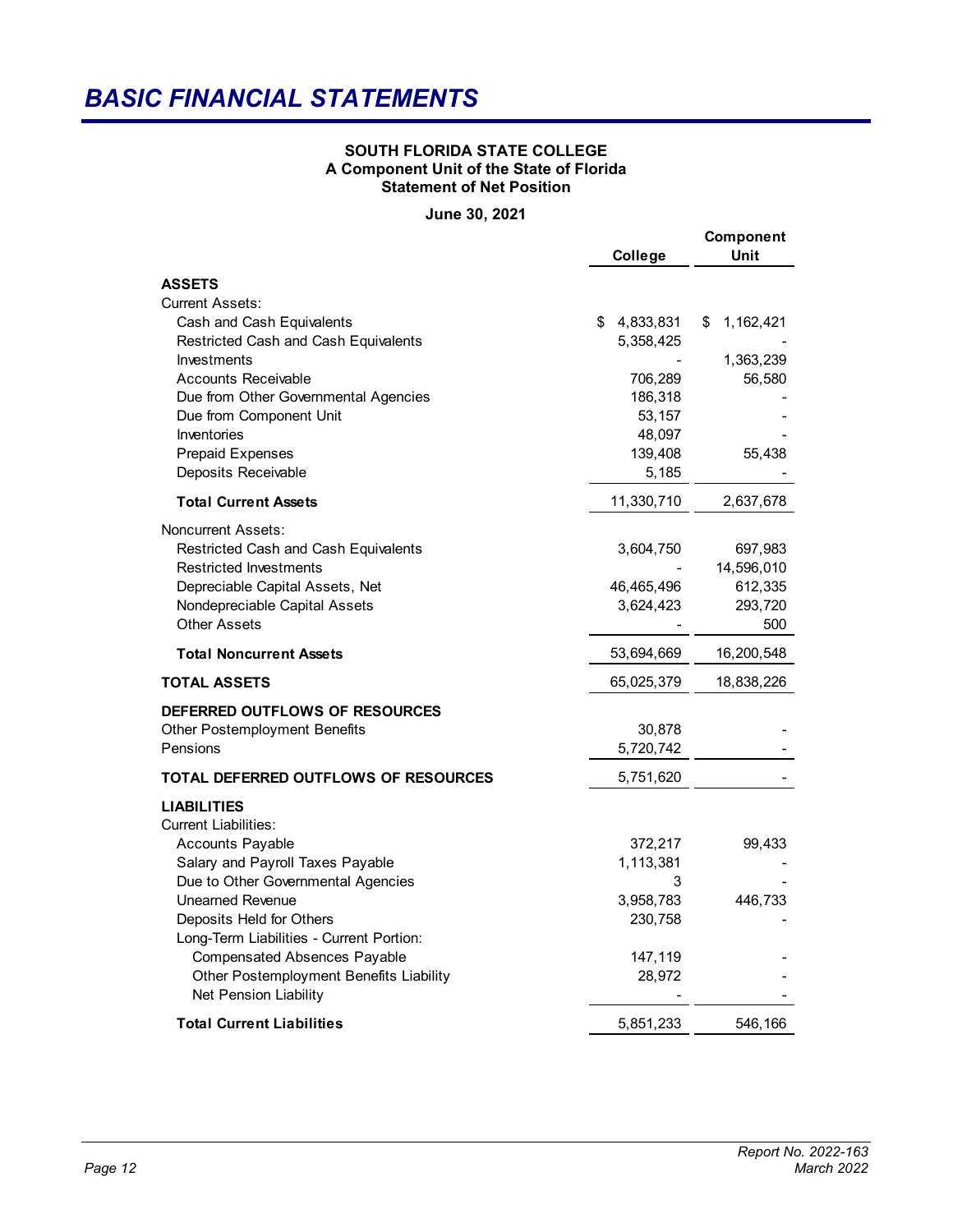|                                                           | College      | Component<br>Unit |
|-----------------------------------------------------------|--------------|-------------------|
| <b>LIABILITIES (Continued)</b><br>Noncurrent Liabilities: |              |                   |
| <b>Compensated Absences Payable</b>                       | 2,574,372    |                   |
| Other Postemployment Benefits Liability                   | 48.834       |                   |
| <b>Net Pension Liability</b>                              | 17,522,555   |                   |
| <b>Total Noncurrent Liabilities</b>                       | 20,145,761   |                   |
| <b>TOTAL LIABILITIES</b>                                  | 25,996,994   | 546,166           |
| DEFERRED INFLOWS OF RESOURCES                             |              |                   |
| <b>Other Postemployment Benefits</b>                      | 136,778      |                   |
| Pensions                                                  | 1,120,347    |                   |
| <b>TOTAL DEFERRED INFLOWS OF RESOURCES</b>                | 1,257,125    |                   |
| <b>NET POSITION</b>                                       |              |                   |
| Investment in Capital Assets                              | 50,089,919   | 906,055           |
| Restricted:                                               |              |                   |
| Nonexpendable:                                            |              |                   |
| Endowment                                                 |              | 15,289,581        |
| Expendable:                                               |              |                   |
| Grants and Loans                                          | 288,675      |                   |
| Scholarships                                              | 249,835      |                   |
| <b>Capital Projects</b>                                   | 3,606,330    |                   |
| Unrestricted                                              | (10,711,879) | 2,096,424         |
| <b>TOTAL NET POSITION</b>                                 | \$43,522,880 | \$18,292,060      |

The accompanying notes to financial statements are an integral part of this statement.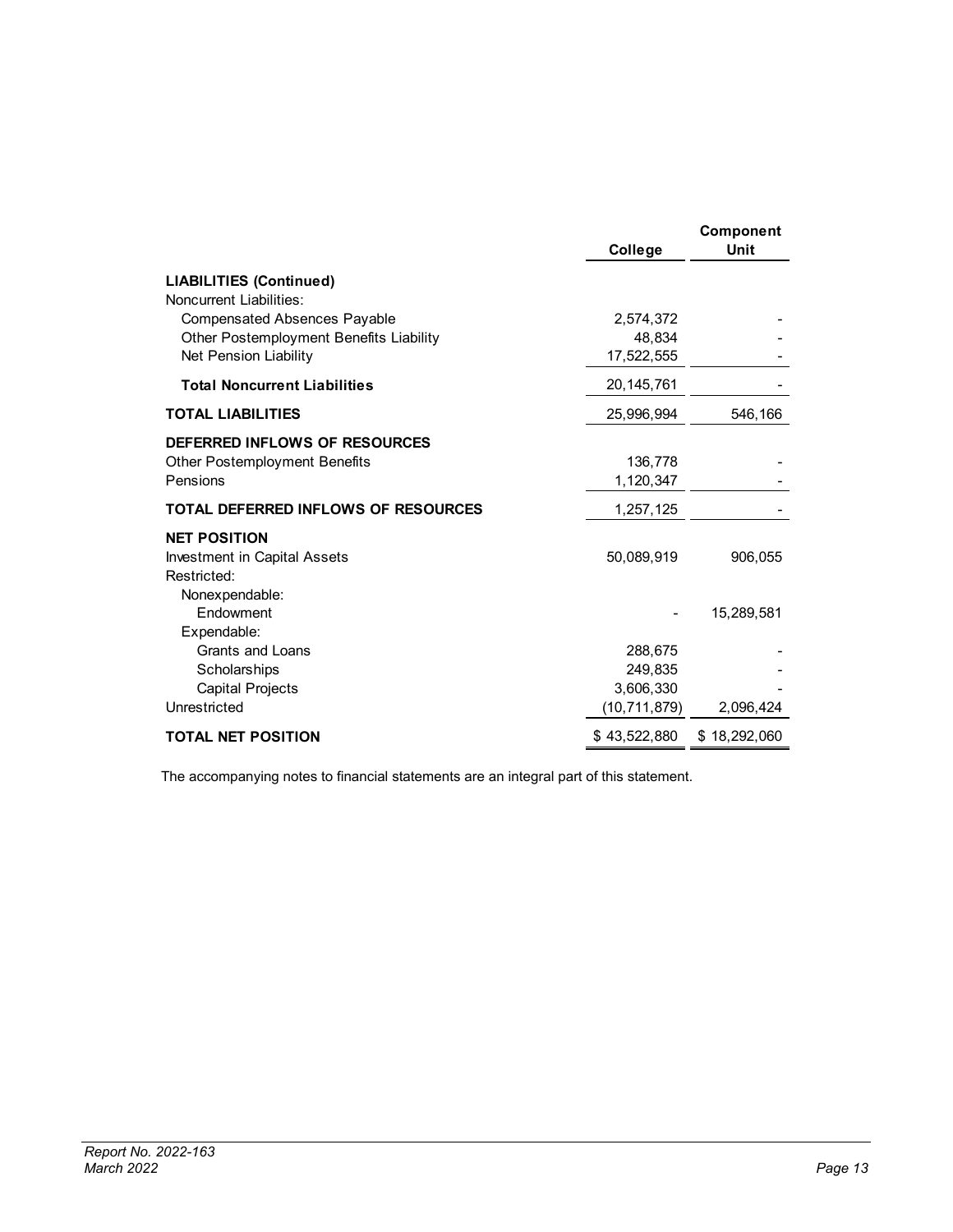THIS PAGE INTENTIONALLY LEFT BLANK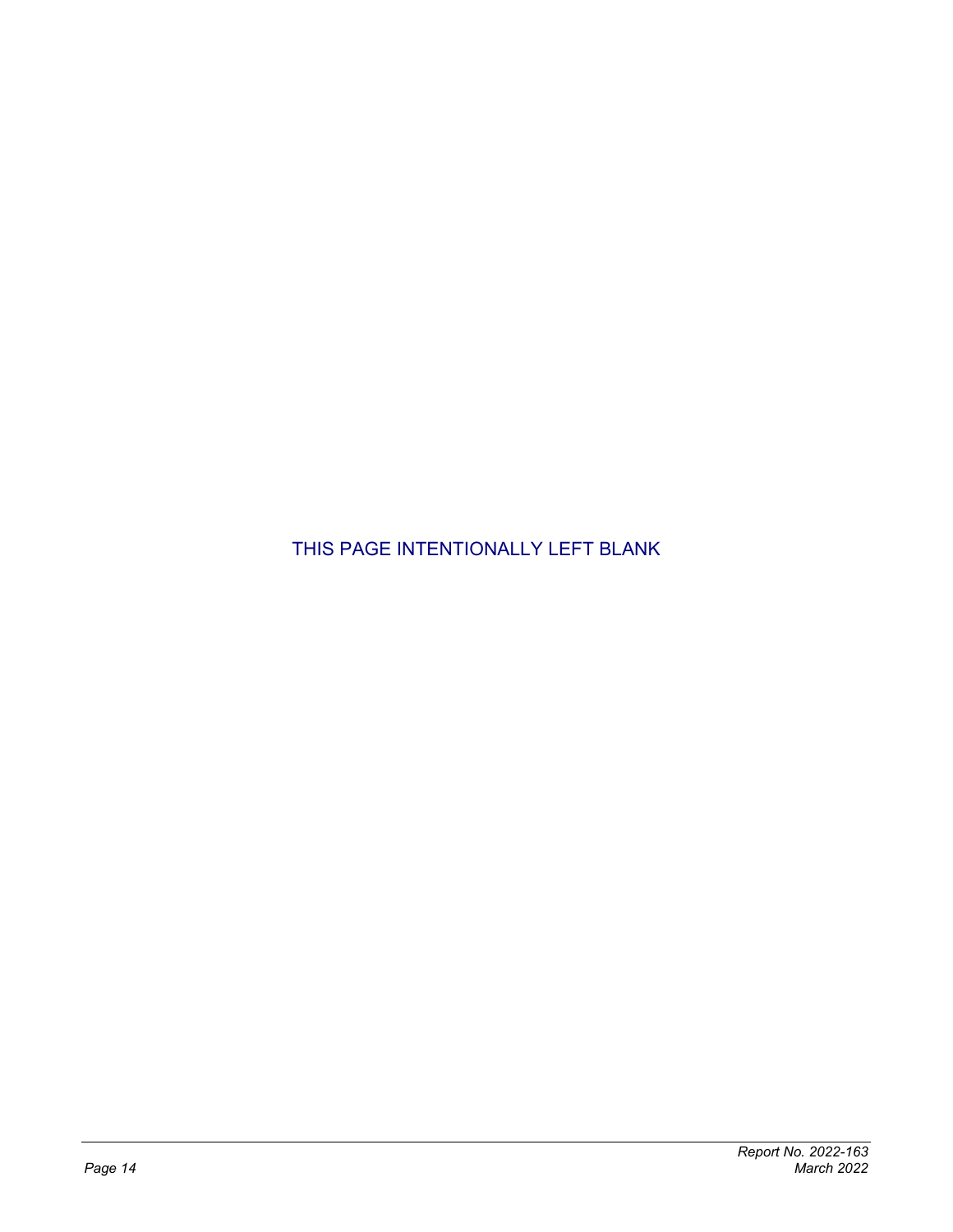#### **SOUTH FLORIDA STATE COLLEGE A Component Unit of the State of Florida Statement of Revenues, Expenses, and Changes in Net Position**

#### **For the Fiscal Year Ended June 30, 2021**

<span id="page-18-0"></span>

|                                                                        | College         | Component<br><b>Unit</b> |
|------------------------------------------------------------------------|-----------------|--------------------------|
| <b>REVENUES</b><br><b>Operating Revenues:</b>                          |                 |                          |
| Student Tuition and Fees, Net of Scholarship                           |                 |                          |
| Allowances of \$3,029,799                                              | 3,255,673<br>\$ | \$                       |
| <b>Federal Grants and Contracts</b>                                    | 674,156         |                          |
| State and Local Grants and Contracts                                   | 622,337         |                          |
| Nongovernmental Grants and Contracts                                   | 47,283          |                          |
| Sales and Services of Educational Departments                          | 212,184         |                          |
| <b>Auxiliary Enterprises</b>                                           | 794,289         |                          |
| <b>Other Operating Revenues</b>                                        | 130,961         | 348,367                  |
| <b>Total Operating Revenues</b>                                        | 5,736,883       | 348,367                  |
| <b>EXPENSES</b>                                                        |                 |                          |
| <b>Operating Expenses:</b><br><b>Personnel Services</b>                | 21,344,028      |                          |
| Scholarships and Waivers                                               | 4,981,869       | 669,453                  |
| Utilities and Communications                                           | 1,535,347       |                          |
| <b>Contractual Services</b>                                            | 1,988,523       |                          |
| Other Services and Expenses                                            | 2,741,564       | 509,418                  |
| <b>Materials and Supplies</b>                                          | 2,625,793       | 389,290                  |
| Depreciation                                                           | 2,350,927       | 42,955                   |
| <b>Total Operating Expenses</b>                                        | 37,568,051      | 1,611,116                |
| <b>Operating Loss</b>                                                  | (31, 831, 168)  | (1, 262, 749)            |
| <b>NONOPERATING REVENUES</b>                                           |                 |                          |
| <b>State Noncapital Appropriations</b>                                 | 17,079,929      |                          |
| Federal and State Student Financial Aid                                | 6,313,548       |                          |
| Gifts and Grants Received for Other Than Capital or Endowment Purposes | 4,366,990       | 1,570,134                |
| Investment Income                                                      | 26,405          | 2,199,918                |
| <b>Other Nonoperating Revenues</b>                                     | 5,596           | 130,492                  |
| <b>Total Nonoperating Revenues</b>                                     | 27,792,468      | 3,900,544                |
| Income (Loss) Before Other Revenues                                    | (4,038,700)     | 2,637,795                |
| <b>State Capital Appropriations</b>                                    | 66,000          |                          |
| Capital Grants, Contracts, Gifts, and Fees                             | 332,343         |                          |
| <b>Total Other Revenues</b>                                            | 398,343         |                          |
| Increase (Decrease) in Net Position                                    | (3,640,357)     | 2,637,795                |
| Net Position, Beginning of Year                                        | 47, 163, 237    | 15,654,265               |
| Net Position, End of Year                                              | \$43,522,880    | \$18,292,060             |

The accompanying notes to financial statements are an integral part of this statement.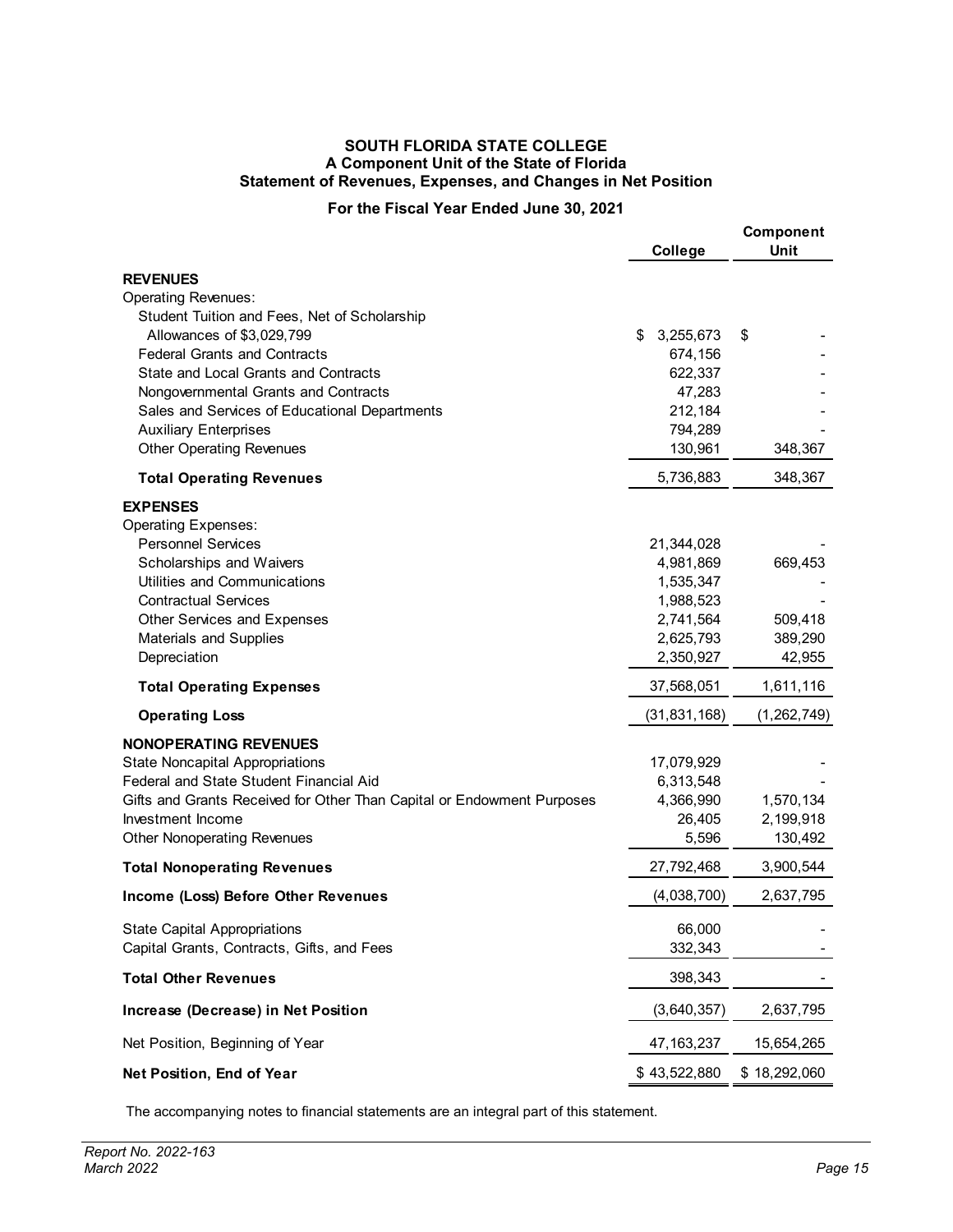#### **SOUTH FLORIDA STATE COLLEGE A Component Unit of the State of Florida Statement of Cash Flows**

**For the Fiscal Year Ended June 30, 2021** 

<span id="page-19-0"></span>

|                                                                                                                                                                                                                                                                                                                                                                                     | College                                                                                                                                     |
|-------------------------------------------------------------------------------------------------------------------------------------------------------------------------------------------------------------------------------------------------------------------------------------------------------------------------------------------------------------------------------------|---------------------------------------------------------------------------------------------------------------------------------------------|
| <b>CASH FLOWS FROM OPERATING ACTIVITIES</b><br>Student Tuition and Fees, Net<br><b>Grants and Contracts</b><br>Payments to Suppliers<br>Payments for Utilities and Communications<br>Payments to Employees<br>Payments for Employee Benefits<br>Payments for Scholarships<br><b>Auxiliary Enterprises</b><br>Sales and Services of Educational Departments<br><b>Other Receipts</b> | \$3,005,016<br>3,897,626<br>(7,015,208)<br>(1, 535, 347)<br>(14, 911, 321)<br>(4, 793, 510)<br>(4,981,869)<br>812,457<br>212,184<br>136,423 |
| <b>Net Cash Used by Operating Activities</b>                                                                                                                                                                                                                                                                                                                                        | (25, 173, 549)                                                                                                                              |
| <b>CASH FLOWS FROM NONCAPITAL FINANCING ACTIVITIES</b><br><b>State Noncapital Appropriations</b><br>Federal and State Student Financial Aid<br>Federal Direct Loan Program Receipts<br>Federal Direct Loan Program Disbursements<br>Gifts and Grants Received for Other Than Capital or Endowment Purposes                                                                          | 17,079,929<br>6,347,093<br>727,470<br>(727, 470)<br>4,366,990                                                                               |
| Net Cash Provided by Noncapital Financing Activities                                                                                                                                                                                                                                                                                                                                | 27,794,012                                                                                                                                  |
| <b>CASH FLOWS FROM CAPITAL AND RELATED FINANCING ACTIVITIES</b><br><b>State Capital Appropriations</b><br><b>Capital Grants and Gifts</b><br>Proceeds from Sale of Capital Assets<br><b>Purchases of Capital Assets</b>                                                                                                                                                             | 199,834<br>332,343<br>5,595<br>(316, 849)                                                                                                   |
| Net Cash Provided by Capital and Related Financing Activities                                                                                                                                                                                                                                                                                                                       | 220,923                                                                                                                                     |
| <b>CASH FLOWS FROM INVESTING ACTIVITIES</b><br>Investment Income                                                                                                                                                                                                                                                                                                                    | 26,406                                                                                                                                      |
| <b>Net Cash Provided by Investing Activities</b>                                                                                                                                                                                                                                                                                                                                    | 26,406                                                                                                                                      |
| Net Increase in Cash and Cash Equivalents<br>Cash and Cash Equivalents, Beginning of Year                                                                                                                                                                                                                                                                                           | 2,867,792<br>10,929,214                                                                                                                     |
| Cash and Cash Equivalents, End of Year                                                                                                                                                                                                                                                                                                                                              | \$13,797,006                                                                                                                                |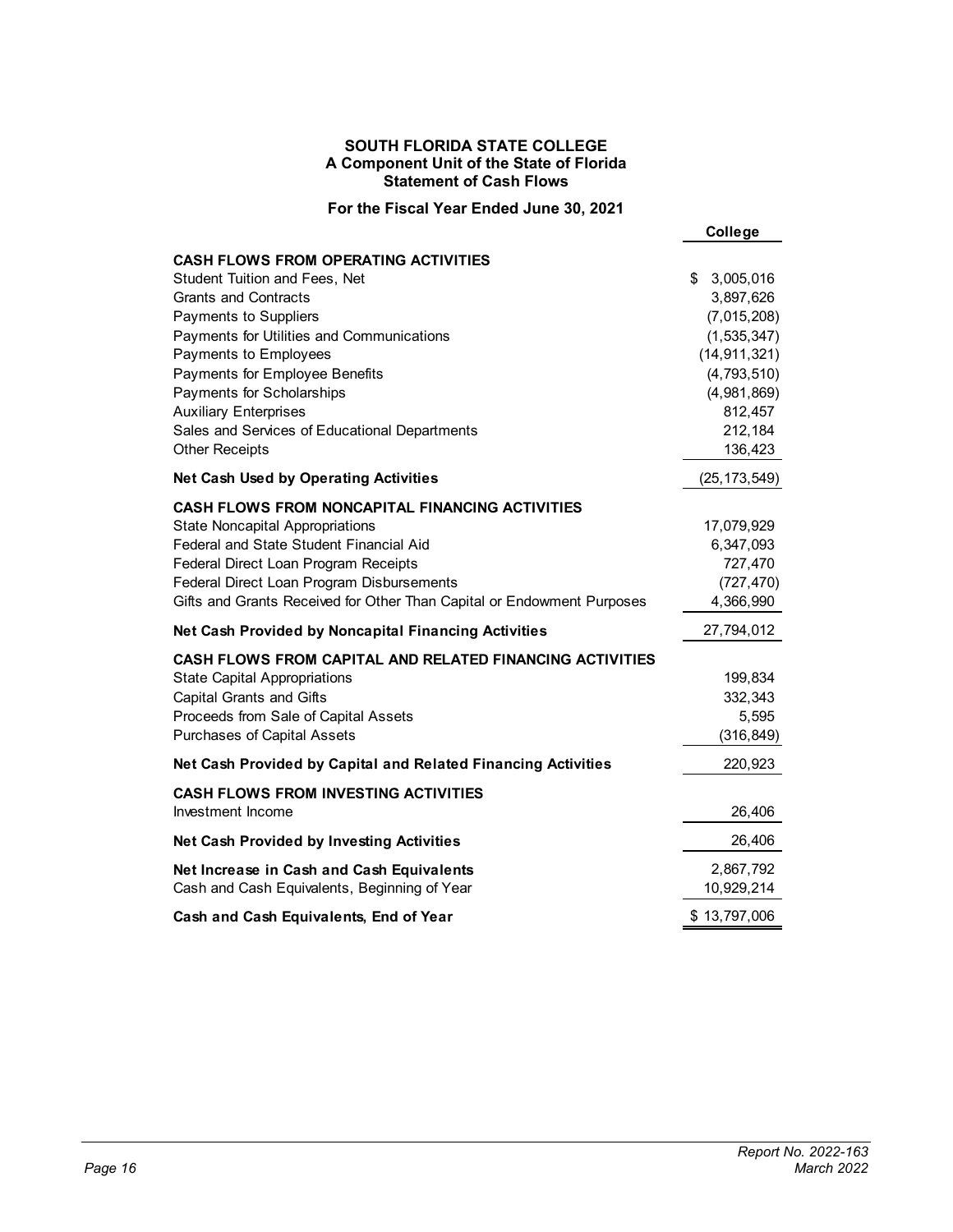|                                                                         | <b>College</b>    |
|-------------------------------------------------------------------------|-------------------|
| <b>RECONCILIATION OF OPERATING LOSS</b>                                 |                   |
| TO NET CASH USED BY OPERATING ACTIVITIES                                |                   |
| <b>Operating Loss</b>                                                   | \$ (31,831,168)   |
| Adjustments to Reconcile Operating Loss                                 |                   |
| to Net Cash Used by Operating Activities:                               |                   |
| Depreciation Expense                                                    | 2,350,927         |
| Changes in Assets, Liabilities, Deferred Outflows of Resources,         |                   |
| and Deferred Inflows of Resources:                                      |                   |
| Receivables                                                             | (246, 205)        |
| Due from Other Governmental Agencies                                    | 123,676           |
| Due from Component Unit                                                 | 71,258            |
| Other Assets                                                            | 22,810            |
| <b>Prepaid Expenses</b>                                                 | 248,027           |
| <b>Accounts Payable</b>                                                 | 104,474           |
| Salaries and Payroll Taxes Payable                                      | 119,540           |
| Due to Other Governmental Agencies                                      | (419)             |
| Unearned Revenue                                                        | 2,360,816         |
| Deposits Held for Others                                                | (16, 929)         |
| <b>Compensated Absences Payable</b>                                     | 78,454            |
| Other Postemployment Benefits Payable                                   | (94, 235)         |
| Net Pension Liability                                                   | 2,626,971         |
| Deferred Outflows of Resources Related to Other Postemployment Benefits | (1, 321)          |
| Deferred Inflows of Resources Related to Other Postemployment Benefits  | 64,190            |
| Deferred Outflows of Resources Related to Pensions                      | (514, 089)        |
| Deferred Inflows of Resources Related to Pensions                       | (640, 326)        |
| <b>NET CASH USED BY OPERATING ACTIVITIES</b>                            | \$ (25, 173, 549) |

The accompanying notes to financial statements are an integral part of this statement.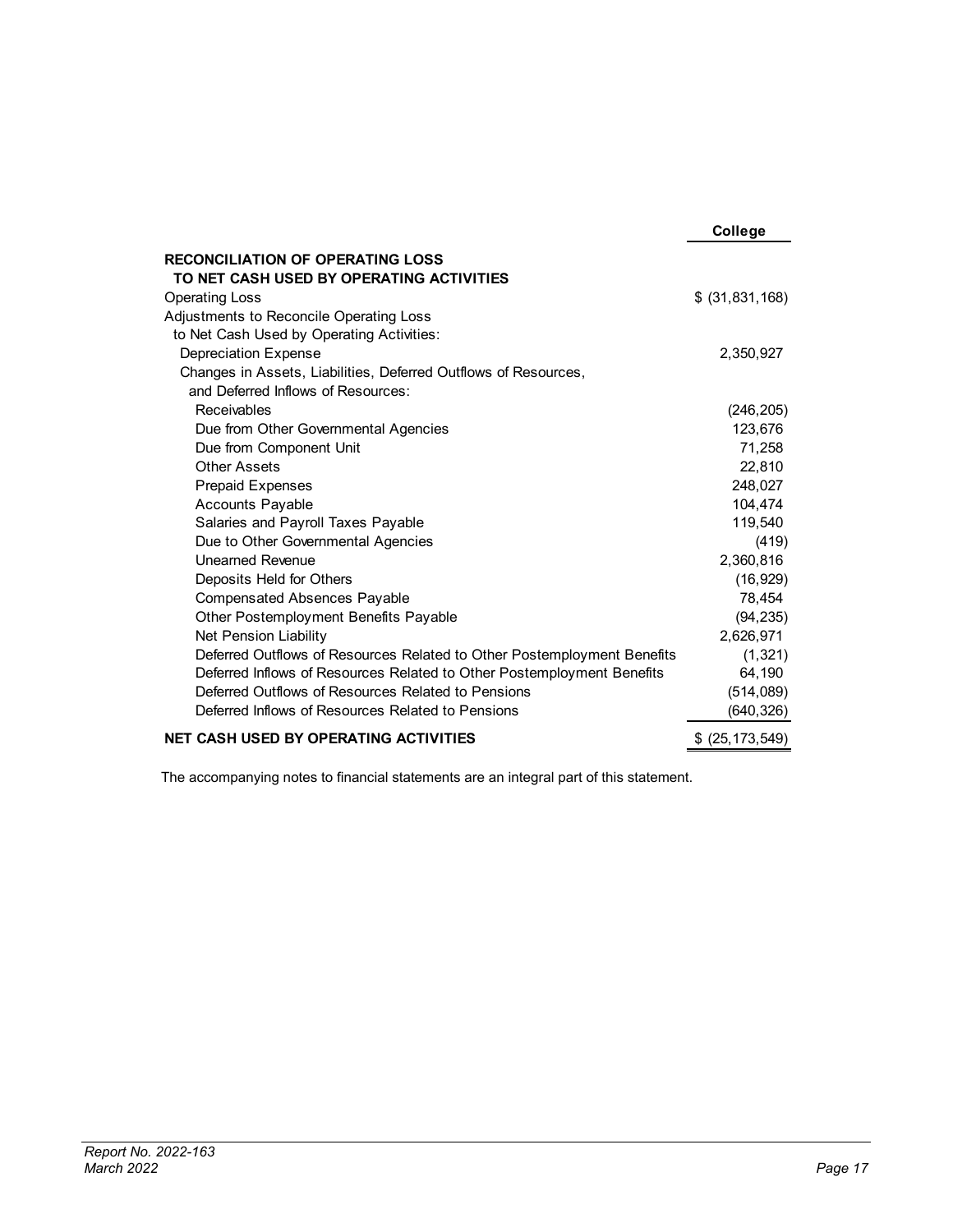# <span id="page-21-0"></span>*NOTES TO FINANCIAL STATEMENTS*

# **1. Summary of Significant Accounting Policies**

**Reporting Entity**. The governing body of South Florida State College, a component unit of the State of Florida, is the College Board of Trustees. The Board of Trustees constitutes a corporation and is composed of eight members appointed by the Governor and confirmed by the Senate. The Board of Trustees is under the general direction and control of the Florida Department of Education, Division of Florida Colleges, and is governed by State law and State Board of Education (SBE) rules. However, the Board of Trustees is directly responsible for the day-to-day operations and control of the College within the framework of applicable State laws and SBE rules. The College serves DeSoto, Hardee, and Highlands Counties.

Criteria for defining the reporting entity are identified and described in the Governmental Accounting Standards Board's (GASB) *Codification of Governmental Accounting and Financial Reporting Standards*, Sections 2100 and 2600. These criteria were used to evaluate potential component units for which the Board of Trustees is financially accountable and other organizations for which the nature and significance of their relationship with the Board of Trustees are such that exclusion would cause the College's financial statements to be misleading. Based on the application of these criteria, the College is a component unit of the State of Florida, and its financial balances and activities are reported in the State's Annual Comprehensive Financial Report by discrete presentation.

**Discretely Presented Component Unit**. Based on the application of the criteria for determining component units, the South Florida State College Foundation, Inc. (Foundation), a legally separate entity, is included within the College's reporting entity as a discretely presented component unit and is governed by a separate board.

The Foundation is also a direct-support organization, as defined in Section 1004.70, Florida Statutes, and although legally separate from the College, is financially accountable to the College. The Foundation is managed independently, outside the College's budgeting process, and its powers generally are vested in a governing board pursuant to various State statutes. The Foundation receives, holds, invests, and administers property, and makes expenditures to or for the benefit of the College.

The Foundation is audited by other auditors pursuant to Section 1004.70(6), Florida Statutes. The Foundation's audited financial statements are available to the public and can be obtained from the College. The financial data reported on the accompanying financial statements was derived from the Foundation's audited financial statements for the fiscal year ended December 31, 2020.

**Basis of Presentation**. The College's accounting policies conform with accounting principles generally accepted in the United States of America applicable to public colleges and universities as prescribed by GASB. The National Association of College and University Business Officers (NACUBO) also provides the College with recommendations prescribed in accordance with generally accepted accounting principles promulgated by GASB and the Financial Accounting Standards Board (FASB). GASB allows public colleges various reporting options. The College has elected to report as an entity engaged in only business-type activities. This election requires the adoption of the accrual basis of accounting and entitywide reporting including the following components: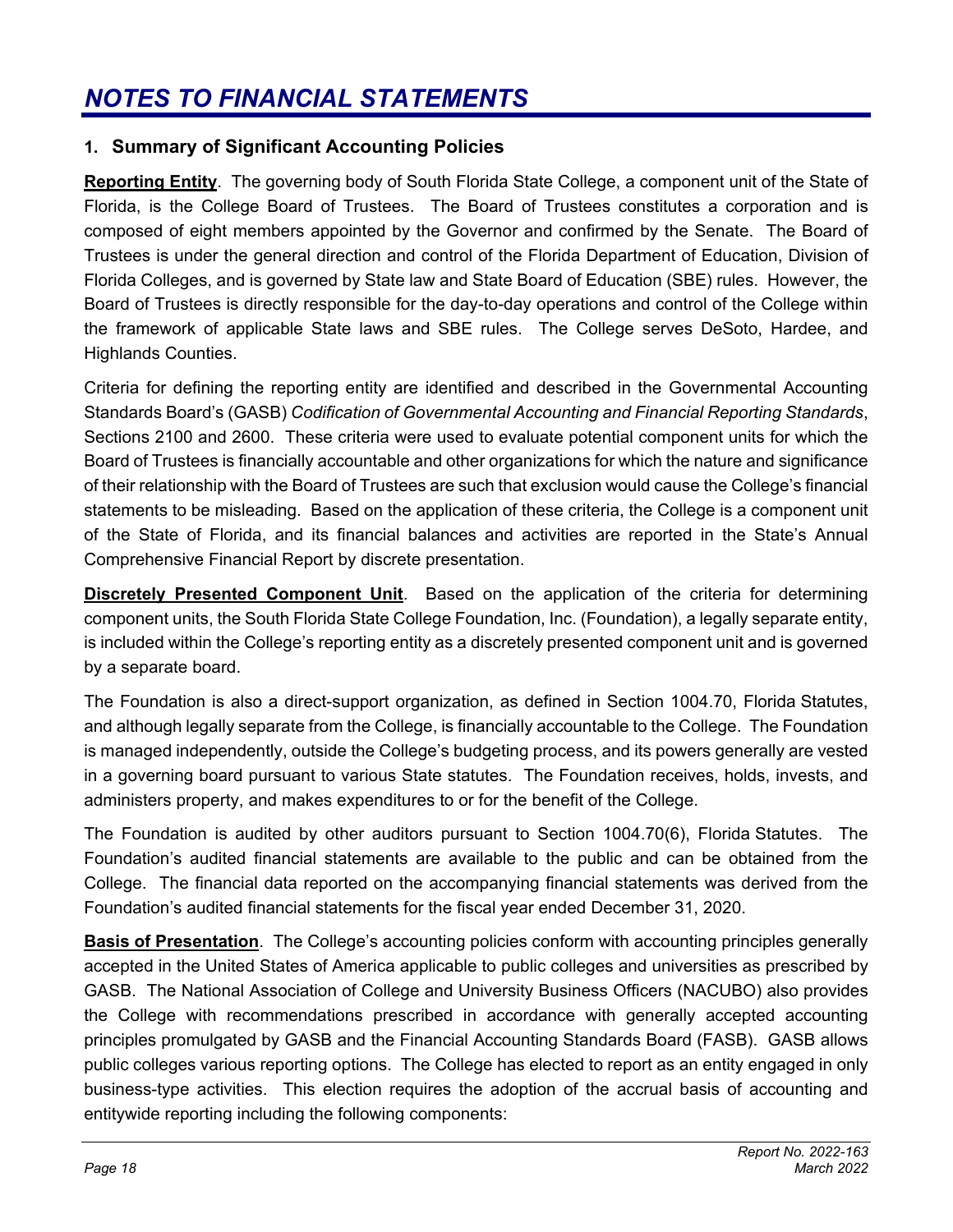- Management's Discussion and Analysis
- Basic Financial Statements:
	- o Statement of Net Position
	- o Statement of Revenues, Expenses, and Changes in Net Position
	- o Statement of Cash Flows
	- o Notes to Financial Statements
- Other Required Supplementary Information

**Measurement Focus and Basis of Accounting**. Basis of accounting refers to when revenues, expenses, assets, deferred outflows of resources, liabilities, and deferred inflows of resources are recognized in the accounts and reported in the financial statements. Specifically, it relates to the timing of the measurements made, regardless of the measurement focus applied. The College's financial statements are presented using the economic resources measurement focus and the accrual basis of accounting. Revenues, expenses, gains, losses, assets, deferred outflows of resources, liabilities, and deferred inflows of resources resulting from exchange and exchange-like transactions are recognized when the exchange takes place. Revenues, expenses, gains, losses, assets, deferred outflows of resources, liabilities, and deferred inflows of resources resulting from nonexchange activities are generally recognized when all applicable eligibility requirements, including time requirements, are met. The College follows GASB standards of accounting and financial reporting.

The College's component unit uses the economic resources measurement focus and the accrual basis of accounting, and follows FASB standards of accounting and financial reporting for not-for-profit organizations.

Significant interdepartmental sales between auxiliary service departments and other institutional departments have been accounted for as reductions of expenses and not revenues of those departments.

The College's principal operating activity is instruction. Operating revenues and expenses generally include all fiscal transactions directly related to instruction as well as administration, academic support, student services, physical plant operations, and depreciation of capital assets. Nonoperating revenues include State noncapital appropriations, Federal and State student financial aid, gifts and grants, and investment income. Other revenues generally include revenues for capital construction projects.

The statement of net position is presented in a classified format to distinguish between current and noncurrent assets and liabilities. When both restricted and unrestricted resources are available to fund certain programs, it is the College's policy to first apply the restricted resources to such programs followed by the use of the unrestricted resources.

The statement of revenues, expenses, and changes in net position is presented by major sources and is reported net of tuition scholarship allowances. Tuition scholarship allowances are the difference between the stated charge for goods and services provided by the College and the amount that is actually paid by the student or the third party making payment on behalf of the student. To the extent that these resources are used to pay student charges, the College records scholarship allowance against tuition and fee revenues.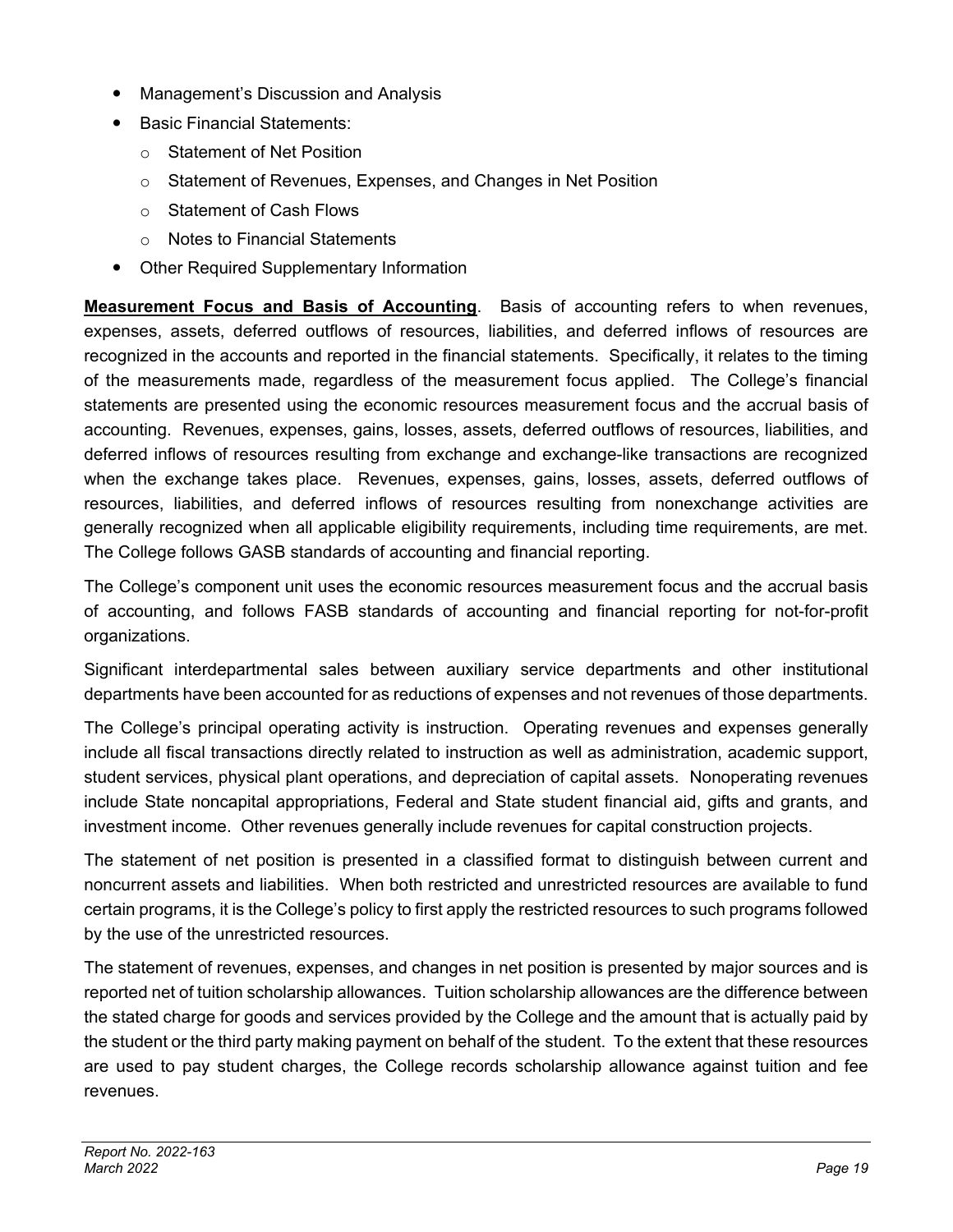The statement of cash flows is presented using the direct method in compliance with GASB Statement No. 9, *Reporting Cash Flows of Proprietary and Nonexpendable Trust Funds and Governmental Entities That Use Proprietary Fund Accounting*.

**Cash and Cash Equivalents**. The amount reported as cash and cash equivalents consists of cash on hand, cash in demand accounts, and cash placed with the State Board of Administration (SBA) Florida PRIME investment pool. For reporting cash flows, the College considers all highly liquid investments with original maturities of 3 months or less, that are not held solely for income or profit, to be cash equivalents. Under this definition, the College considers amounts invested in the SBA Florida PRIME investment pool to be cash equivalents.

College cash deposits are held in banks qualified as public depositories under Florida law. All such deposits are insured by Federal depository insurance, up to specified limits, or collateralized with securities held in Florida's multiple financial institution collateral pool required by Chapter 280, Florida Statutes. Cash and cash equivalents that are externally restricted to make debt service payments, maintain sinking or reserve funds, or to purchase or construct capital or other restricted assets are classified as restricted.

At June 30, 2021, the College reported as cash equivalents \$6,470,356 in the Florida PRIME investment pool administered by the SBA pursuant to Section 218.405, Florida Statutes. The College's investments in the Florida PRIME investment pool, which the SBA indicates is a Securities and Exchange Commission Rule 2a7-like external investment pool, are similar to money market funds in which shares are owned in the fund rather than the underlying investments. The Florida PRIME investment pool carried a credit rating of AAAm by Standard & Poor's and had a weighted-average days to maturity (WAM) of 50 days as of June 30, 2021. A portfolio's WAM reflects the average maturity in days based on final maturity or reset date, in the case of floating-rate instruments. WAM measures the sensitivity of the Florida PRIME investment pool to interest rate changes. The investments in the Florida PRIME investment pool are reported at amortized cost.

Section 218.409(8)(a), Florida Statutes, provides that "the principal, and any part thereof, of each account constituting the trust fund is subject to payment at any time from the moneys in the trust fund. However, the executive director may, in good faith, on the occurrence of an event that has a material impact on liquidity or operations of the trust fund, for 48 hours limit contributions to or withdrawals from the trust fund to ensure that the Board [State Board of Administration] can invest moneys entrusted to it in exercising its fiduciary responsibility. Such action must be immediately disclosed to all participants, the trustees, the Joint Legislative Auditing Committee, and the Investment Advisory Council. The trustees shall convene an emergency meeting as soon as practicable from the time the executive director has instituted such measures and review the necessity of those measures. If the trustees are unable to convene an emergency meeting before the expiration of the 48-hour moratorium on contributions and withdrawals, the moratorium may be extended by the executive director until the trustees are able to meet to review the necessity for the moratorium. If the trustees agree with such measures, the trustees shall vote to continue the measures for up to an additional 15 days. The trustees must convene and vote to continue any such measures before the expiration of the time limit set, but in no case may the time limit set by the trustees exceed 15 days." As of June 30, 2021, there were no redemption fees or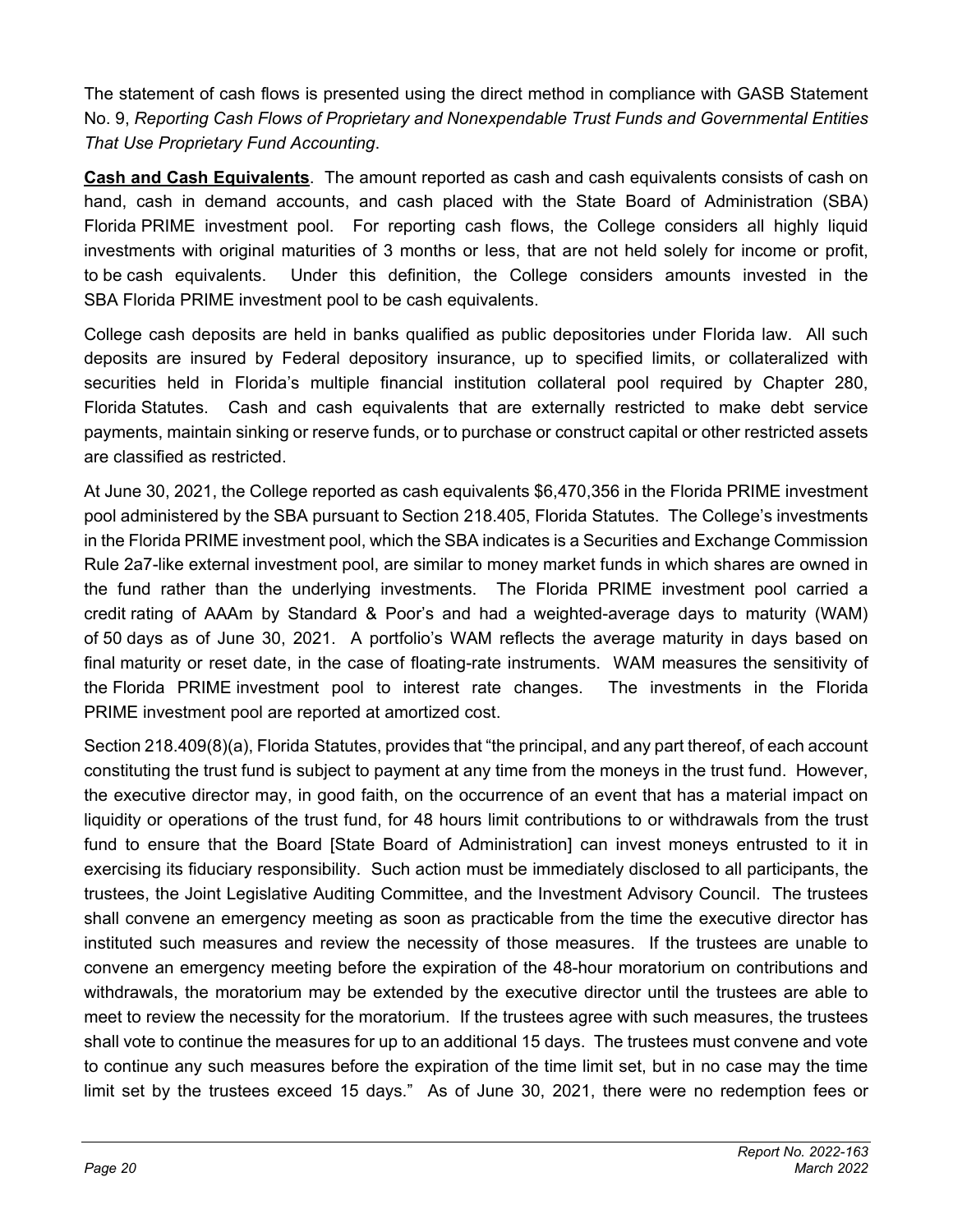maximum transaction amounts, or any other requirements that serve to limit a participant's daily access to 100 percent of their account value.

**Capital Assets**. College capital assets consist of land, artworks/artifacts, computer software, buildings, other structures and improvements, and furniture, machinery, and equipment. These assets are capitalized and recorded at cost at the date of acquisition or at acquisition value at the date received in the case of gifts and purchases of State surplus property. Additions, improvements, and other outlays that significantly extend the useful life of an asset are capitalized. Other costs incurred for repairs and maintenance are expensed as incurred. The College has a capitalization threshold of \$5,000 for tangible personal property and \$25,000 for buildings and \$65,000 for other structures and improvements. Depreciation is computed on the straight-line basis over the following estimated useful lives:

- $\bullet$  Buildings  $-$  40 years
- Other Structures and Improvements:
	- $\circ$  Non Technological Other Structures and Improvements 10 years
	- $\circ$  Technological Other Structures and Improvements  $-5$  years
- Furniture, Machinery, and Equipment:
	- $\circ$  Computer Equipment 3 years
	- $\circ$  Vehicles, Office Machines, and Educational Equipment 5 years
	- $\circ$  Furniture 7 years
- Computer Software 5 years

**Noncurrent Liabilities**. Noncurrent liabilities include compensated absences payable, other postemployment benefits payable, and net pension liabilities that are not scheduled to be paid within the next fiscal year.

**Pensions**. For purposes of measuring the net pension liability, deferred outflows of resources and deferred inflows of resources related to pensions, and pension expense, information about the fiduciary net positions of the Florida Retirement System (FRS) defined benefit plan and the Health Insurance Subsidy (HIS) defined benefit plan and additions to/deductions from the FRS and HIS fiduciary net positions have been determined on the same basis as they are reported by the FRS and the HIS plans. Benefit payments (including refunds of employee contributions) are recognized when due and payable in accordance with benefit terms. Investments are reported at fair value.

# **2. Deficit Net Position in Individual Funds**

The College reported an unrestricted net position which included a deficit in the current funds - unrestricted, as shown below. This deficit can be attributed to the full recognition of long-term liabilities (i.e., compensated absences payable, OPEB liability, and net pension liabilities) in the current unrestricted funds.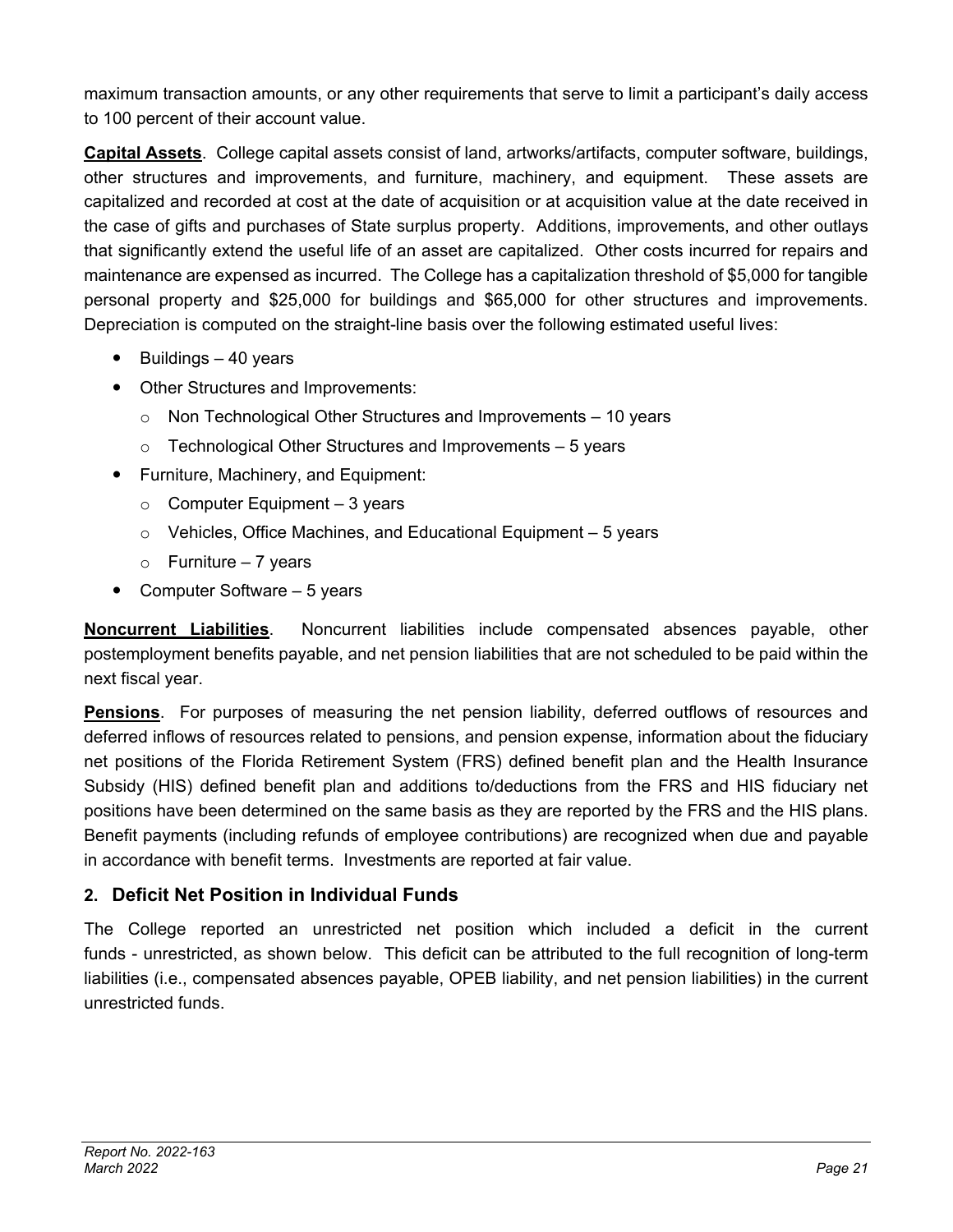| <b>Fund</b>                                                   | <b>Net Position</b>         |  |  |
|---------------------------------------------------------------|-----------------------------|--|--|
| <b>Current Funds - Unrestricted</b><br><b>Auxiliary Funds</b> | (12, 529, 673)<br>1,817,794 |  |  |
| Total                                                         | (10, 711, 879)              |  |  |

# **3. Investments – Component Unit**

**Fair Value Measurement**. The College's component unit (Foundation) categorizes its fair value measurements within the fair value hierarchy established by generally accepted accounting principles. The hierarchy is based on the valuation inputs used to measure the fair value of the asset. Level 1 inputs are quoted prices in active markets for identical assets, Level 2 inputs are significant other observable inputs, and Level 3 inputs are significant unobservable inputs.

Investments held by the Foundation totaled \$15,959,249 at December 31, 2020. The investments are reported at fair value as follows:

|                                       |                 | <b>Fair Value Measurements Using</b> |                                                                                                 |    |                                                                         |    |                                                    |
|---------------------------------------|-----------------|--------------------------------------|-------------------------------------------------------------------------------------------------|----|-------------------------------------------------------------------------|----|----------------------------------------------------|
| Investments by fair value level       | <b>Amount</b>   |                                      | <b>Quoted Prices</b><br>in Active<br><b>Markets for</b><br><b>Identical Assets</b><br>(Level 1) |    | Significant<br><b>Other</b><br><b>Observable</b><br>Inputs<br>(Level 2) |    | Significant<br>Unobservable<br>Inputs<br>(Level 3) |
| Corporate Bonds                       | \$<br>4,118,771 | \$.                                  | 4,118,771                                                                                       | \$ |                                                                         | \$ |                                                    |
| US government securities              | 622,906         |                                      | 622.906                                                                                         |    |                                                                         |    |                                                    |
| <b>Common Stocks</b>                  | 5,523,289       |                                      | 5,523,289                                                                                       |    |                                                                         |    |                                                    |
| Domestic mutual funds                 | 3,922,860       |                                      | 3,922,860                                                                                       |    |                                                                         |    |                                                    |
| International Mutual Funds            | 1,766,511       |                                      | 1,766,511                                                                                       |    |                                                                         |    |                                                    |
| Other Investments                     | 4,912           |                                      |                                                                                                 |    |                                                                         |    | 4,912                                              |
| Total investments by fair value level | 15,959,249      |                                      | 15,954,337                                                                                      | \$ | ۰                                                                       | \$ | 4,912                                              |

# **4. Accounts Receivable**

Accounts receivable of \$706,289 represent amounts for student fee deferments, various student services provided by the College, and contract and grant reimbursements due from third parties. The accounts receivable are expected to be collected in full.

# **5. Due From Other Governmental Agencies**

The amount due from other governmental agencies of \$186,318 primarily consists of funds due from various State grants.

# **6. Due From Component Unit**

The College reported a due from component unit of \$53,157, which represents expenses made by the College that will be reimbursed by the Foundation. The College's financial statements are reported for the fiscal year ended June 30, 2021. The component unit's financial statements are reported for the fiscal year ended December 31, 2020. Accordingly, although the College reported an amount due from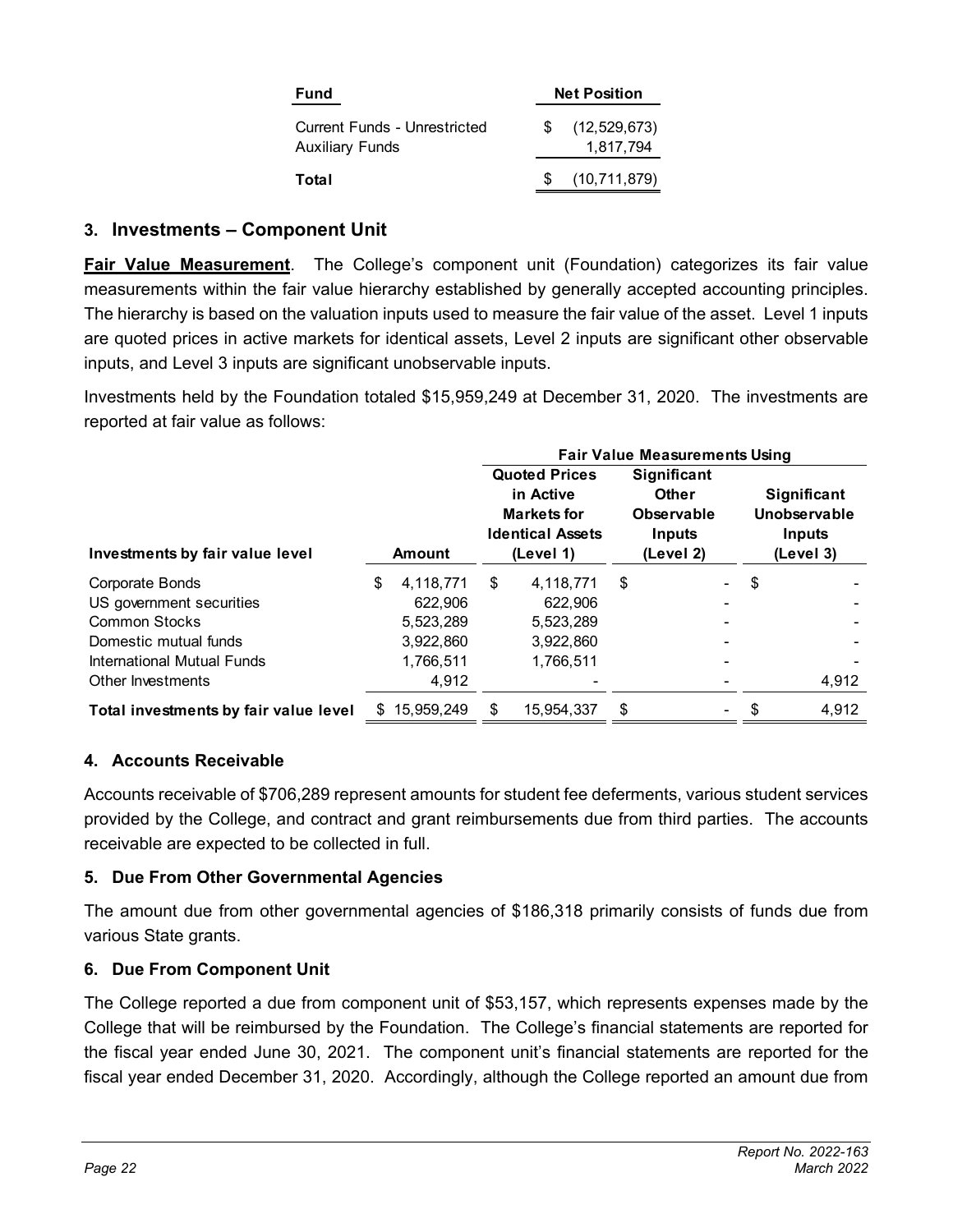the component unit on the statement of net position, the component unit did not report an amount due to the College.

# **7. Inventories**

Inventories totaling \$48,097 consist of items for resale by the Hotel Jacaranda, the cafeteria, the Museum of Florida Art and Culture (MOFAC) store, and the purchasing department, and are valued using the last invoice cost, which approximates the first-in, first-out method of inventory valuation. Consumable laboratory supplies, teaching materials, and office supplies on hand in College departments are expensed when purchased, and are not considered material. Accordingly, these items are not included in the reported inventory.

# **8. Capital Assets**

Capital assets activity for the fiscal year ended June 30, 2021, is shown in the following table:

| <b>Description</b>                           | <b>Beginning</b><br><b>Balance</b> | <b>Additions</b>  | <b>Reductions</b> | Ending<br><b>Balance</b> |
|----------------------------------------------|------------------------------------|-------------------|-------------------|--------------------------|
| Nondepreciable Capital Assets:<br>Land       | \$<br>2,477,518                    | \$                | \$                | \$<br>2,477,518          |
| Artwork/Artifacts                            | 567,876                            |                   |                   | 567,876                  |
| <b>Computer Software</b>                     | 579,029                            |                   |                   | 579,029                  |
| <b>Total Nondepreciable Capital Assets</b>   | 3,624,423                          | \$                | \$                | 3,624,423                |
| Depreciable Capital Assets:                  |                                    |                   |                   |                          |
| <b>Buildings</b>                             | \$83,881,310                       | \$                | \$<br>97,426      | \$83,783,884             |
| Other Structures and Improvements            | 13, 129, 793                       |                   |                   | 13, 129, 793             |
| Furniture, Machinery, and Equipment          | 4,578,261                          | 316,253           | 84,316            | 4,810,198                |
| <b>Computer Software</b>                     | 757,467                            |                   |                   | 757,467                  |
| <b>Total Depreciable Capital Assets</b>      | 102,346,831                        | 316,253           | 181,742           | 102,481,342              |
| Less, Accumulated Depreciation:              |                                    |                   |                   |                          |
| <b>Buildings</b>                             | 36,996,262                         | 1,805,276         | 92,553            | 38,708,985               |
| Other Structures and Improvements            | 12,948,167                         | 57,342            |                   | 13,005,509               |
| Furniture, Machinery, and Equipment          | 3,139,466                          | 488,309           | 83,890            | 3,543,885                |
| <b>Computer Software</b>                     | 757,469                            |                   | 2                 | 757,467                  |
| <b>Total Accumulated Depreciation</b>        | 53,841,364                         | 2,350,927         | 176,445           | 56,015,846               |
| <b>Total Depreciable Capital Assets, Net</b> | \$48,505,467                       | (2,034,674)<br>\$ | \$<br>5,297       | 46,465,496<br>\$         |

# **9. Art and Artifact Collections**

In addition to the MOFAC collection, which is capitalized and not depreciated, the College has the McDearman collection that it does not capitalize. The MOFAC collection adheres to the College's policy to: (a) maintain them for public exhibition, education, or research; (b) protect, keep unencumbered, care for, and preserve them; and (c) require proceeds from their sale to be used to acquire other collection items. Generally accepted accounting principles permit noncapitalized collections like the McDearman collection to be charged to operations at the time of purchase rather than capitalized.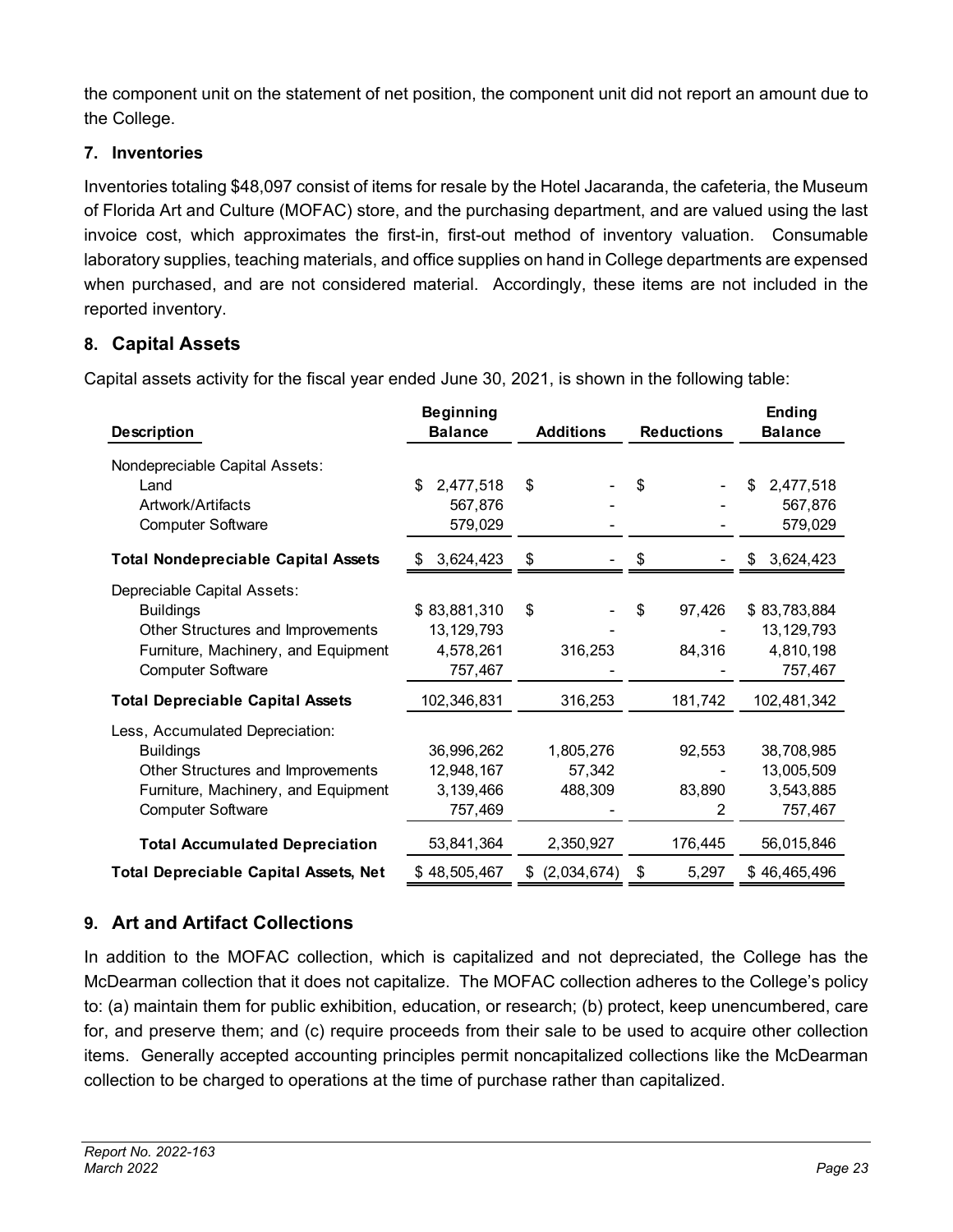# **10. Unearned Revenue**

Unearned revenue at June 30, 2021, includes Higher Education Emergency Relief Funds related to the Coronavirus Aid, Relief, and Economic Security (CARES) Act for which expenses have yet to be incurred, prepayments of cultural program sales and donations, and moneys for services not yet rendered at the Hotel Jacaranda. As of June 30, 2021, the College reported the following amounts as unearned revenue:

| <b>Description</b>                                   | Amount |                       |  |
|------------------------------------------------------|--------|-----------------------|--|
| <b>Grant Related</b><br><b>Auxiliary Enterprises</b> |        | \$3.939.765<br>19.018 |  |
| <b>Total Unearned Revenue \$ 3,958,783</b>           |        |                       |  |

# **11. Long-Term Liabilities**

Long-term liabilities activity for the fiscal year ended June 30, 2021, is shown in the following table:

| <b>Description</b>                  | <b>Beginning</b><br><b>Balance</b> | <b>Additions</b> | <b>Reductions</b> | <b>Ending</b><br><b>Balance</b> | <b>Current</b><br><b>Portion</b> |
|-------------------------------------|------------------------------------|------------------|-------------------|---------------------------------|----------------------------------|
| <b>Compensated Absences Payable</b> | 2.643.037                          | 305.667          | 227.213           | 2.721.491                       | 147,119                          |
| <b>Other Postemployment</b>         | S.                                 | S                |                   | S                               | \$                               |
| <b>Benefits Liability</b>           | 170.396                            | 14.829           | 107.419           | 77.806                          | 28,972                           |
| Net Pension Liability               | 14,895,584                         | 8,273,533        | 5,646,562         | 17,522,555                      |                                  |
| <b>Total Long-Term Liabilities</b>  | \$17,709,017                       | 8,594,029<br>S   | 5.981.194         | \$20,321,852                    | 176,091<br>\$                    |

**Compensated Absences Payable**. College employees may accrue annual and sick leave based on length of service, subject to certain limitations regarding the amount that will be paid upon termination. The College reports a liability for the accrued leave; however, State noncapital appropriations fund only the portion of accrued leave that is used or paid in the current fiscal year. Although the College expects the liability to be funded primarily from future appropriations, generally accepted accounting principles do not permit the recording of a receivable in anticipation of future appropriations. At June 30, 2021, the estimated liability for compensated absences, which includes the College's share of the Florida Retirement System and FICA contributions, totaled \$2,721,491. The current portion of the compensated absences liability, \$147,119 is the amount expected to be paid in the coming fiscal year and represents a historical percentage of leave used applied to total accrued leave liability.

**Other Postemployment Benefits Liability**. The College follows GASB Statement No. 75, *Accounting and Financial Reporting for Postemployment Benefits Other Than Pensions*, for other postemployment benefits administered by the Florida College System Risk Management Consortium (Consortium).

# *General Information about the OPEB Plan*

*Plan Description*. The Other Postemployment Benefits Plan (OPEB Plan) is a single-employer defined benefit plan administered by the Consortium that provides OPEB for all employees who satisfy the College's retirement eligibility provisions. Pursuant to the provisions of Section 112.0801, Florida Statutes, former employees who retire from the College are eligible to participate in the College's health and life insurance coverage. The College subsidizes the premium rates paid by retirees by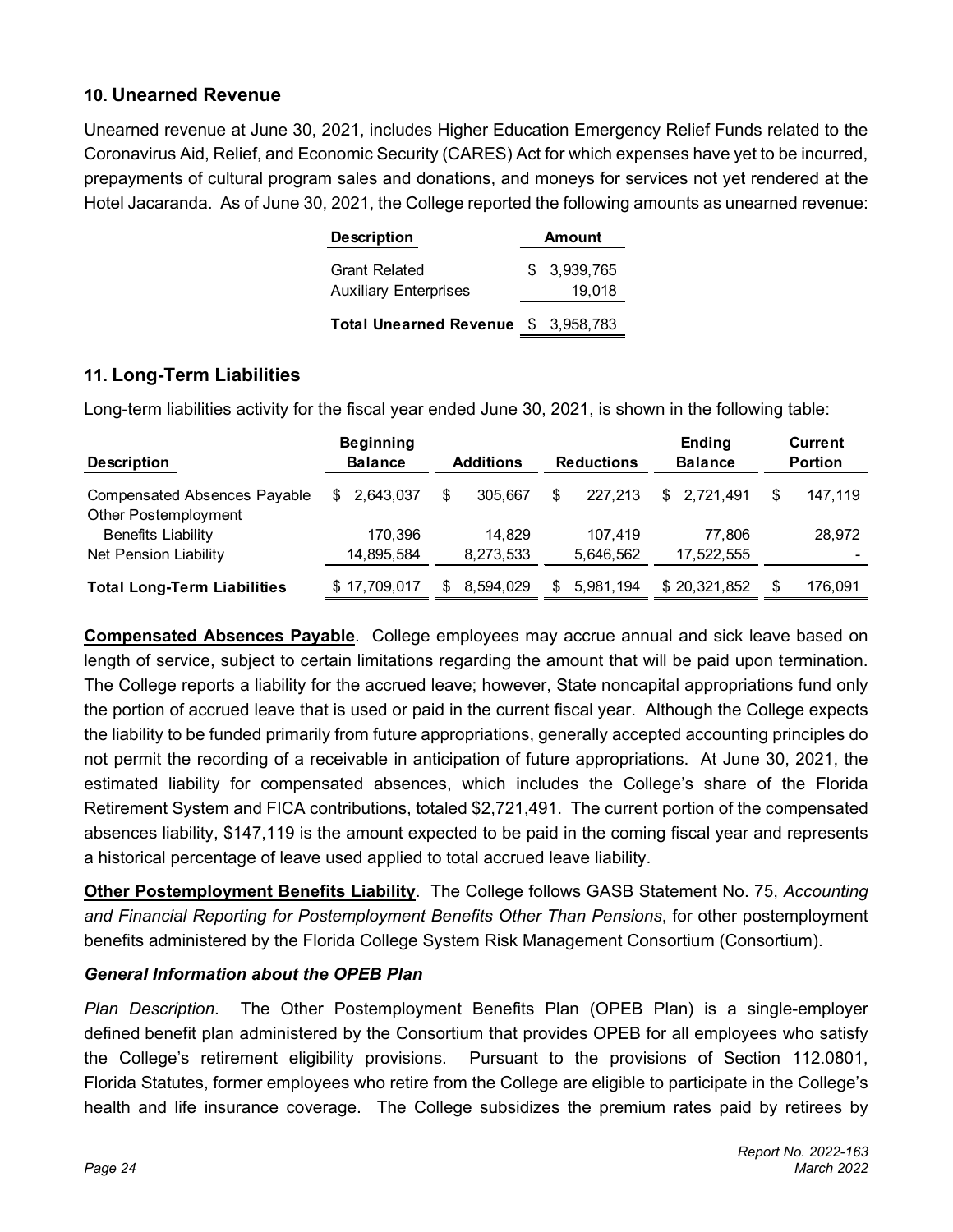allowing them to participate in the OPEB Plan at reduced or blended group (implicitly subsidized) premium rates for both active and retired employees. These rates provide an implicit subsidy for retirees because, on an actuarial basis, their current and future claims are expected to result in higher costs to the OPEB Plan on average than those of active employees. The College does not offer any explicit subsidies for retiree coverage. Retirees are required to enroll in the Federal Medicare (Medicare) program for their primary coverage as soon as they are eligible. The OPEB Plan contribution requirements and benefit terms of the College and the OPEB Plan members are established and may be amended by action from the Board. No assets are accumulated in a trust that meet the criteria in paragraph 4 of GASB Statement No. 75.

*Benefits Provided*. The OPEB Plan provides healthcare benefits for retirees and their dependents. The OPEB Plan only provides an implicit subsidy as described above.

*Employees Covered by Benefit Terms*. At June 30, 2019, the following employees were covered by the benefit terms:

| Inactive Employees or Beneficiaries Currently Receiving Benefits | 29  |
|------------------------------------------------------------------|-----|
| <b>DROP Members</b>                                              |     |
| <b>Active Employees</b>                                          | 263 |
| Total                                                            | 293 |

# *Total OPEB Liability*

The College's total OPEB liability of \$77,806 was measured as of June 30, 2020, and was determined by an actuarial valuation as of June 30, 2019.

*Actuarial Assumptions and Other Inputs*. The total OPEB liability in the June 30, 2019, actuarial valuation was determined using the following actuarial assumptions and other inputs, applied to all periods included in the measurement, unless otherwise specified:

| Inflation                                                                                   | 2.40 percent                                                                     |
|---------------------------------------------------------------------------------------------|----------------------------------------------------------------------------------|
| Real wage growth                                                                            | 0.85 percent                                                                     |
| Wage inflation                                                                              | 3.25 percent                                                                     |
| Salary increases, including wage inflation<br><b>Regular Employees</b><br>Senior Management | $3.40 - 7.80$ percent<br>$4.10 - 8.20$ percent                                   |
| <b>Municipal Bond Index Rate</b><br><b>Prior Measurement Date</b><br>Measurement Date       | 3.50 percent<br>2.21 percent                                                     |
| Health care cost trends                                                                     |                                                                                  |
| Pre-Medicare                                                                                | 7.00 percent for 2019, decreasing to an<br>ultimate rate of 4.60 percent by 2026 |
| Medicare                                                                                    | 5.00 percent for 2019 decreasing to an<br>ultimate rate of 4.60 percent by 2021  |

The discount rate was based on the Bond Buyer 20-year General Obligation Bond Index.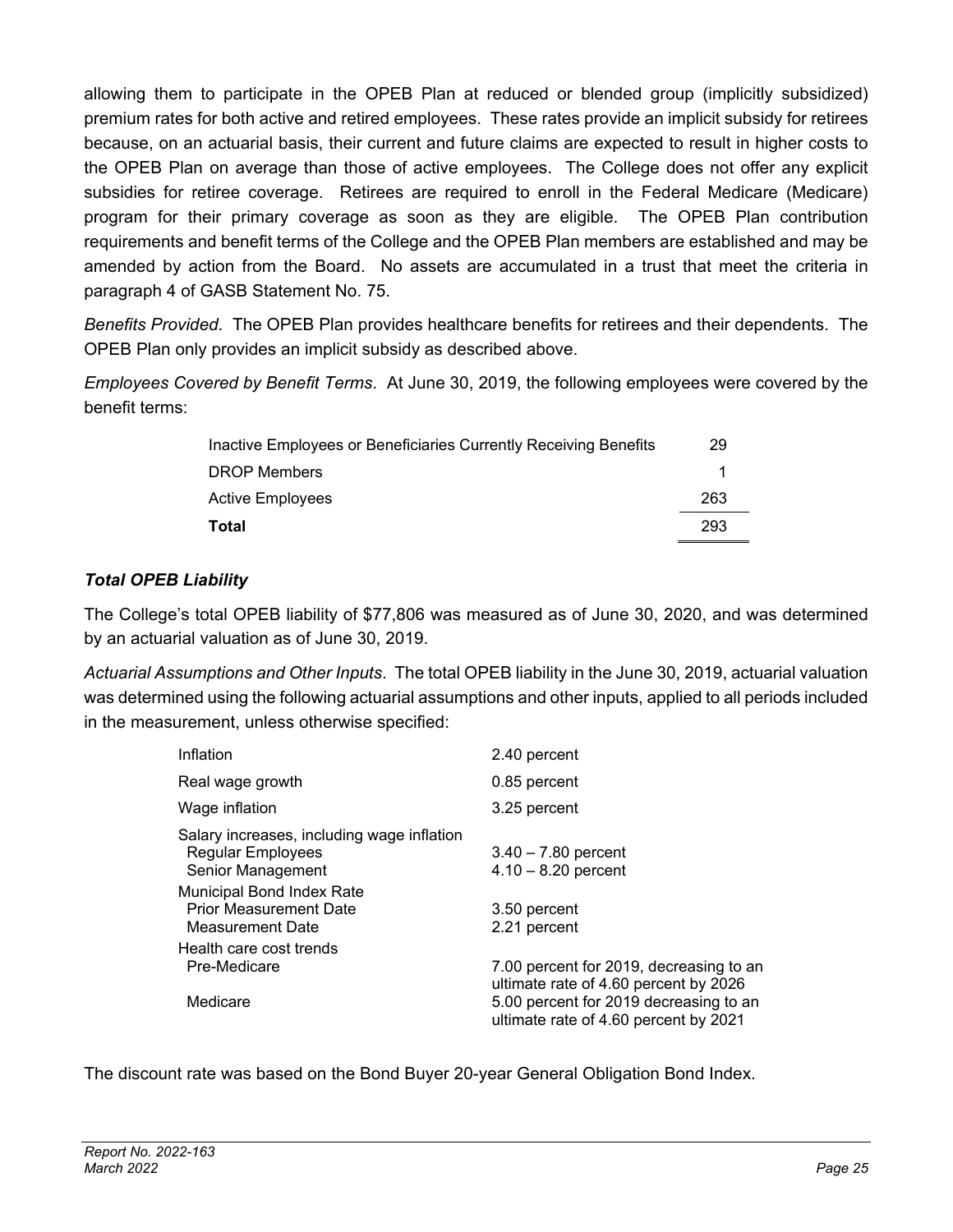Mortality rates were based on the PUB-2010 mortality tables, with adjustments for FRS experience and generational mortality improvements using Scale MP- 2018.

The demographic actuarial assumptions for retirement, disability incidence, and withdrawal, and salary increases used in the June 30, 2019, valuation were based on the results of an actuarial experience study for the period July 1, 2013 through June 30, 2018, adopted by the FRS.

The remaining actuarial assumptions (e.g., initial per capita costs, health care cost trends, rate of plan participation, rates of plan election, etc.) used in the June 30, 2020, valuation were based on a review of recent plan experience done concurrently with the June 30, 2019, valuation.

#### *Changes in the Total OPEB Liability*

|                                        | <b>Amount</b> |
|----------------------------------------|---------------|
| Balance at 6/30/20                     | \$<br>170,396 |
| Changes for the year:                  |               |
| Service Cost                           | 9,023         |
| Interest                               | 5,806         |
| Changes in Assumptions or Other Inputs | (80,092)      |
| <b>Benefit Payments</b>                | (27, 327)     |
| <b>Net Changes</b>                     | (92,590)      |
| Balance at 6/30/21                     | \$<br>77,806  |

Changes of assumptions and other inputs reflect a change in the discount rate from 3.50 percent in 2019 to 2.21 percent in 2020.

*Sensitivity of the Total OPEB Liability to Changes in the Discount Rate*. The following table presents the total OPEB liability of the College, as well as what the College's total OPEB liability would be if it were calculated using a discount rate that is 1 percentage point lower (1.21 percent) or 1 percentage point higher (3.21 percent) than the current rate:

|                             | 1%              | <b>Current</b>       | $1\%$           |
|-----------------------------|-----------------|----------------------|-----------------|
|                             | <b>Decrease</b> | <b>Discount Rate</b> | <b>Increase</b> |
|                             | $(1.21\%)$      | $(2.21\%)$           | $(3.21\%)$      |
| <b>Total OPEB liability</b> | \$51,864        | \$77,806             | \$96,795        |

*Sensitivity of the Total OPEB Liability to Changes in the Healthcare Cost Trend Rates*. The following table presents the total OPEB liability of the College, as well as what the College's total OPEB liability would be if it were calculated using healthcare cost trend rates that are 1 percentage point lower or 1 percentage point higher than the current healthcare cost trend rates:

|                      |             | <b>Healthcare</b><br><b>Cost Trend</b> |             |
|----------------------|-------------|----------------------------------------|-------------|
|                      | 1% Decrease | <b>Rates</b>                           | 1% Increase |
| Total OPEB liability | \$87.020    | \$77.806                               | \$61.692    |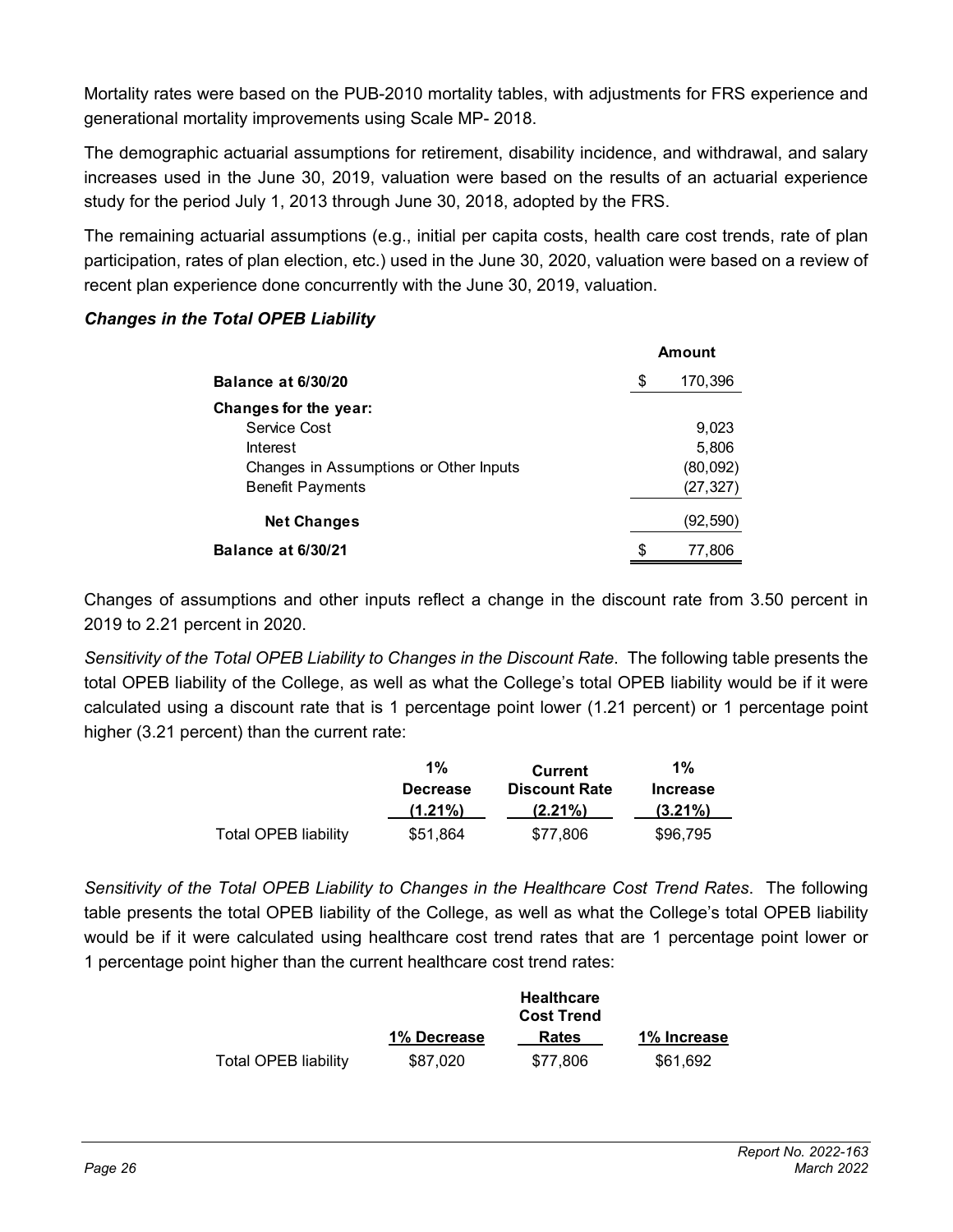# *OPEB Expense and Deferred Outflows of Resources and Deferred Inflows of Resources Related to OPEB*

For the fiscal year ended June 30, 2021, the College recognized OPEB income of \$749. At June 30, 2021, the College reported deferred outflows of resources and deferred inflows of resources related to OPEB from the following sources:

| <b>Description</b>                                                      | <b>Deferred Outflows</b><br>of Resources | <b>Deferred Inflows</b><br>of Resources |         |  |
|-------------------------------------------------------------------------|------------------------------------------|-----------------------------------------|---------|--|
| Differences between expected<br>and actual experience                   | \$                                       | -S                                      | 14.474  |  |
| Change of assumptions or other inputs<br>Transactions subsequent to the | 1.906                                    |                                         | 122,304 |  |
| measurement date                                                        | 28,972                                   |                                         |         |  |
| Total                                                                   | \$<br>30.878                             | S                                       | 136,778 |  |

Of the total amount reported as deferred outflows of resources related to OPEB, \$28,972 resulting from transactions subsequent to the measurement date and before the end of the fiscal year will be included as a reduction of the total OPEB liability in the year ended June 30, 2022. Other amounts reported as deferred outflows of resources and deferred inflows of resources related to OPEB will be recognized in OPEB expense as follows:

| <b>Fiscal Year Ending June 30</b> |    | Amount                 |  |  |
|-----------------------------------|----|------------------------|--|--|
| 2022<br>2023                      | \$ | (15, 578)<br>(15, 578) |  |  |
| 2024                              |    | (15, 578)              |  |  |
| 2025                              |    | (15, 578)              |  |  |
| 2026                              |    | (15, 578)              |  |  |
| Thereafter                        |    | (56, 982)              |  |  |
| Total                             | \$ | (134, 872)             |  |  |

**Net Pension Liability**. As a participating employer in the FRS, the College recognizes its proportionate share of the collective net pension liabilities of the FRS cost-sharing multiple-employer defined benefit plans. As of June 30, 2021, the College's proportionate share of the net pension liabilities totaled \$17,522,555. Note 12. includes a complete discussion of defined benefit pension plans.

# **12. Retirement Plans – Defined Benefit Pension Plans**

# *General Information about the Florida Retirement System (FRS)*

The FRS was created in Chapter 121, Florida Statutes, to provide a defined benefit pension plan for participating public employees. The FRS was amended in 1998 to add the Deferred Retirement Option Program (DROP) under the defined benefit plan and amended in 2000 to provide a defined contribution plan alternative to the defined benefit plan for FRS members effective July 1, 2002. This integrated defined contribution pension plan is the FRS Investment Plan. Chapter 121, Florida Statutes, also provides for nonintegrated, optional retirement programs in lieu of the FRS to certain members of the Senior Management Service Class employed by the State and faculty and specified employees of State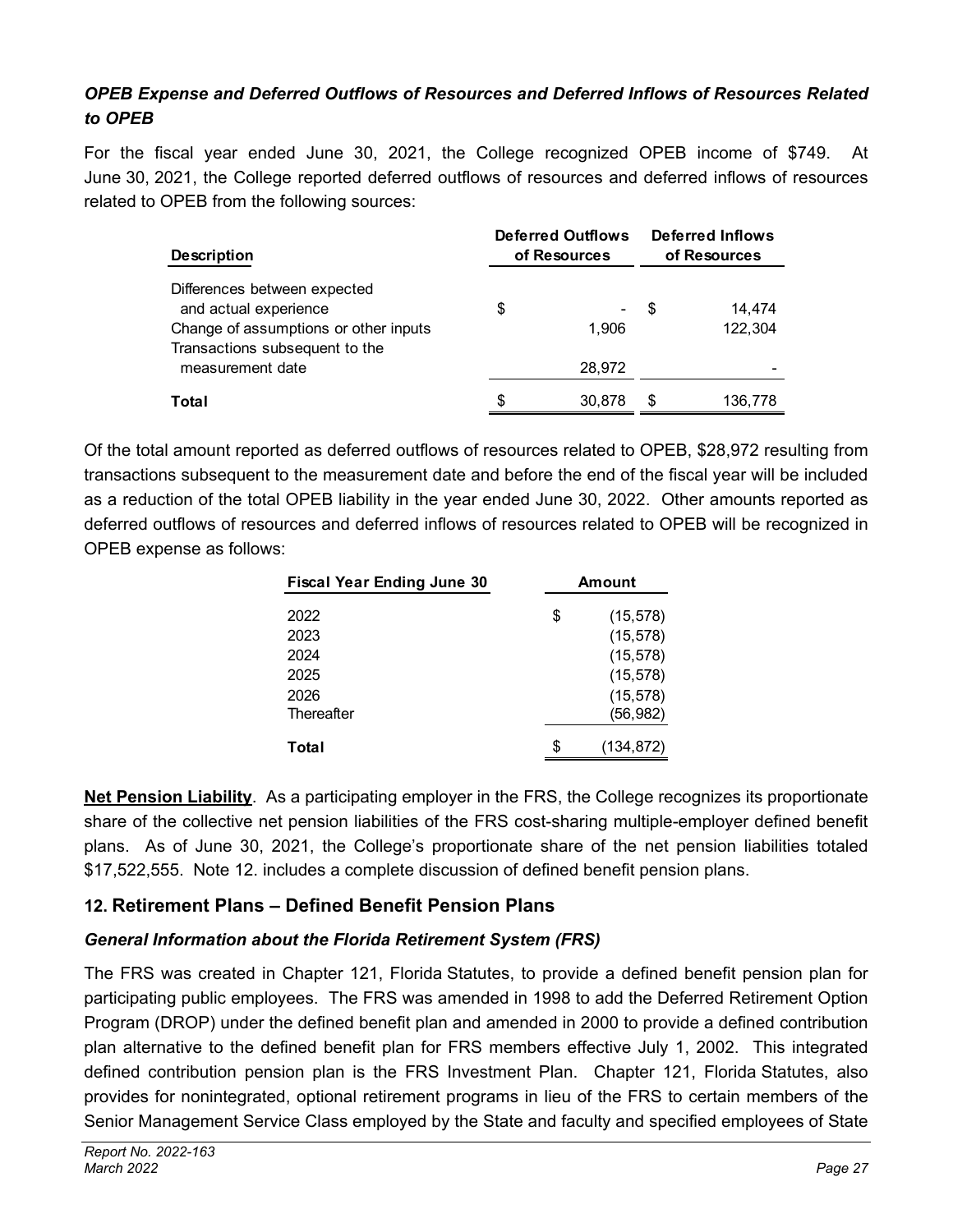colleges. Chapter 112, Florida Statutes, established the HIS Program, a cost-sharing multiple-employer defined benefit pension plan to assist retired members of any State-administered retirement system in paying the costs of health insurance.

Essentially all regular employees of the College are eligible to enroll as members of the State-administered FRS. Provisions relating to the FRS are established by Chapters 121 and 122, Florida Statutes; Chapter 112, Part IV, Florida Statutes; Chapter 238, Florida Statutes; and FRS Rules, Chapter 60S, Florida Administrative Code; wherein eligibility, contributions, and benefits are defined and described in detail. Such provisions may be amended at any time by further action from the Florida Legislature. The FRS is a single retirement system administered by the Florida Department of Management Services, Division of Retirement, and consists of two cost-sharing multiple-employer defined benefit plans and other nonintegrated programs. An annual comprehensive financial report of the FRS, which includes its financial statements, required supplementary information, actuarial report, and other relevant information, is available from the Florida Department of Management Services Web site (www.dms.myflorida.com).

The College's FRS and HIS pension expense totaled \$2,876,145 for the fiscal year ended June 30, 2021.

# **FRS Pension Plan**

*Plan Description*. The FRS Pension Plan (Plan) is a cost-sharing multiple-employer defined benefit pension plan, with a DROP for eligible employees. The general classes of membership are as follows:

- *Regular Class* Members of the FRS who do not qualify for membership in the other classes.
- *Senior Management Service Class* (SMSC) Members in senior management level positions.

Employees enrolled in the Plan prior to July 1, 2011, vest at 6 years of creditable service and employees enrolled in the Plan on or after July 1, 2011, vest at 8 years of creditable service. All vested members, enrolled prior to July 1, 2011, are eligible for normal retirement benefits at age 62 or at any age after 30 years of creditable service. All members enrolled in the Plan on or after July 1, 2011, once vested, are eligible for normal retirement benefits at age 65 or any time after 33 years of creditable service. Employees enrolled in the Plan may include up to 4 years of credit for military service toward creditable service. The Plan also includes an early retirement provision; however, there is a benefit reduction for each year a member retires before his or her normal retirement date. The Plan provides retirement, disability, death benefits, and annual cost-of-living adjustments to eligible participants.

The DROP, subject to provisions of Section 121.091, Florida Statutes, permits employees eligible for normal retirement under the Plan to defer receipt of monthly benefit payments while continuing employment with an FRS-participating employer. An employee may participate in DROP for a period not to exceed 60 months after electing to participate. During the period of DROP participation, deferred monthly benefits are held in the FRS Trust Fund and accrue interest. The net pension liability does not include amounts for DROP participants, as these members are considered retired and are not accruing additional pension benefits.

*Benefits Provided*. Benefits under the Plan are computed on the basis of age and/or years of service, average final compensation, and service credit. Credit for each year of service is expressed as a percentage of the average final compensation. For members initially enrolled before July 1, 2011, the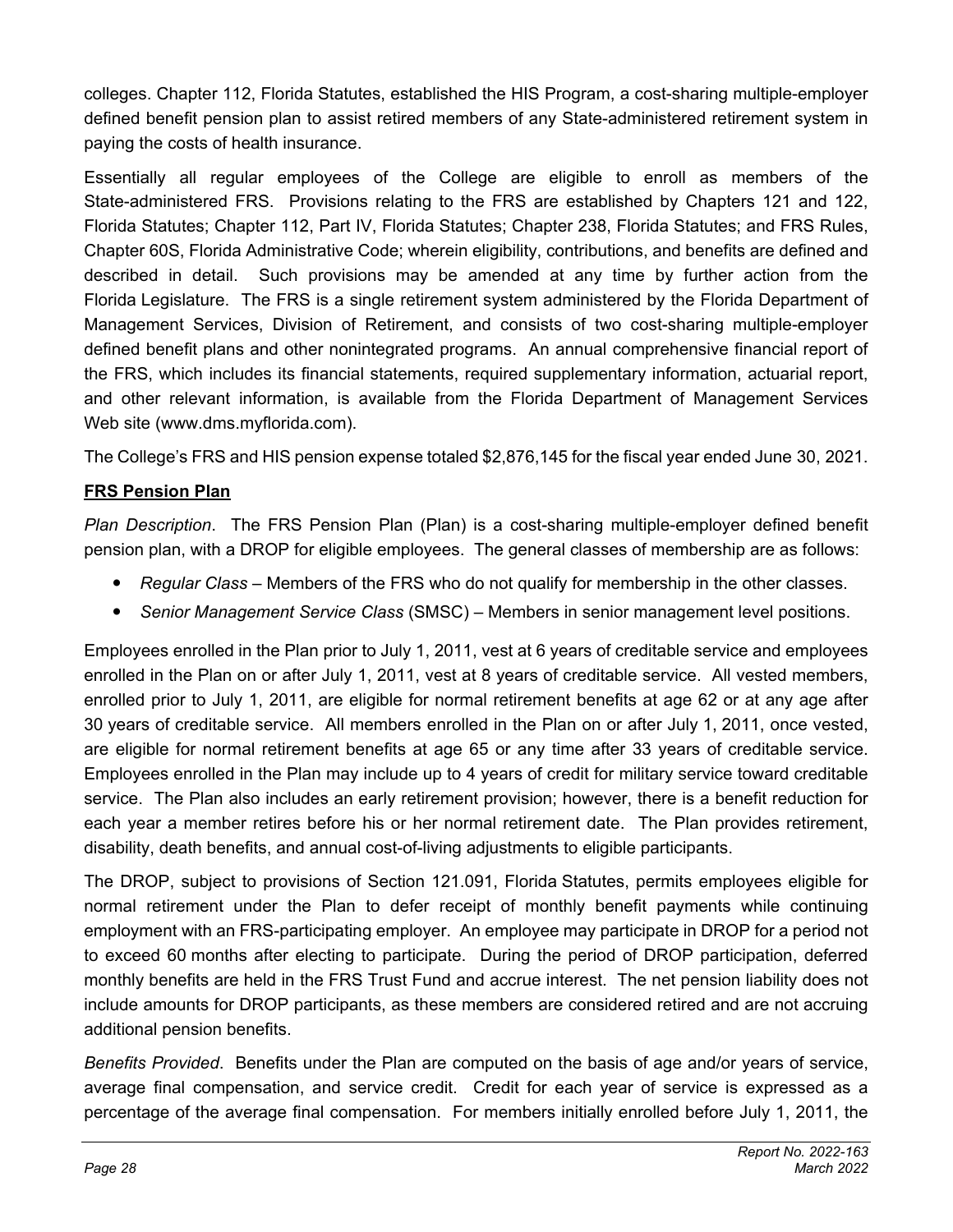average final compensation is the average of the 5 highest fiscal years' earnings; for members initially enrolled on or after July 1, 2011, the average final compensation is the average of the 8 highest fiscal years' earnings. The total percentage value of the benefit received is determined by calculating the total value of all service, which is based on retirement plan and/or the class to which the member belonged when the service credit was earned. Members are eligible for in-line-of-duty or regular disability and survivors' benefits. The following table shows the percentage value for each year of service credit earned:

| Class, Initial Enrollment, and Retirement Age/Years of Service    | % Value |
|-------------------------------------------------------------------|---------|
| Regular Class members initially enrolled before July 1, 2011      |         |
| Retirement up to age 62 or up to 30 years of service              | 1.60    |
| Retirement at age 63 or with 31 years of service                  | 1.63    |
| Retirement at age 64 or with 32 years of service                  | 1.65    |
| Retirement at age 65 or with 33 or more years of service          | 1.68    |
| Regular Class members initially enrolled on or after July 1, 2011 |         |
| Retirement up to age 65 or up to 33 years of service              | 1.60    |
| Retirement at age 66 or with 34 years of service                  | 1.63    |
| Retirement at age 67 or with 35 years of service                  | 1.65    |
| Retirement at age 68 or with 36 or more years of service          | 1.68    |
| <b>Senior Management Service Class</b>                            | 2.00    |

As provided in Section 121.101, Florida Statutes, if the member was initially enrolled in the Plan before July 1, 2011, and all service credit was accrued before July 1, 2011, the annual cost-of-living adjustment is 3 percent per year. If the member was initially enrolled before July 1, 2011, and has service credit on or after July 1, 2011, there is an individually calculated cost-of-living adjustment. The annual cost-of-living adjustment is a proportion of 3 percent determined by dividing the sum of the pre-July 2011 service credit by the total service credit at retirement multiplied by 3 percent. Plan members initially enrolled on or after July 1, 2011, will not have a cost-of-living adjustment after retirement.

*Contributions*. The Florida Legislature establishes contribution rates for participating employers and employees. Contribution rates during the 2020-21 fiscal year were:

|                                                                                             | <b>Percent of Gross Salary</b> |             |  |
|---------------------------------------------------------------------------------------------|--------------------------------|-------------|--|
| <b>Class</b>                                                                                | <b>Employee</b>                | Emplayer(1) |  |
| FRS, Regular                                                                                | 3.00                           | 10.00       |  |
| FRS, Senior Management Service                                                              | 3.00                           | 27.29       |  |
| Deferred Retirement Option Program (applicable to<br>members from all of the above classes) | 0.00                           | 16.98       |  |
| FRS, Reemployed Retiree                                                                     | (2)                            | (2)         |  |

 (1) Employer rates include 1.66 percent for the postemployment health insurance subsidy. Also, employer rates, other than for DROP participants, include 0.06 percent for administrative costs of the Investment Plan.

(2) Contribution rates are dependent upon retirement class in which reemployed.

The College's contributions to the Plan totaled \$1,203,307 for the fiscal year ended June 30, 2021.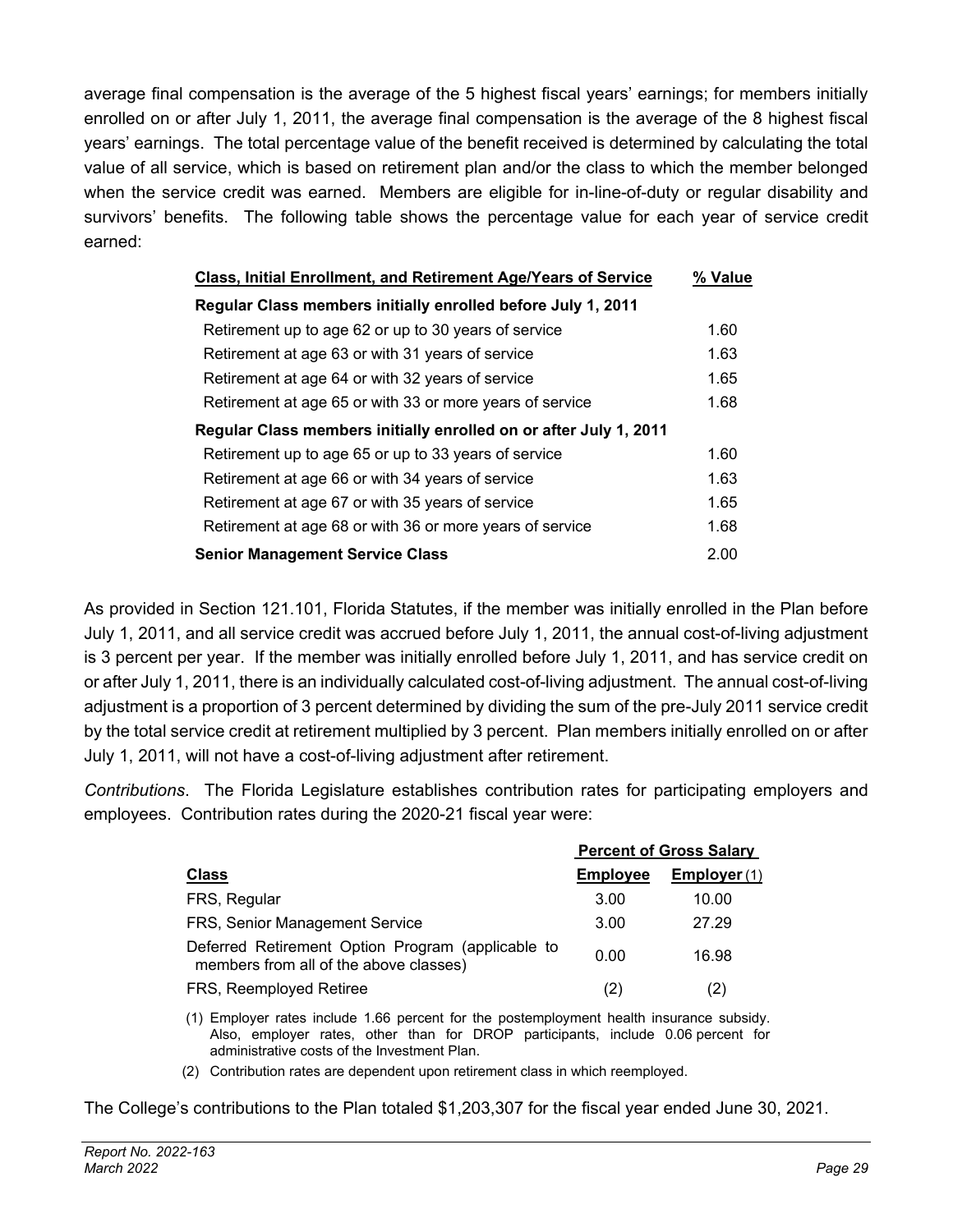*Pension Liabilities, Pension Expense, and Deferred Outflows of Resources and Deferred Inflows of Resources Related to Pensions*. At June 30, 2021, the College reported a liability of \$12,977,315 for its proportionate share of the net pension liability. The net pension liability was measured as of June 30, 2020, and the total pension liability used to calculate the net pension liability was determined by an actuarial valuation as of July 1, 2020. The College's proportionate share of the net pension liability was based on the College's 2019-20 fiscal year contributions relative to the total 2019-20 fiscal year contributions of all participating members. At June 30, 2020, the College's proportionate share was 0.029942025 percent, which was a decrease of 0.000831163 from its proportionate share measured as of June 30, 2019.

For the fiscal year ended June 30, 2021, the College recognized pension expense of \$2,584,167. In addition, the College reported deferred outflows of resources and deferred inflows of resources related to pensions from the following sources:

| <b>Description</b>                                                                           |    | <b>Deferred Outflows</b><br>of Resources |    | <b>Deferred Inflows</b><br>of Resources |  |
|----------------------------------------------------------------------------------------------|----|------------------------------------------|----|-----------------------------------------|--|
| Differences between expected and                                                             |    |                                          |    |                                         |  |
| actual experience                                                                            | \$ | 496.668                                  | S  |                                         |  |
| Change of assumptions                                                                        |    | 2,349,307                                |    |                                         |  |
| Net difference between projected and actual<br>earnings on FRS Plan investments              |    | 772,682                                  |    |                                         |  |
| Changes in proportion and differences between<br>College FRS contributions and proportionate |    |                                          |    |                                         |  |
| share of contributions                                                                       |    | 10.976                                   |    | 565.312                                 |  |
| College FRS contributions subsequent to                                                      |    |                                          |    |                                         |  |
| the measurement date                                                                         |    | 1,203,307                                |    |                                         |  |
| Total                                                                                        | \$ | 4,832,940                                | \$ | 565,312                                 |  |

The deferred outflows of resources totaling \$1,203,307, resulting from College contributions subsequent to the measurement date will be recognized as a reduction of the net pension liability in the fiscal year ending June 30, 2022. Other amounts reported as deferred outflows of resources and deferred inflows of resources related to pensions will be recognized in pension expense as follows:

| <b>Fiscal Year Ending June 30</b> | Amount |           |
|-----------------------------------|--------|-----------|
|                                   |        |           |
| 2022                              | \$     | 541,888   |
| 2023                              |        | 983,309   |
| 2024                              |        | 897,000   |
| 2025                              |        | 543,926   |
| 2026                              |        | 98,198    |
| Total                             |        | 3,064,321 |

*Actuarial Assumptions*. The total pension liability in the July 1, 2020, actuarial valuation was determined using the following actuarial assumptions, applied to all periods included in the measurement: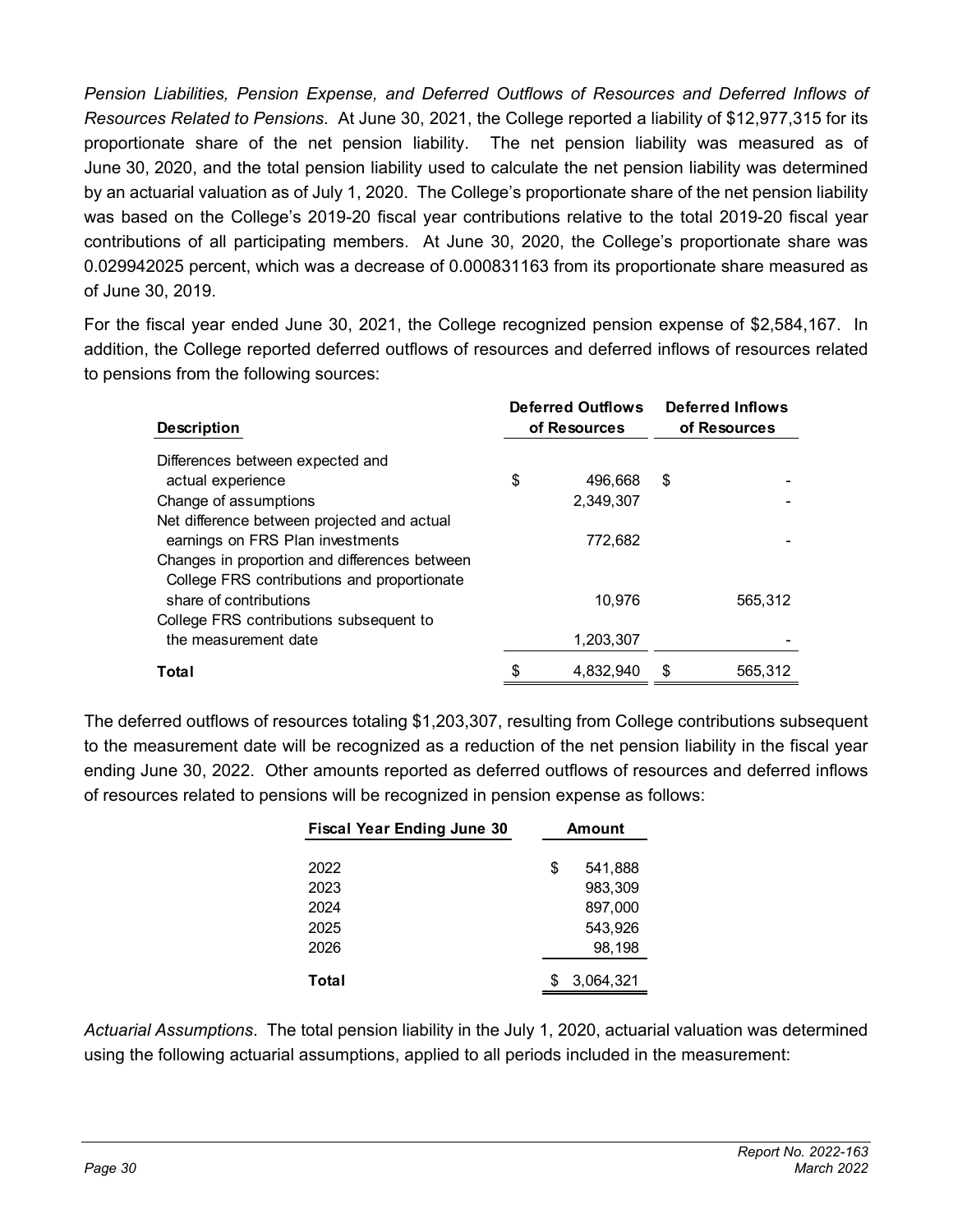| Inflation                 | 2.40 percent                                                                 |
|---------------------------|------------------------------------------------------------------------------|
| Salary increases          | 3.25 percent, average, including inflation                                   |
| Investment rate of return | 6.80 percent, net of pension plan investment<br>expense, including inflation |

Mortality rates were based on the PUB-2010 base table, projected generationally with Scale MP-2018.

The actuarial assumptions used in the July 1, 2020, valuation were based on the results of an actuarial experience study for the period July 1, 2013, through June 30, 2018.

The long-term expected rate of return on pension plan investments was not based on historical returns, but instead is based on a forward-looking capital market economic model. The allocation policy's description of each asset class was used to map the target allocation to the asset classes shown below. Each asset class assumption is based on a consistent set of underlying assumptions, and includes an adjustment for the inflation assumption. The target allocation and best estimates of arithmetic and geometric real rates of return for each major asset class are summarized in the following table:

| <b>Asset Class</b>           | <b>Target</b><br>Allocation (1) | Annual<br><b>Arithmetic</b><br><b>Return</b> | Compound<br>Annual<br>(Geometric)<br>Return | <b>Standard</b><br><b>Deviation</b> |
|------------------------------|---------------------------------|----------------------------------------------|---------------------------------------------|-------------------------------------|
| Cash                         | 1.0%                            | 2.2%                                         | 2.2%                                        | $1.2\%$                             |
| <b>Fixed Income</b>          | 19.0%                           | 3.0%                                         | 2.9%                                        | 3.5%                                |
| <b>Global Equity</b>         | 54.2%                           | 8.0%                                         | 6.7%                                        | 17.1%                               |
| Real Estate (Property)       | 10.3%                           | 6.4%                                         | 5.8%                                        | 11.7%                               |
| <b>Private Equity</b>        | 11.1%                           | 10.8%                                        | 8.1%                                        | 25.7%                               |
| <b>Strategic Investments</b> | 4.4%                            | 5.5%                                         | 5.3%                                        | 6.9%                                |
| Total                        | 100.0%                          |                                              |                                             |                                     |
| Assumed inflation - Mean     |                                 |                                              | 2.4%                                        | 1.7%                                |

(1) As outlined in the Plan's investment policy.

*Discount Rate*. The discount rate used to measure the total pension liability was 6.80 percent. The Plan's fiduciary net position was projected to be available to make all projected future benefit payments of current active and inactive employees. Therefore, the discount rate for calculating the total pension liability is equal to the long-term expected rate of return. The discount rate used in the 2020 valuation was updated from 6.90 percent to 6.80 percent.

*Sensitivity of the College's Proportionate Share of the Net Pension Liability to Changes in the Discount Rate*. The following presents the College's proportionate share of the net pension liability calculated using the discount rate of 6.80 percent, as well as what the College's proportionate share of the net pension liability would be if it were calculated using a discount rate that is 1 percentage point lower (5.00 percent) or 1 percentage point higher (7.80 percent) than the current rate: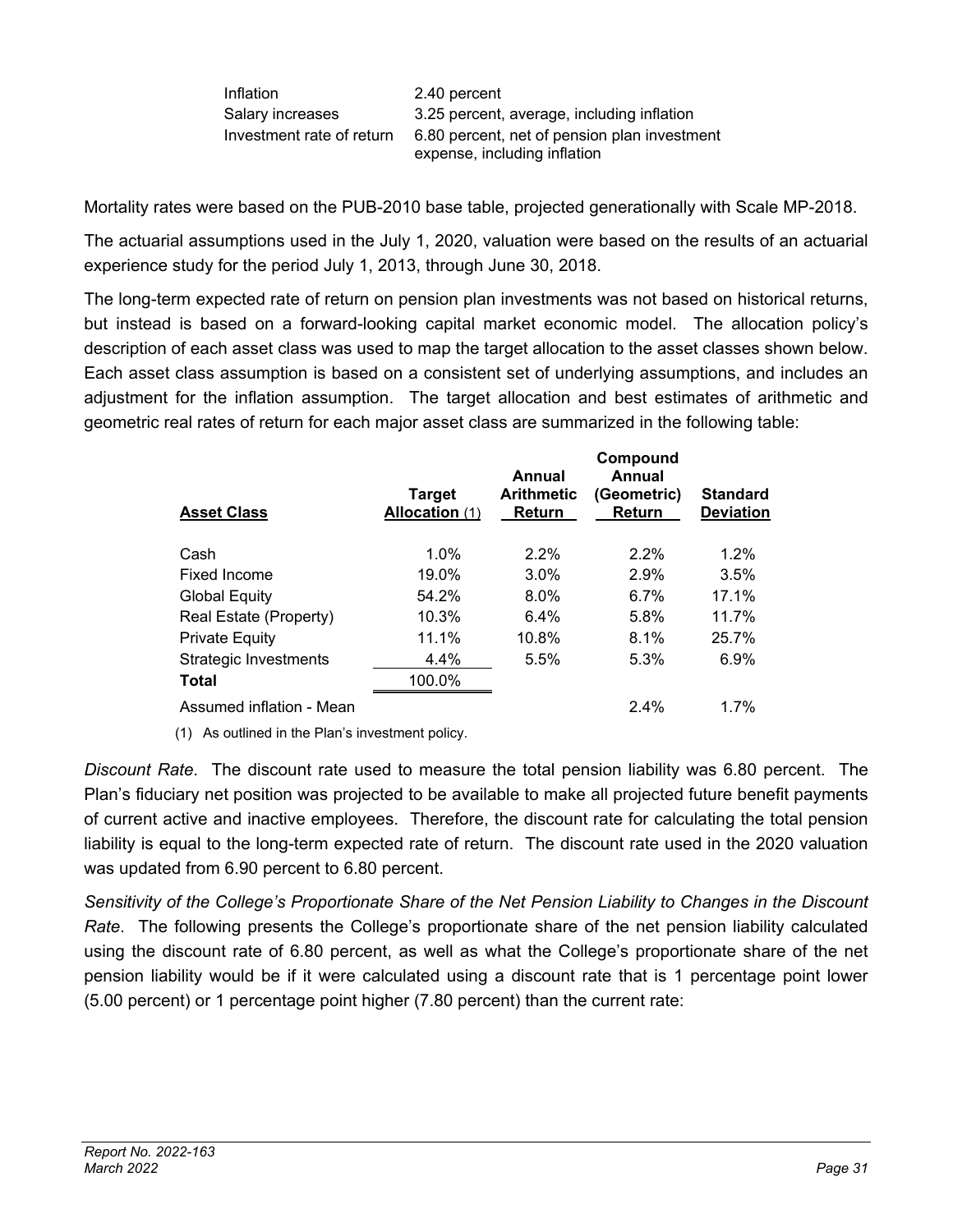|                                                               | 1%              | Current              | $1\%$           |
|---------------------------------------------------------------|-----------------|----------------------|-----------------|
|                                                               | <b>Decrease</b> | <b>Discount Rate</b> | <b>Increase</b> |
|                                                               | $(5.80\%)$      | $(6.80\%)$           | $(7.80\%)$      |
| College's proportionate share<br>of the net pension liability | \$20,722,591    | \$12,977,315         | \$6,508,427     |

*Pension Plan Fiduciary Net Position*. Detailed information about the Plan's fiduciary net position is available in the separately issued FRS Pension Plan and Other State Administered Systems Annual Comprehensive Financial Report.

*Payables to the Pension Plan*. At June 30, 2021, the College reported a payable of \$151,858 for the outstanding amount of contributions to the Plan required for the fiscal year ended June 30, 2021.

# **HIS Pension Plan**

*Plan Description*. The HIS Pension Plan (HIS Plan) is a cost-sharing multiple-employer defined benefit pension plan established under Section 112.363, Florida Statutes, and may be amended by the Florida Legislature at any time. The benefit is a monthly payment to assist retirees of State-administered retirement systems in paying their health insurance costs and is administered by the Florida Department of Management Services, Division of Retirement.

*Benefits Provided*. For the fiscal year ended June 30, 2021, eligible retirees and beneficiaries received a monthly HIS payment of \$5 for each year of creditable service completed at the time of retirement with a minimum HIS payment of \$30 and a maximum HIS payment of \$150 per month, pursuant to Section 112.363, Florida Statutes. To be eligible to receive a HIS benefit, a retiree under a State-administered retirement system must provide proof of health insurance coverage, which can include Medicare.

*Contributions*. The HIS Plan is funded by required contributions from FRS participating employers as set by the Florida Legislature. Employer contributions are a percentage of gross compensation for all active FRS members. For the fiscal year ended June 30, 2021, the contribution rate was 1.66 percent of payroll pursuant to Section 112.363, Florida Statutes. The College contributed 100 percent of its statutorily required contributions for the current and preceding 3 years. HIS Plan contributions are deposited in a separate trust fund from which HIS payments are authorized. HIS Plan benefits are not guaranteed and are subject to annual legislative appropriation. In the event the legislative appropriation or available funds fail to provide full subsidy benefits to all participants, benefits may be reduced or canceled.

The College's contributions to the HIS Plan totaled \$209,502 for the fiscal year ended June 30, 2021.

*Pension Liabilities, Pension Expense, and Deferred Outflows of Resources and Deferred Inflows of Resources Related to Pensions*. At June 30, 2021, the College reported a net pension liability of \$4,545,240 for its proportionate share of the net pension liability. The current portion of the net pension liability is the College's proportionate share of benefit payments expected to be paid within 1 year, net of the College's proportionate share of the HIS Plan's fiduciary net position available to pay that amount. The net pension liability was measured as of June 30, 2020, and the total pension liability used to calculate the net pension liability was determined by an actuarial valuation as of July 1, 2020. The College's proportionate share of the net pension liability was based on the College's 2019-20 fiscal year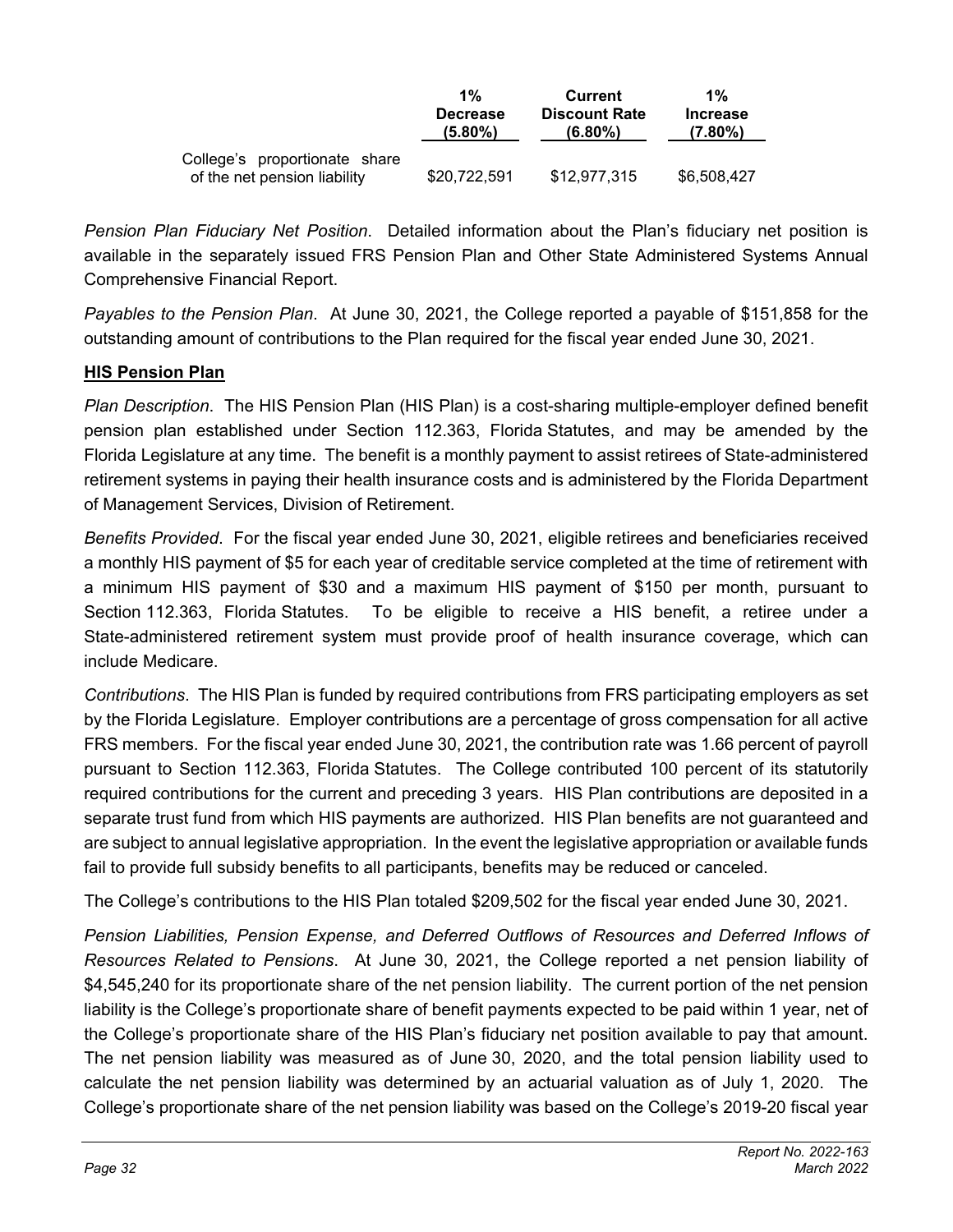contributions relative to the total 2019-20 fiscal year contributions of all participating members. At June 30, 2020, the College's proportionate share was 0.037226052 percent, which was a decrease of 0.001184227 from its proportionate share measured as of June 30, 2019.

For the fiscal year ended June 30, 2020, the College recognized pension expense of \$291,978. In addition, the College reported deferred outflows of resources and deferred inflows of resources related to pensions from the following sources:

| <b>Description</b>                                                                           | <b>Deferred Outflows</b><br>of Resources |    | <b>Deferred Inflows</b><br>of Resources |
|----------------------------------------------------------------------------------------------|------------------------------------------|----|-----------------------------------------|
| Difference between expected and                                                              |                                          |    |                                         |
| actual experience                                                                            | \$<br>185,928                            | \$ | 3,506                                   |
| Change of assumptions                                                                        | 488,743                                  |    | 264,288                                 |
| Net difference between projected and actual<br>earnings on HIS Plan investments              | 3.629                                    |    |                                         |
| Changes in proportion and differences between<br>College HIS contributions and proportionate |                                          |    |                                         |
| share of HIS contributions                                                                   |                                          |    | 287,241                                 |
| College contributions subsequent to the                                                      |                                          |    |                                         |
| measurement date                                                                             | 209,502                                  |    |                                         |
| Total                                                                                        | \$<br>887,802                            | S  | 555,035                                 |

The deferred outflows of resources totaling \$209,502, resulting from College contributions subsequent to the measurement date will be recognized as a reduction of the net pension liability in the fiscal year ending June 30, 2022. Other amounts reported as deferred outflows of resources and deferred inflows of resources related to pensions will be recognized in pension expense as follows:

| <b>Fiscal Year Ending June 30</b> | Amount       |
|-----------------------------------|--------------|
| 2022                              | \$<br>33,422 |
| 2023                              | 10,315       |
| 2024                              | (33, 830)    |
| 2025                              | 23,436       |
| 2026                              | 48,932       |
| Thereafter                        | 40,990       |
| Total                             | 123,265      |

*Actuarial Assumptions.* The total pension liability at July 1, 2020, actuarial valuation was determined using the following actuarial assumptions, applied to all periods included in the measurement:

| Inflation           | 2.40 percent                               |
|---------------------|--------------------------------------------|
| Salary Increases    | 3.25 percent, average, including inflation |
| Municipal bond rate | 2.21 percent                               |

Mortality rates were based on the PUB-2010 base table, projected generationally with Scale MP-2018. This is a change from the prior year mortality assumption which was based on the Generational RP-2000 with Projection Scale BB tables.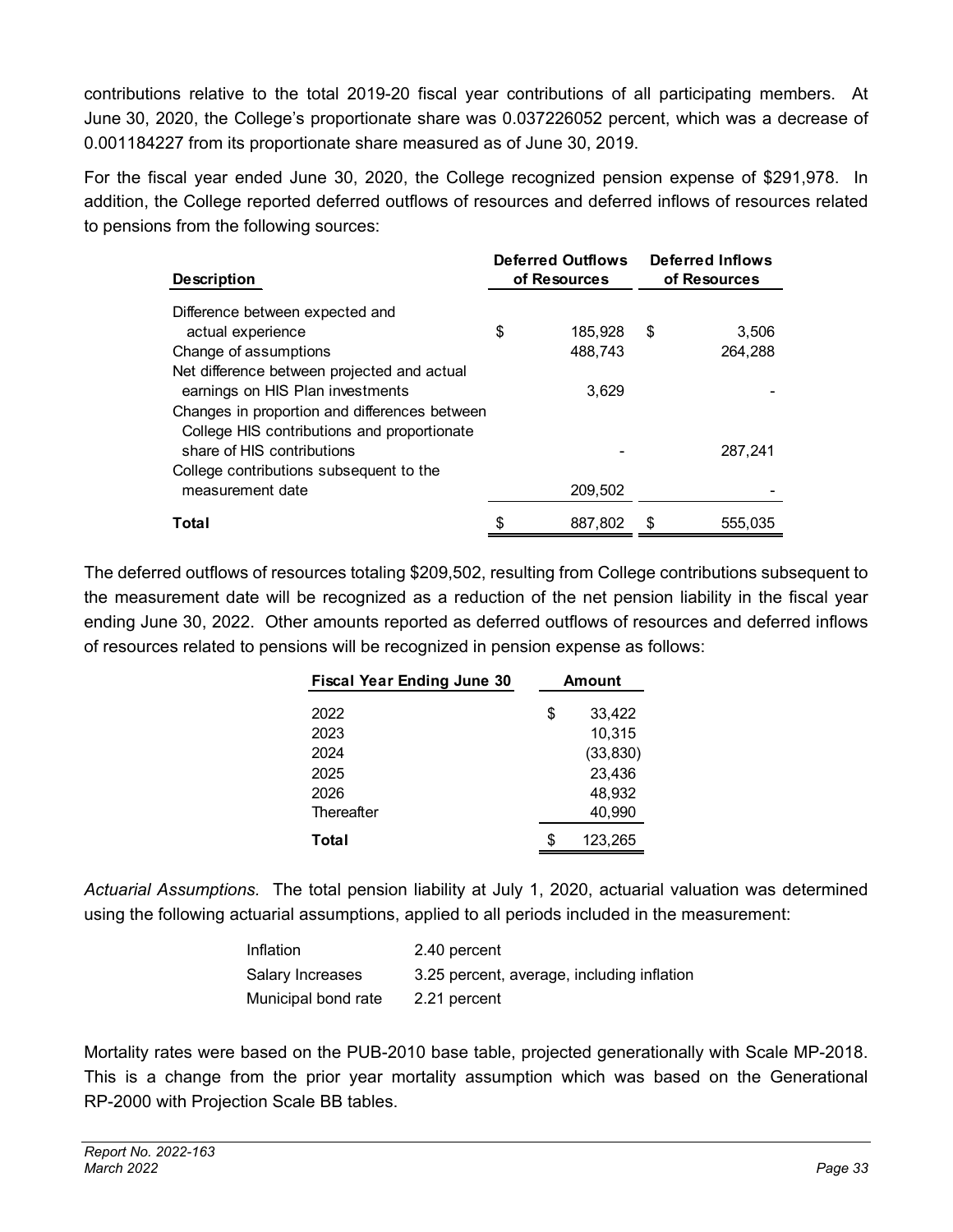While an experience study had not been completed for the HIS Plan, the actuarial assumptions that determined the total pension liability for the HIS Plan were based on certain results of the most recent experience study for the FRS Plan.

*Discount Rate*. The discount rate used to measure the total pension liability was 2.21 percent. In general, the discount rate for calculating the total pension liability is equal to the single rate equivalent to discounting at the long-term expected rate of return for benefit payments prior to the projected depletion date. Because the HIS benefit is essentially funded on a pay-as-you-go basis, the depletion date is considered to be immediate, and the single equivalent discount rate is equal to the municipal bond rate selected by the plan sponsor. The Bond Buyer General Obligation 20-Bond Municipal Bond Index was adopted as the applicable municipal bond index. The discount rate used in the 2020 valuation was updated from 3.50 percent to 2.21 percent.

*Sensitivity of the College's Proportionate Share of the Net Pension Liability to Changes in the Discount Rate*. The following presents the College's proportionate share of the net pension liability calculated using the discount rate of 2.21 percent, as well as what the College's proportionate share of the net pension liability would be if it were calculated using a discount rate that is 1 percentage point lower (1.21 percent) or 1 percentage point higher (3.21 percent) than the current rate:

|                                                               | 1%              | <b>Current</b>       | 1%              |
|---------------------------------------------------------------|-----------------|----------------------|-----------------|
|                                                               | <b>Decrease</b> | <b>Discount Rate</b> | <b>Increase</b> |
|                                                               | $(1.21\%)$      | $(2.21\%)$           | $(3.21\%)$      |
| College's proportionate share<br>of the net pension liability | \$5,254,095     | \$4,545,240          | \$3,965,045     |

*Pension Plan Fiduciary Net Position*. Detailed information about the HIS Plan's fiduciary net position is available in the separately issued FRS Pension Plan and Other State Administered Systems Annual Comprehensive Financial Report.

*Payables to the Pension Plan*. At June 30, 2021, the College reported a payable of \$2,050 for the outstanding amount of contributions to the HIS Plan required for the fiscal year ended June 30, 2021.

# **13. Retirement Plans – Defined Contribution Pension Plans**

**FRS Investment Plan**. The SBA administers the defined contribution plan officially titled the FRS Investment Plan (Investment Plan). The Investment Plan is reported in the SBA's annual financial statements and in the State's Annual Comprehensive Financial Report.

As provided in Section 121.4501, Florida Statutes, eligible FRS members may elect to participate in the Investment Plan in lieu of the FRS defined benefit plan. College employees already participating in the State College System Optional Retirement Program or DROP are not eligible to participate in the Investment Plan. Employer and employee contributions are defined by law, but the ultimate benefit depends in part on the performance of investment funds. Service retirement benefits are based upon the value of the member's account upon retirement. Benefit terms, including contribution requirements, are established and may be amended by the Florida Legislature. The Investment Plan is funded with the same employer and employee contributions rates, that are based on salary and membership class (Regular Class, Senior Management Service Class, etc.), as the FRS defined benefit plan. Contributions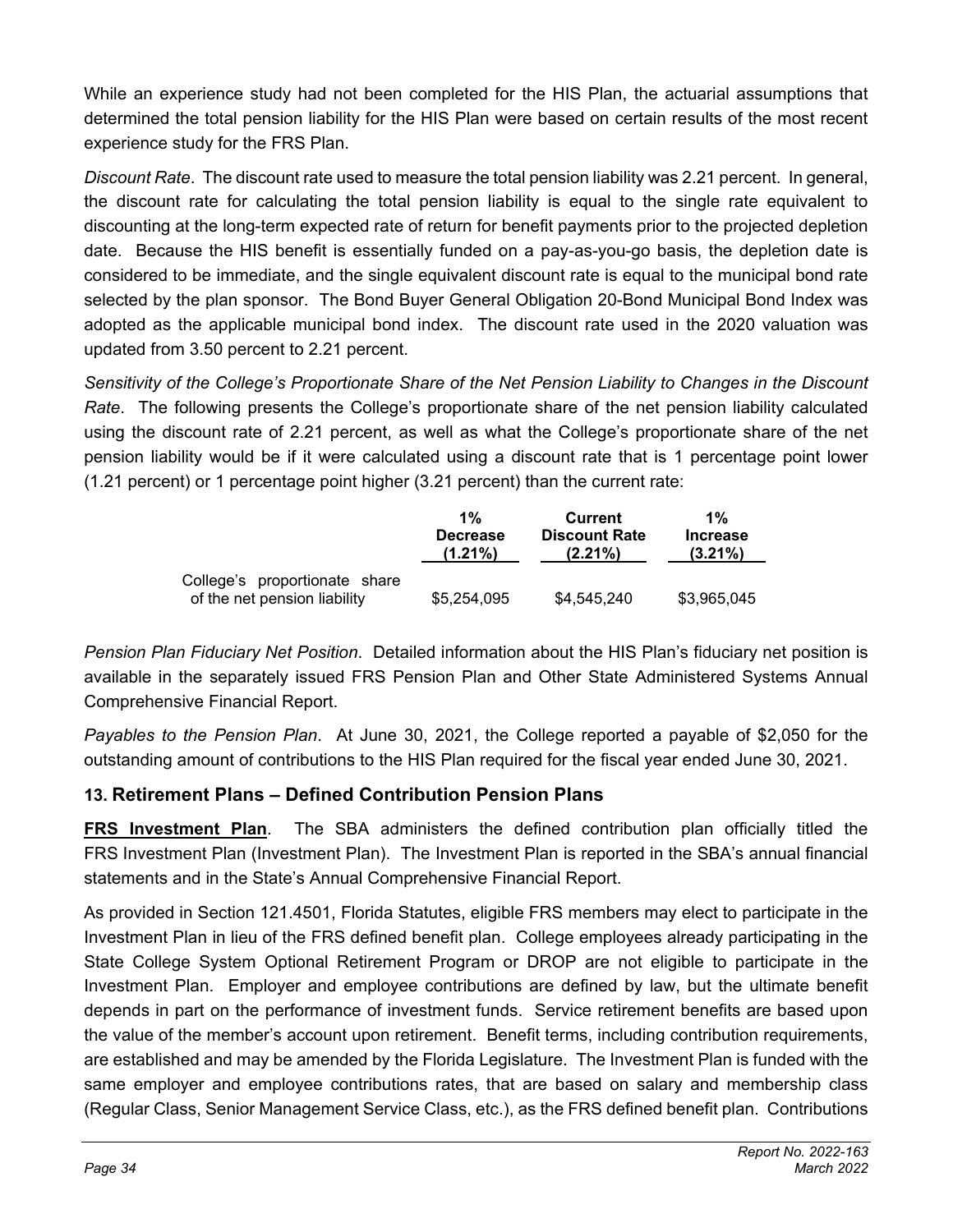are directed to individual member accounts and the individual members allocate contributions and account balances among various approved investment choices. Costs of administering the Investment Plan, including the FRS Financial Guidance Program, are funded through an employer contribution of 0.06 percent of payroll and by forfeited benefits of Investment Plan members. Allocations to the Investment Plan member accounts during the 2020-21 fiscal year were as follows:

|                                | <b>Percent of</b> |
|--------------------------------|-------------------|
|                                | <b>Gross</b>      |
| <b>Class</b>                   | Compensation      |
| FRS, Regular                   | 6.30              |
| FRS, Senior Management Service | 7 67              |

For all membership classes, employees are immediately vested in their own contributions and are vested after 1 year of service for employer contributions and investment earnings regardless of membership class. If an accumulated benefit obligation for service credit originally earned under the FRS Pension Plan is transferred to the Investment Plan, the member must have the years of service required for FRS Pension Plan vesting (including the service credit represented by the transferred funds) to be vested for these funds and the earnings on the funds. Non-vested employer contributions are placed in a suspense account for up to 5 years. If the employee returns to FRS-covered employment within the 5-year period, the employee will regain control over their account. If the employee does not return within the 5-year period, the employee will forfeit the accumulated account balance. For the fiscal year ended June 30, 2021, the information for the amount of forfeitures was unavailable from the SBA; however, management believes that these amounts, if any, would be immaterial to the College.

After termination and applying to receive benefits, the member may roll over vested funds to another qualified plan, structure a periodic payment under the Investment Plan, receive a lump-sum distribution, leave the funds invested for future distribution, or any combination of these options. Disability coverage is provided in which the member may either transfer the account balance to the FRS Pension Plan when approved for disability retirement to receive guaranteed lifetime monthly benefits under the FRS Pension Plan, or remain in the Investment Plan and rely upon that account balance for retirement income.

The College's Investment Plan pension expense totaled \$322,299 for the fiscal year ended June 30, 2021.

**State College System Optional Retirement Program**. Section 1012.875, Florida Statutes, provides for an Optional Retirement Program (Program) for eligible college instructors and administrators. The Program is designed to aid colleges in recruiting employees by offering more portability to employees not expected to remain in the FRS for 8 or more years.

The Program is a defined contribution plan, which provides full and immediate vesting of all contributions submitted to the participating companies on behalf of the participant. Employees in eligible positions can make an irrevocable election to participate in the Program, rather than the FRS, and purchase retirement and death benefits through contracts provided by certain insurance carriers. The employing college contributes 5.15 percent of the participant's salary to the participant's account and 3.44 percent to cover the unfunded actuarial liability of the FRS pension plan, for a total of 8.59 percent, and employees contribute 3 percent of the employee's salary. Additionally, the employee may contribute, by payroll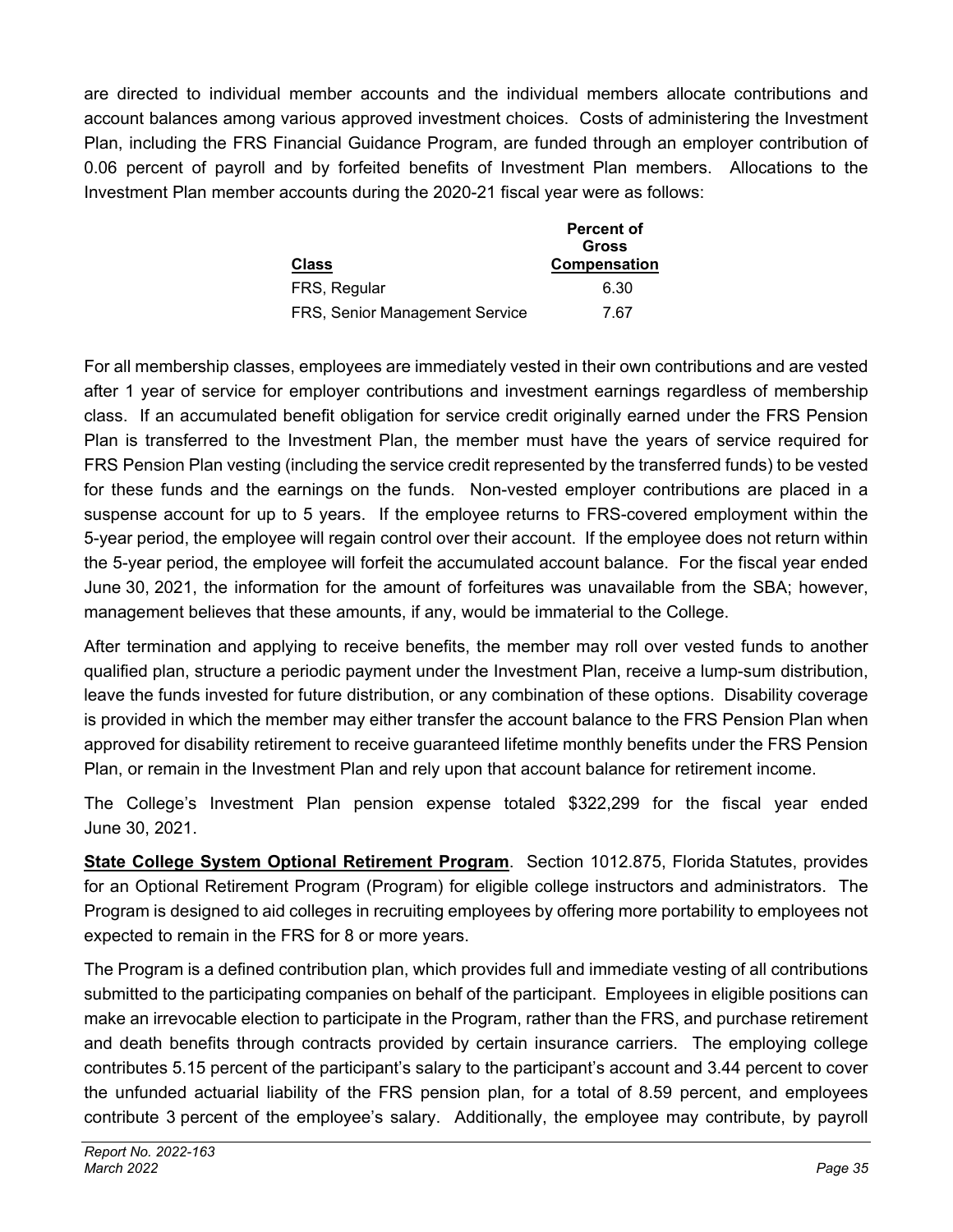deduction, an amount not to exceed the percentage contributed by the college to the participant's annuity account. The contributions are invested in the company or companies selected by the participant to create a fund for the purchase of annuities at retirement.

The College's contributions to the Program totaled \$25,730 and employee contributions totaled \$6,491 for the 2020-21 fiscal year.

# **14. Risk Management Programs**

The College is exposed to various risks of loss related to torts; theft of, damage to, and destruction of assets; errors and omissions; injuries to employees; and natural disasters. The College provided coverage for these risks primarily through the Florida College System Risk Management Consortium (Consortium), which was created under authority of Section 1001.64(27), Florida Statutes, by the boards of trustees of the Florida public colleges for the purpose of joining a cooperative effort to develop, implement, and participate in a coordinated Statewide college risk management program. The Consortium is self-sustaining through member assessments (premiums) and purchases excess insurance through commercial companies for claims in excess of specified amounts. Excess insurance from commercial companies provided coverage of up to \$110 million to February 28, 2021, and up to \$100 million from March 1, 2021, for property insurance. Insurance coverage obtained through the Consortium included fire and extended property, general and automobile liability, workers' compensation, health, life, and other liability coverage. Settled claims resulting from these risks have not exceeded commercial coverage in any of the past 3 fiscal years.

Board member bonds, coverage for student drivers in the truck driving classes, bonds for employees who are notaries and professional liability policies are being provided through purchased commercial insurance with minimum deductibles for each line of coverage. Settled claims resulting from these risks have not exceeded coverage in any of the past 3 fiscal years.

# **15. Functional Distribution of Operating Expenses**

The functional classification of an operating expense (instruction, academic support, etc.) is assigned to a department based on the nature of the activity, which represents the material portion of the activity attributable to the department. For example, activities of an academic department for which the primary departmental function is instruction may include some activities other than direct instruction such as public service. However, when the primary mission of the department consists of instructional program elements, all expenses of the department are reported under the instruction classification. The operating expenses on the statement of revenues, expenses, and changes in net position are presented by natural classifications. The following are those same expenses presented in functional classifications as recommended by NACUBO: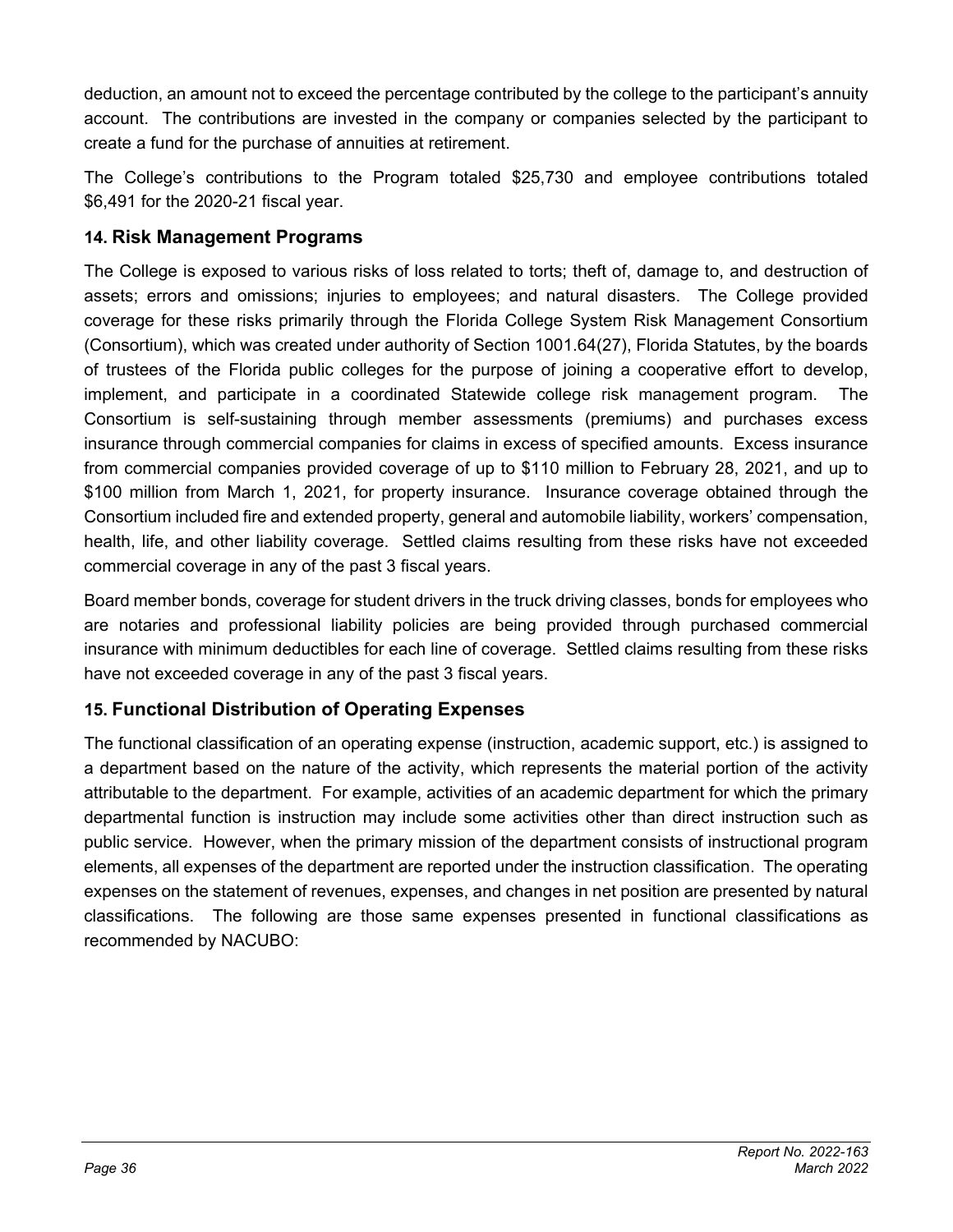| <b>Functional Classification</b>   | Amount |            |  |  |
|------------------------------------|--------|------------|--|--|
| Instruction                        | \$     | 10,995,868 |  |  |
| Academic Support                   |        | 2,558,448  |  |  |
| <b>Student Services</b>            |        | 4,041,472  |  |  |
| <b>Institutional Support</b>       |        | 5,387,548  |  |  |
| Operation and Maintenance of Plant |        | 6,183,090  |  |  |
| Scholarships and Waivers           |        | 4,981,869  |  |  |
| Depreciation                       |        | 2,350,927  |  |  |
| <b>Auxiliary Enterprises</b>       |        | 1,068,829  |  |  |
| <b>Total Operating Expenses</b>    | S.     | 37,568,051 |  |  |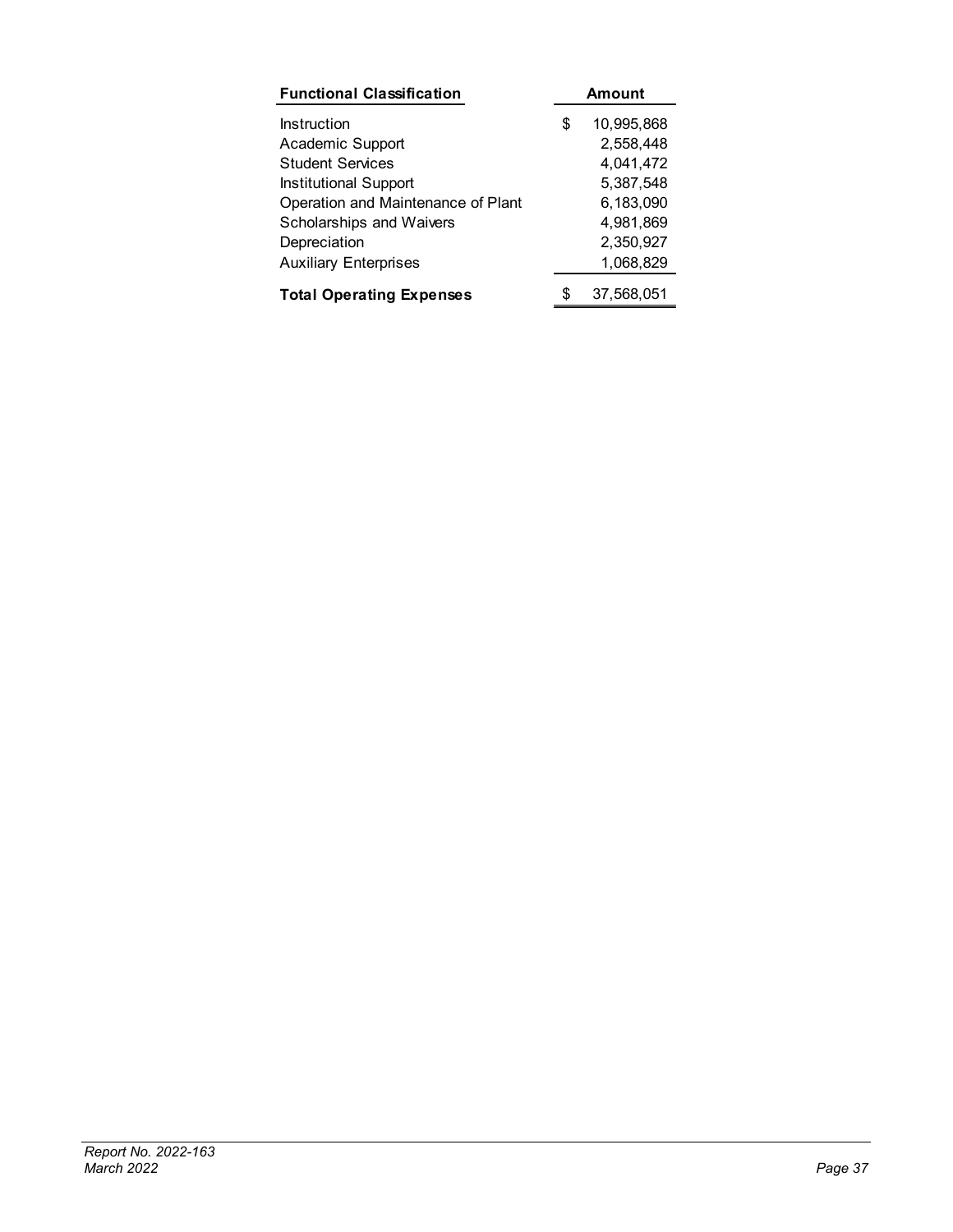# <span id="page-41-0"></span>*OTHER REQUIRED SUPPLEMENTARY INFORMATION*

|                                                                            | 2020         | 2019          | 2018          |     | 2017         |
|----------------------------------------------------------------------------|--------------|---------------|---------------|-----|--------------|
| <b>Total OPEB Liability</b>                                                |              |               |               |     |              |
| Service cost                                                               | \$<br>9,023  | \$<br>13,581  | \$<br>13.451  | \$  | 13,501       |
| <b>Interest</b>                                                            | 5,806        | 9,237         | 8,385         |     | 6,755        |
| Difference between expected and                                            |              |               |               |     |              |
| actual experience                                                          |              | (18, 314)     |               |     |              |
| Changes of assumptions or other inputs                                     | (80,092)     | (62, 774)     | 982           |     | 2,117        |
| <b>Benefit Payments</b>                                                    | (27, 327)    | (19, 844)     | (19, 512)     |     | (3, 147)     |
| Net change in total OPEB liability                                         | (92, 590)    | (78, 114)     | 3,306         |     | 19,226       |
| Total OPEB Liability - beginning                                           | 170,396      | 248,510       | 245,204       |     | 225,978      |
| <b>Total OPEB Liability - ending</b>                                       | \$<br>77,806 | \$<br>170,396 | \$<br>248,510 | \$. | 245,204      |
| Covered-Employee Payroll                                                   | \$11,913,337 | \$11,913,337  | \$11,454,062  |     | \$11,454,062 |
| <b>Total OPEB Liability as a percentage</b><br>of covered-employee payroll | 0.65%        | 1.43%         | 2.17%         |     | 2.14%        |

#### **Schedule of Changes in the College's Total Other Postemployment Benefits Liability and Related Ratios**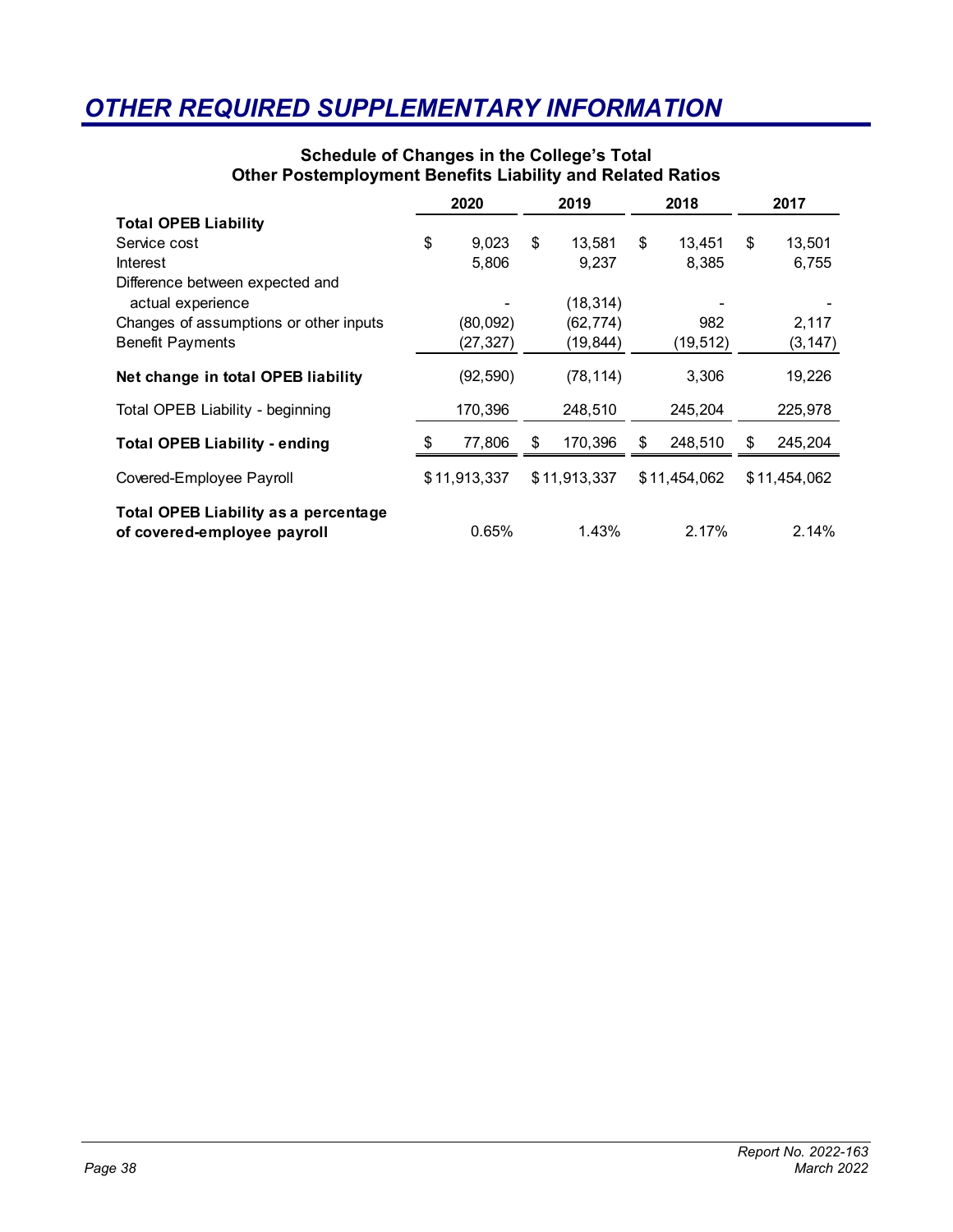THIS PAGE INTENTIONALLY LEFT BLANK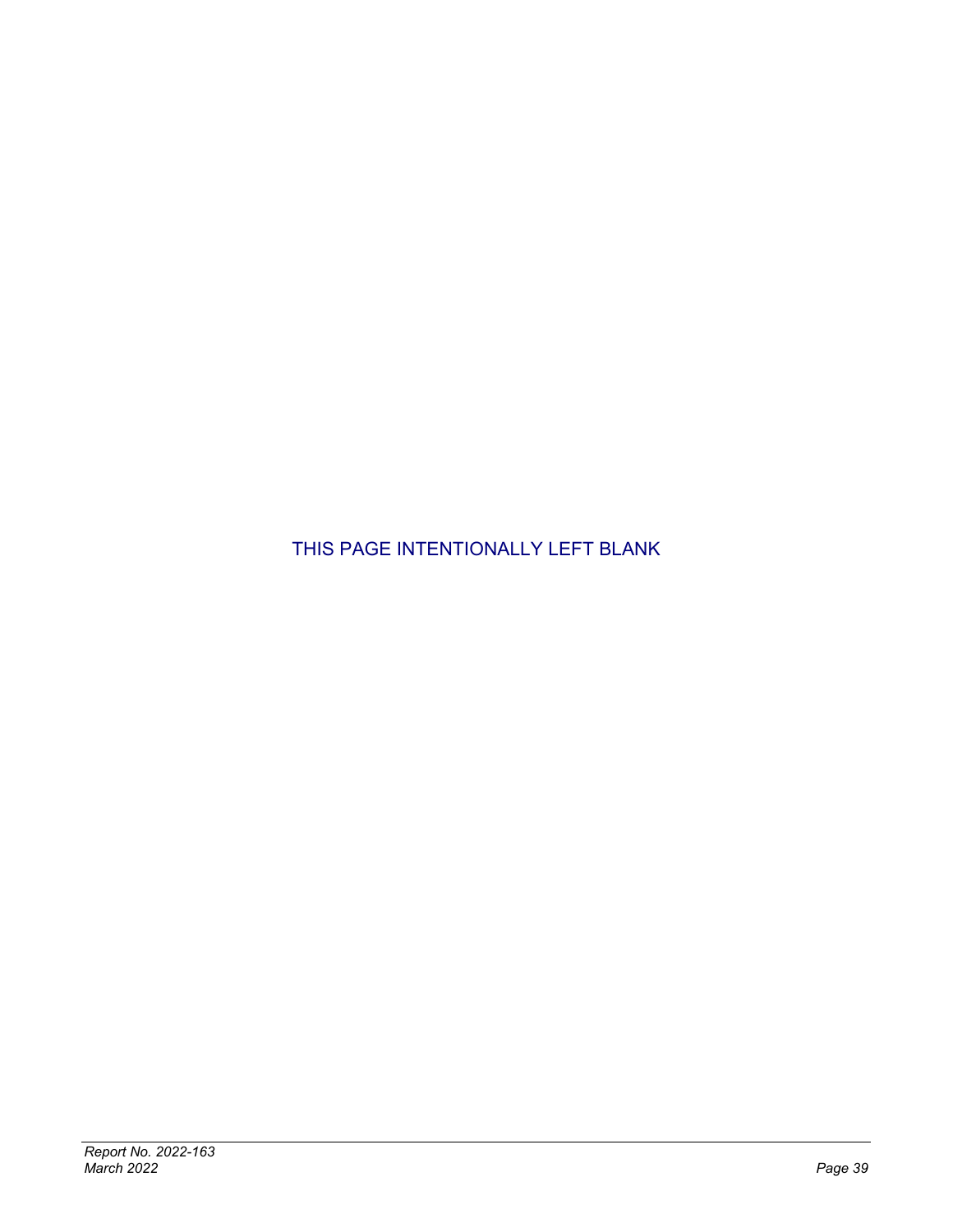#### **Schedule of the College's Proportionate Share of the Net Pension Liability – Florida Retirement System Pension Plan**

<span id="page-43-0"></span>

|                                                                                                             | 2020(1)             | 2019(1)       | 2018 (1)      | 2017(1)      |
|-------------------------------------------------------------------------------------------------------------|---------------------|---------------|---------------|--------------|
| College's proportion of the FRS<br>net pension liability<br>College's proportionate share of                | 0.029942025%        | 0.030773188%  | 0.031065894%  | 0.031166361% |
| the FRS net pension liability                                                                               | \$<br>12,977,315 \$ | 10,597,858 \$ | 9,357,208 \$  | 9,218,800    |
| College's covered payroll (2)                                                                               | \$<br>13,256,188 \$ | 13,236,323 \$ | 13,167,384 \$ | 12,862,774   |
| College's proportionate share of<br>the FRS net pension liability as a<br>percentage of its covered payroll | 97.90%              | 80.07%        | 71.06%        | 71.67%       |
| FRS Plan fiduciary net position as<br>a percentage of the FRS total<br>pension liability                    | 78.85%              | 82.61%        | 84.26%        | 83.89%       |

(1) The amounts presented for each fiscal year were determined as of June 30.

(2) Covered payroll includes defined benefit plan actives, investment plan members, State college system optional retirement plan members, and members in DROP because total employer contributions are determined on a uniform basis (blended rate) as required by Part III of Chapter 121, Florida Statutes.

#### **Schedule of College Contributions – Florida Retirement System Pension Plan**

|                                                                             |    | 2021(1)      |     | 2020(1)       | 2019(1)    | 2018(1)            |
|-----------------------------------------------------------------------------|----|--------------|-----|---------------|------------|--------------------|
| Contractually required FRS<br>contribution                                  | \$ | 1,203,307 \$ |     | 1,002,754 \$  | 961,016 \$ | 892,708            |
| FRS contributions in relation to the<br>contractually required contribution |    | (1,203,307)  |     | (1.002.754)   | (961, 016) | (892, 708)         |
| FRS contribution deficiency<br>(excess)                                     |    |              |     |               |            |                    |
| College's covered payroll (2)                                               | S  | 12,997,029   | -\$ | 13,256,188 \$ | 13,236,323 | \$<br>13, 167, 384 |
| FRS contributions as a percentage<br>of covered payroll                     |    | 9.26%        |     | 7.56%         | 7.26%      | 6.78%              |

(1) The amounts presented for each fiscal year were determined as of June 30.

(2) Covered payroll includes defined benefit plan actives, investment plan members, State college system optional retirement plan members, and members in DROP because total employer contributions are determined on a uniform basis (blended rate) as required by Part III of Chapter 121, Florida Statutes.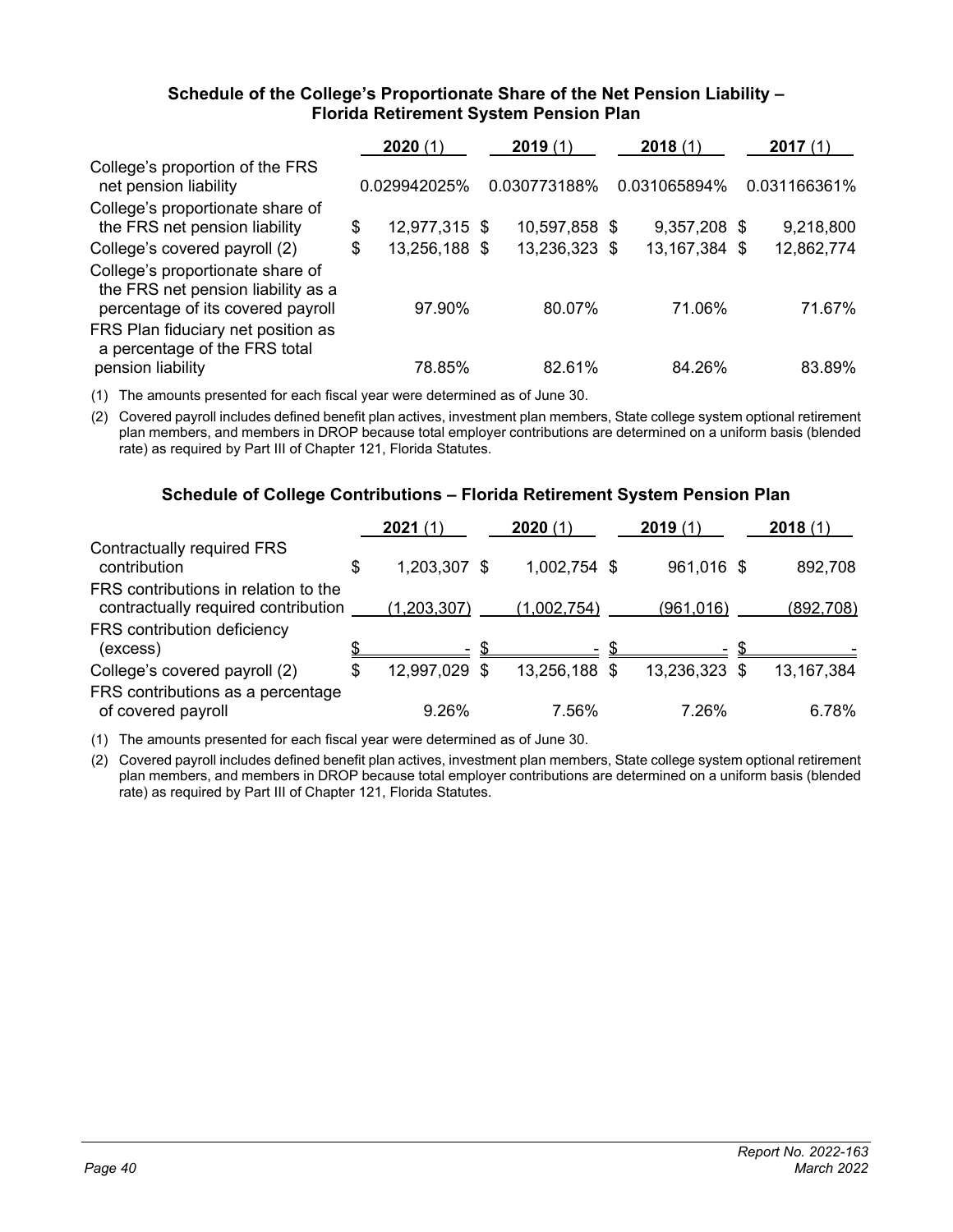| 2016 (1 |              |      | 2015(1)       |      | 2014(1)      | 2013 (1 |              |  |  |  |
|---------|--------------|------|---------------|------|--------------|---------|--------------|--|--|--|
|         | 0.035532654% |      | 0.038312104%  |      | 0.036834566% |         | 0.032316671% |  |  |  |
| \$      | 8,972,023 \$ |      | 4,948,521     | - \$ | 2,247,450 \$ |         | 5,563,137    |  |  |  |
| \$      | 13,109,698   | - \$ | 13,474,073 \$ |      | 13,144,837   | - \$    | 13,104,533   |  |  |  |
|         | 68.44%       |      | 36.73%        |      | 17.10%       |         | 42.45%       |  |  |  |
|         | 84.88%       |      | $92.00\%$     |      | 96.09%       |         | 88.54%       |  |  |  |

| 2017(1)             | 2016(1)       |      | 2015(1)       | 2014(1)    |
|---------------------|---------------|------|---------------|------------|
| \$<br>771,608 \$    | 875,057       | - \$ | 934,082 \$    | 806,833    |
| (771, 608)          | (875, 057)    |      | (934, 082)    | (806, 833) |
|                     |               |      |               |            |
| \$<br>12,862,774 \$ | 13,109,698 \$ |      | 13,474,073 \$ | 13,144,837 |
| 6.00%               | 6.67%         |      | 6.93%         | 6.14%      |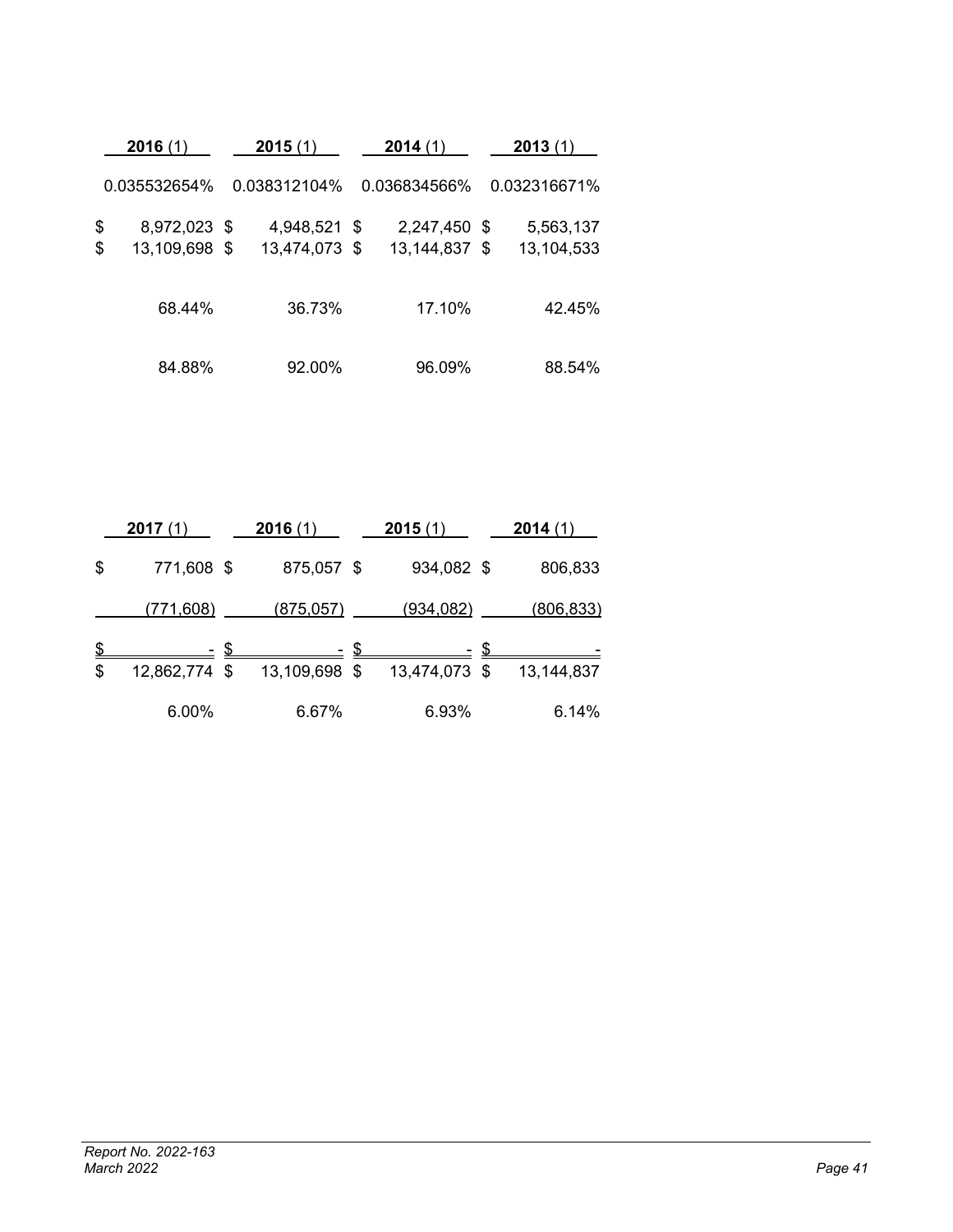#### **Schedule of the College's Proportionate Share of the Net Pension Liability – Health Insurance Subsidy Pension Plan**

<span id="page-45-0"></span>

|                                                                                                             | 2020(1)             | 2019(1)       | 2018(1)       | 2017 (1      |
|-------------------------------------------------------------------------------------------------------------|---------------------|---------------|---------------|--------------|
| College's proportion of the HIS net<br>pension liability<br>College's proportionate share of                | 0.037226052%        | 0.038410279%  | 0.038841186%  | 0.038879359% |
| the HIS net pension liability                                                                               | \$<br>4,545,240 \$  | 4,297,726 \$  | 4,110,995 \$  | 4,157,160    |
| College's covered payroll (2)                                                                               | \$<br>12,961,036 \$ | 12,875,443 \$ | 12,715,911 \$ | 12,380,590   |
| College's proportionate share of<br>the HIS net pension liability as a<br>percentage of its covered payroll | 35.07%              | 33.38%        | 32.33%        | 33.58%       |
| HIS Plan fiduciary net position as<br>a percentage of the HIS total<br>pension liability                    | $3.00\%$            | 2.63%         | 2.15%         | 1.64%        |

(1) The amounts presented for each fiscal year were determined as of June 30.

(2) Covered payroll includes defined benefit plan actives, investment plan members, and members in DROP.

#### **Schedule of College Contributions – Health Insurance Subsidy Pension Plan**

|                                                                    | 2021 (1          | 2020(1)             | 2019(1)    | 2018(1)          |
|--------------------------------------------------------------------|------------------|---------------------|------------|------------------|
| Contractually required HIS<br>contribution                         | \$<br>209,502 \$ | 214,701 \$          | 213,637 \$ | 210,637          |
| HIS contributions in relation to the<br>contractually required HIS |                  |                     |            |                  |
| contribution                                                       | (209,502)        | (214, 701)          | (213, 637) | (210,637)        |
| HIS contribution deficiency                                        |                  |                     |            |                  |
| (excess)                                                           |                  | \$                  |            |                  |
| College's covered payroll (2)                                      | \$<br>12,676,294 | \$<br>12,961,036 \$ | 12,875,443 | \$<br>12,715,911 |
| HIS contributions as a percentage<br>of covered payroll            | 1.65%            | 1.66%               | 1.66%      | 1.66%            |

(1) The amounts presented for each fiscal year were determined as of June 30.

(2) Covered payroll includes defined benefit plan actives, investment plan members, and members in DROP.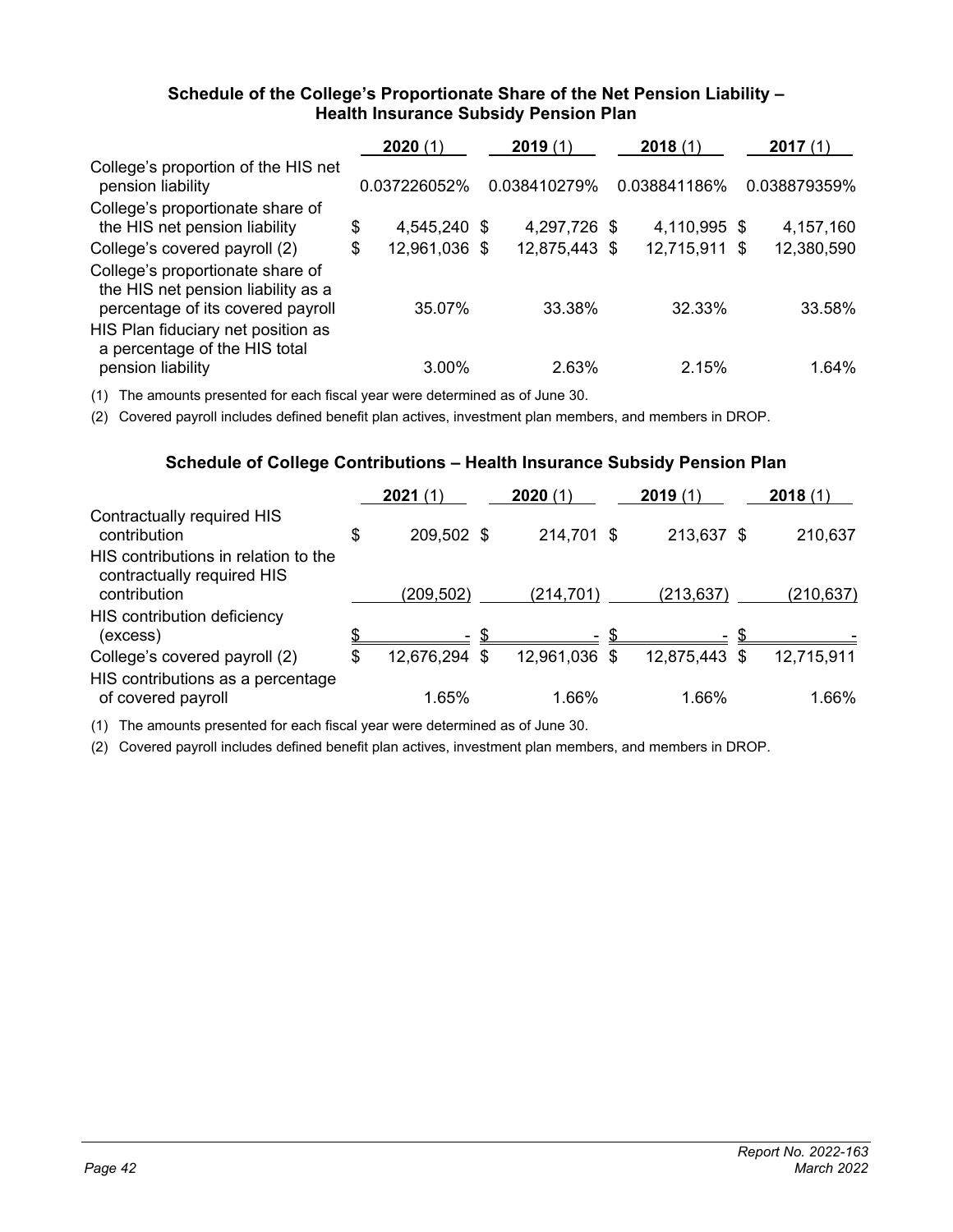|    | 2016(1)       | 2015(1)      |      | 2014(1)       | 2013(1) |              |  |  |  |
|----|---------------|--------------|------|---------------|---------|--------------|--|--|--|
|    | 0.040973071%  | 0.042474145% |      | 0.043048678%  |         | 0.043245473% |  |  |  |
| \$ | 4,775,242 \$  | 4,331,695 \$ |      | 4,025,156 \$  |         | 3,765,087    |  |  |  |
| \$ | 12,675,722 \$ | 13,054,381   | - \$ | 12,911,193 \$ |         | 12,687,571   |  |  |  |
|    | 37.67%        | 33.18%       |      | 31.18%        |         | 29.68%       |  |  |  |
|    | $0.97\%$      | 0.50%        |      | 0.99%         |         | 1.78%        |  |  |  |

| 2017(1)             | 2016(1)       | 2015(1)       | 2014(1)    |
|---------------------|---------------|---------------|------------|
| \$<br>174,163 \$    | 210,417 \$    | 162,363 \$    | 147,470    |
| (174, 163)          | (210, 417)    | (162, 363)    | (147, 470) |
|                     | - \$          |               |            |
| \$<br>12,380,590 \$ | 12,675,722 \$ | 13,054,381 \$ | 12,911,193 |
| 1.41%               | 1.66%         | 1.24%         | 1.14%      |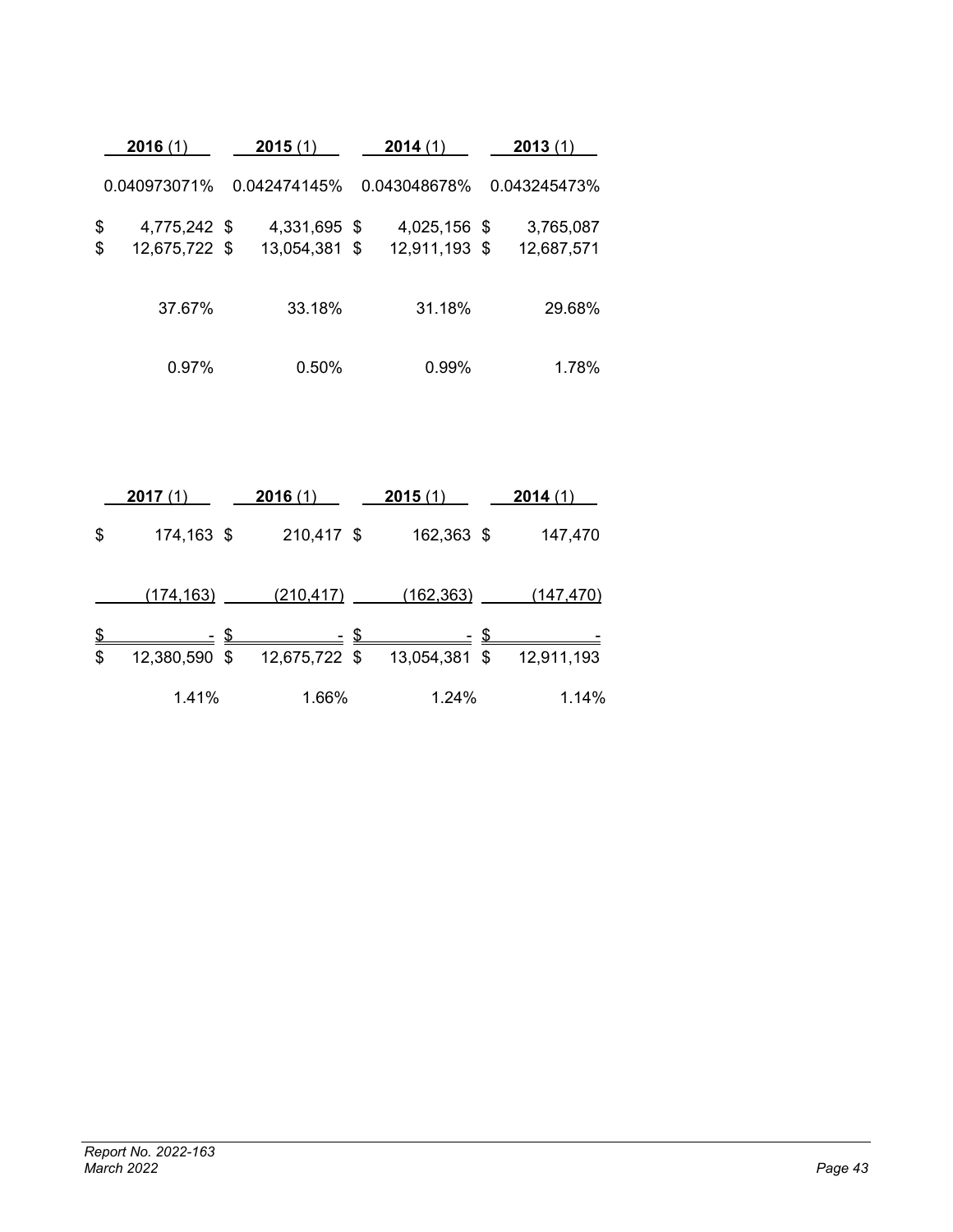# <span id="page-47-0"></span>**1. Schedule of Changes in the College's Total Other Postemployment Benefits Liability and Related Ratios**

No assets are accumulated in a trust that meet the criteria in paragraph 4 of GASB Statement No. 75 to pay related benefits.

*Changes of Assumptions:* The discount rate changed from 3.50 percent in 2019 to 2.21 percent in 2020.

# **2. Schedule of Net Pension Liability and Schedule of Contributions – Florida Retirement System Pension Plan**

*Changes of Assumptions.* The long-term expected rate of return decreased from 6.90 percent to 6.80 percent.

# **3. Schedule of Net Pension Liability and Schedule of Contributions – Health Insurance Subsidy Pension Plan**

*Changes of Assumptions.* The municipal bond rate used to determine total pension liability decreased from 3.50 percent to 2.21 percent, and the active member mortality assumption was updated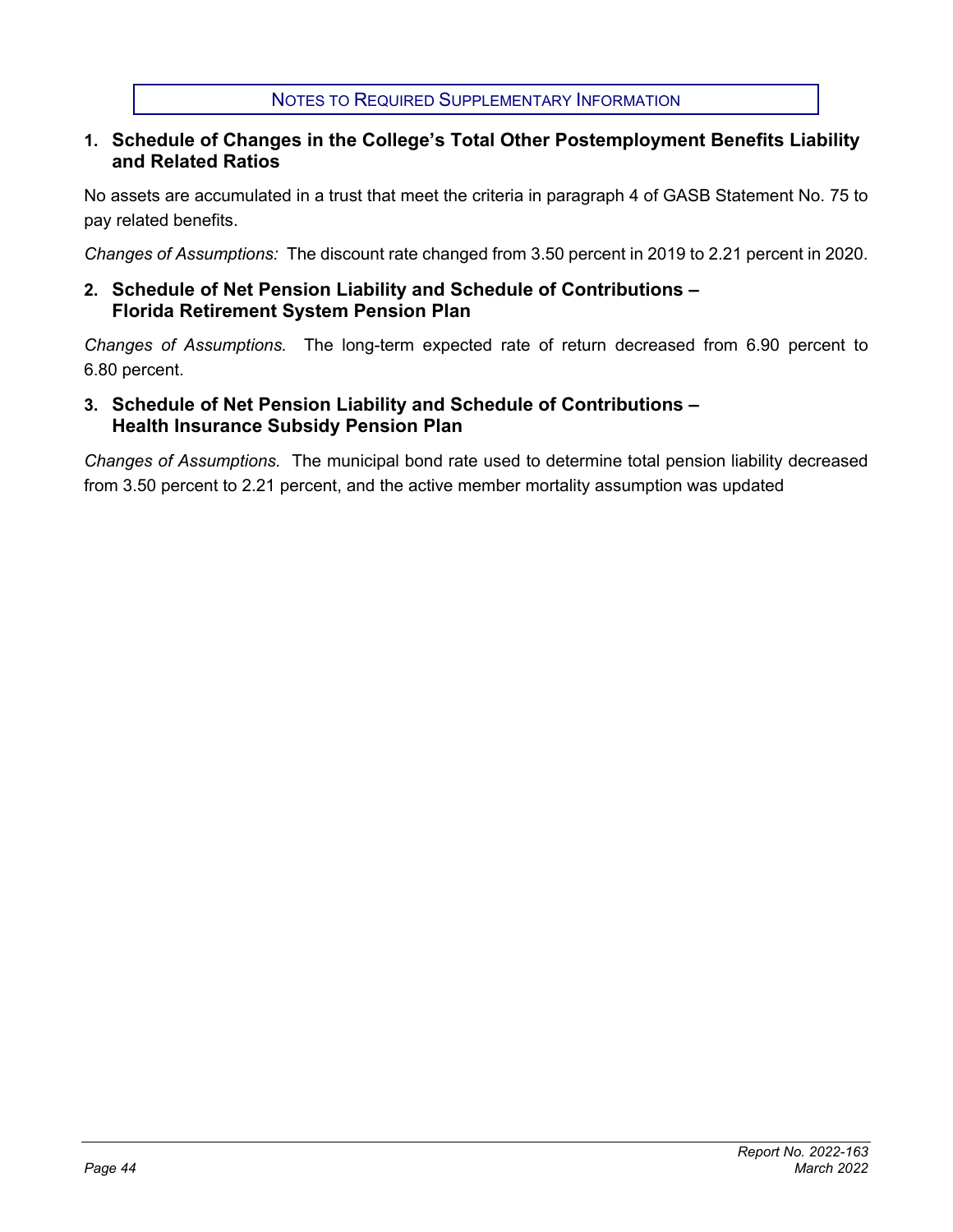<span id="page-48-0"></span>

Sherrill F. Norman, CPA Auditor General

# **AUDITOR GENERAL STATE OF FLORIDA**

Claude Denson Pepper Building, Suite G74 111 West Madison Street Tallahassee, Florida 32399-1450



Phone: (850) 412-2722 Fax: (850) 488-6975

The President of the Senate, the Speaker of the House of Representatives, and the Legislative Auditing Committee

# **INDEPENDENT AUDITOR'S REPORT ON INTERNAL CONTROL OVER FINANCIAL REPORTING AND ON COMPLIANCE AND OTHER MATTERS BASED ON AN AUDIT OF FINANCIAL STATEMENTS PERFORMED IN ACCORDANCE WITH** *GOVERNMENT AUDITING STANDARDS*

We have audited, in accordance with the auditing standards generally accepted in the United States of America and the standards applicable to financial audits contained in *Government Auditing Standards* issued by the Comptroller General of the United States, the financial statements of the South Florida State College, a component unit of the State of Florida, and its discretely presented component unit as of and for the fiscal year ended June 30, 2021, and the related notes to the financial statements, which collectively comprise the College's basic financial statements, and have issued our report thereon dated March 22, 2022, included under the heading **INDEPENDENT AUDITOR'S REPORT**. Our report includes a reference to other auditors who audited the financial statements of the discretely presented component unit, as described in our report on the College's financial statements. This report does not include the results of the other auditors' testing of internal control over financial reporting or compliance and other matters that are reported on separately by those auditors.

# **Internal Control Over Financial Reporting**

In planning and performing our audit of the financial statements, we considered the College's internal control over financial reporting (internal control) as a basis for designing audit procedures that are appropriate in the circumstances for the purpose of expressing our opinions on the financial statements, but not for the purpose of expressing an opinion on the effectiveness of the College's internal control. Accordingly, we do not express an opinion on the effectiveness of the College's internal control.

A *deficiency in internal control* exists when the design or operation of a control does not allow management or employees, in the normal course of performing their assigned functions, to prevent, or detect and correct, misstatements on a timely basis. A *material weakness* is a deficiency, or a combination of deficiencies, in internal control such that there is a reasonable possibility that a material misstatement of the College's financial statements will not be prevented, or detected and corrected on a